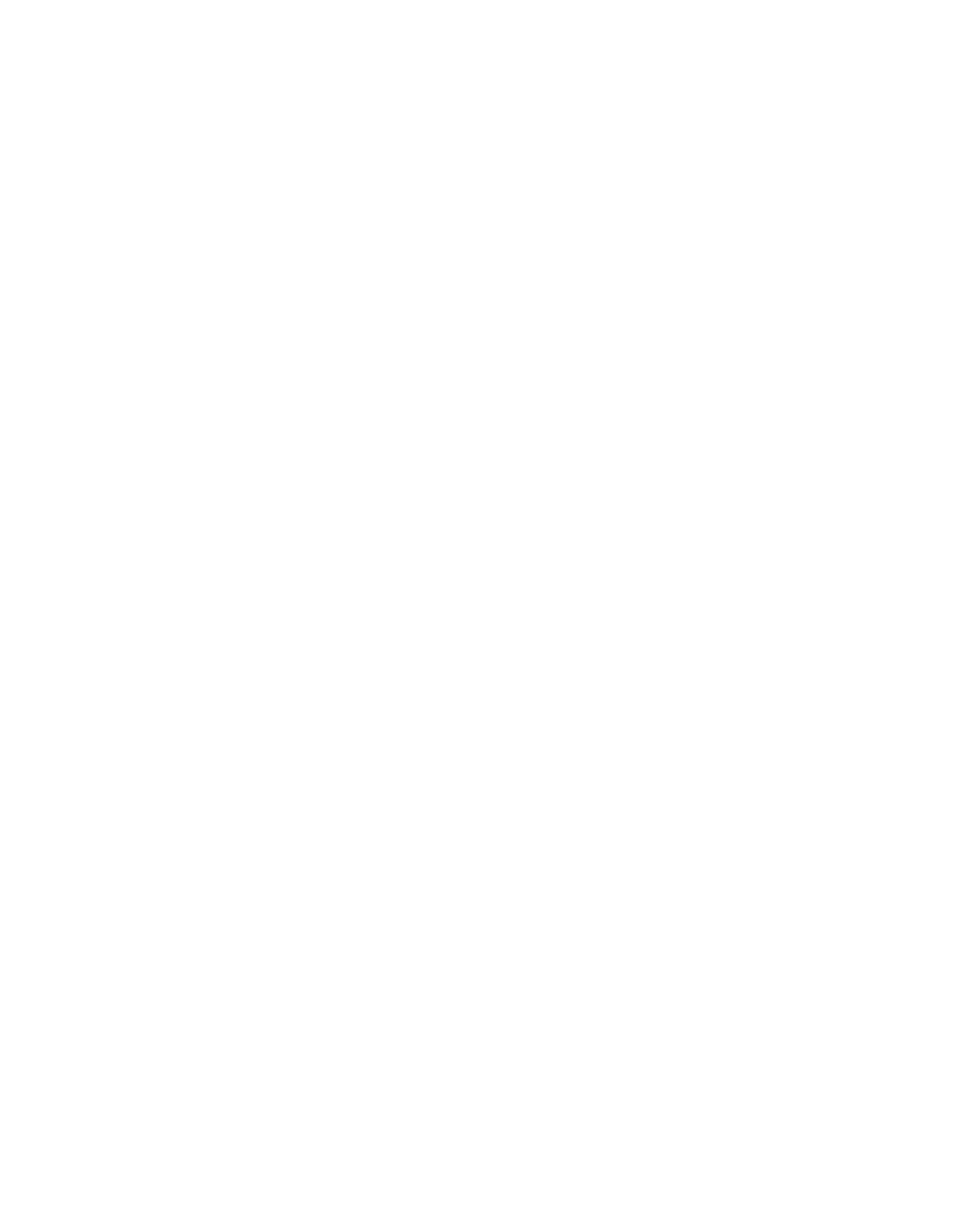### **Disclaimer and Notices**

The U.S. Green Building Council authorizes you to view the LEED for Existing Buildings: Operations & Maintenance Green Building Rating System for your individual use and to copy it as is, or in part if you reference the original document. No content may be altered. In exchange for this authorization, you agree to honor all copyright and other proprietary notices contained in the original LEED for Existing Buildings: Operations & Maintenance Green Building Rating System. You also agree not to sell or modify the LEED for Existing Buildings: Operations & Maintenance Green Building Rating System or to reproduce, display or distribute the LEED for Existing Buildings: Operations & Maintenance Green Building Rating System in any way for any public or commercial purpose, including display on a Web site or in a networked environment. Unauthorized use of the LEED for Existing Buildings: Operations & Maintenance Green Building Rating System violates copyright, trademark and other laws and is prohibited. All text, graphics, layout and other elements of content contained in the LEED for Existing Buildings: Operations & Maintenance Green Building Rating System are owned by the U.S. Green Building Council and are protected by copyright under both U.S. and foreign laws.

Also please note that none of the parties involved in the funding or creation of the LEED for Existing Buildings: Operations & Maintenance Green Building Rating System, including the U.S. Green Building Council or its members, make any warranty (express or implied) or assume any liability or responsibility to you or any third parties for the accuracy, completeness or use of, or reliance on, any information contained in the LEED for Existing Buildings: Operations & Maintenance Green Building Rating System, or for any injuries, losses or damages (including, without limitation, equitable relief) arising out of such use or reliance.

As a condition of use, you covenant not to sue, and you agree to waive and release the U.S. Green Building Council and its members from any and all claims, demands and causes of action for any injuries, losses or damages (including, without limitation, equitable relief) that you may now or hereafter have a right to assert against such parties as a result of your use of, or reliance on, the LEED for Existing Buildings: Operations & Maintenance Green Building Rating System.

### **Copyright**

Copyright © 2008 by the U.S. Green Building Council. All rights reserved.

### **Trademark**

LEED® is a registered trademark of the U.S. Green Building Council.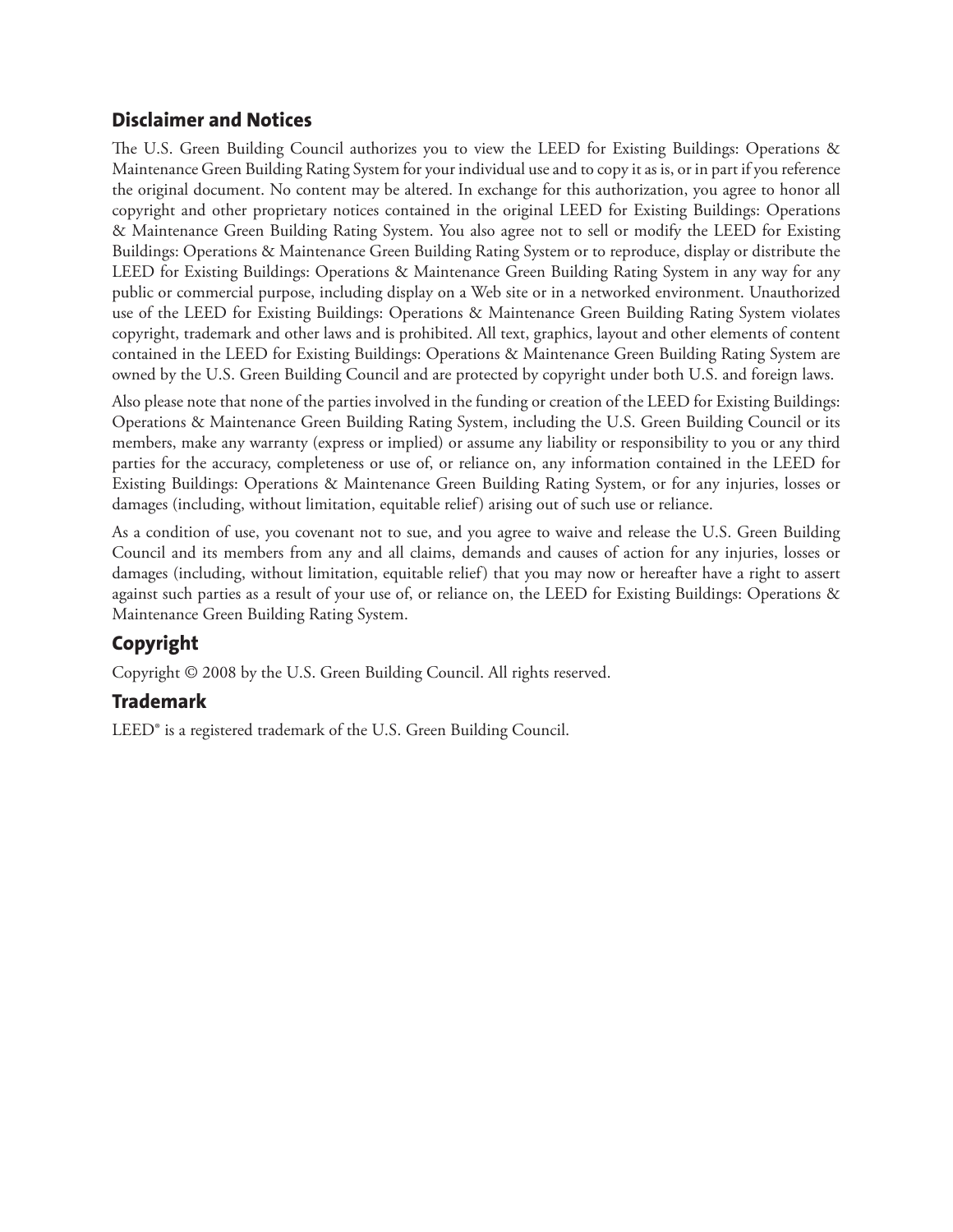## **Introduction**

A sustainable building maximizes operational efficiency while minimizing environmental impacts. As a cuttingedge, consensus-based system for certifying green building performance, operations and maintenance, the LEED for Existing Buildings: Operations & Maintenance (O&M) Rating System provides a road map for property managers, portfolio owners and service providers who wish to drive down operating costs while increasing occupants' productivity in an environmentally responsible manner.

The LEED for Existing Buildings: O&M Rating System is a set of voluntary performance standards for the sustainable ongoing operation of buildings not undergoing major renovations. It provides sustainability guidelines for building operations, periodic upgrades of building systems, minor space-use changes, and building processes. It is intended to provide existing buildings an entry point into the LEED certification process.

LEED for Existing Buildings: O&M certification is based on actual building operating performance, not design expectations. The certification application must provide data demonstrating that the building's operations meet the LEED for Existing Buildings: O&M prerequisites and attempted credits. The performance of the entire building must be included in measurements and calculations; tenant spaces may not be excluded.

LEED for Existing Buildings: O&M addresses building exterior and site maintenance programs, efficient and optimized use of energy and water, the purchase of environmentally preferred products and food, waste stream management and ongoing indoor environmental quality. In addition, LEED for Existing Buildings: O&M provides sustainability guidelines for whole-building cleaning and maintenance, recycling programs and systems upgrades to improve building energy performance, water consumption, indoor environmental quality and materials use.

To achieve LEED certification, buildings must meet all prerequisites in the Rating System and earn a minimum of 34 points. The flexibility of the Rating System allows building owners, managers and practitioners to determine which credits to pursue based on performance goals. LEED for Existing Buildings: O&M ratings are awarded according to the following point thresholds:

| Certified | 34-42 points   |
|-----------|----------------|
| Silver    | $43-50$ points |
| Gold      | $51-67$ points |
| Platinum  | 68-92 points   |

### **Certification Options**

The goal of LEED for Existing Buildings: O&M is to help owners improve and operate their buildings in a sustainable and efficient manner, today and in the future. To achieve this goal, LEED for Existing Buildings: O&M provides certification and recertification of building operations to recognize owners' ongoing achievements. LEED for Existing Buildings: O&M can be used to certify the following types of buildings:

- non-LEED buildings seeking initial certification and ongoing certification;
- LEED for New Construction–certified buildings seeking ongoing certification;
- LEED for Schools–certified buildings seeking ongoing certification;
- LEED for Core & Shell–certified buildings seeking ongoing certification; and
- LEED for Existing Buildings–certified buildings seeking ongoing certification.

Buildings previously certified under LEED for New Construction or LEED for Core & Shell have demonstrated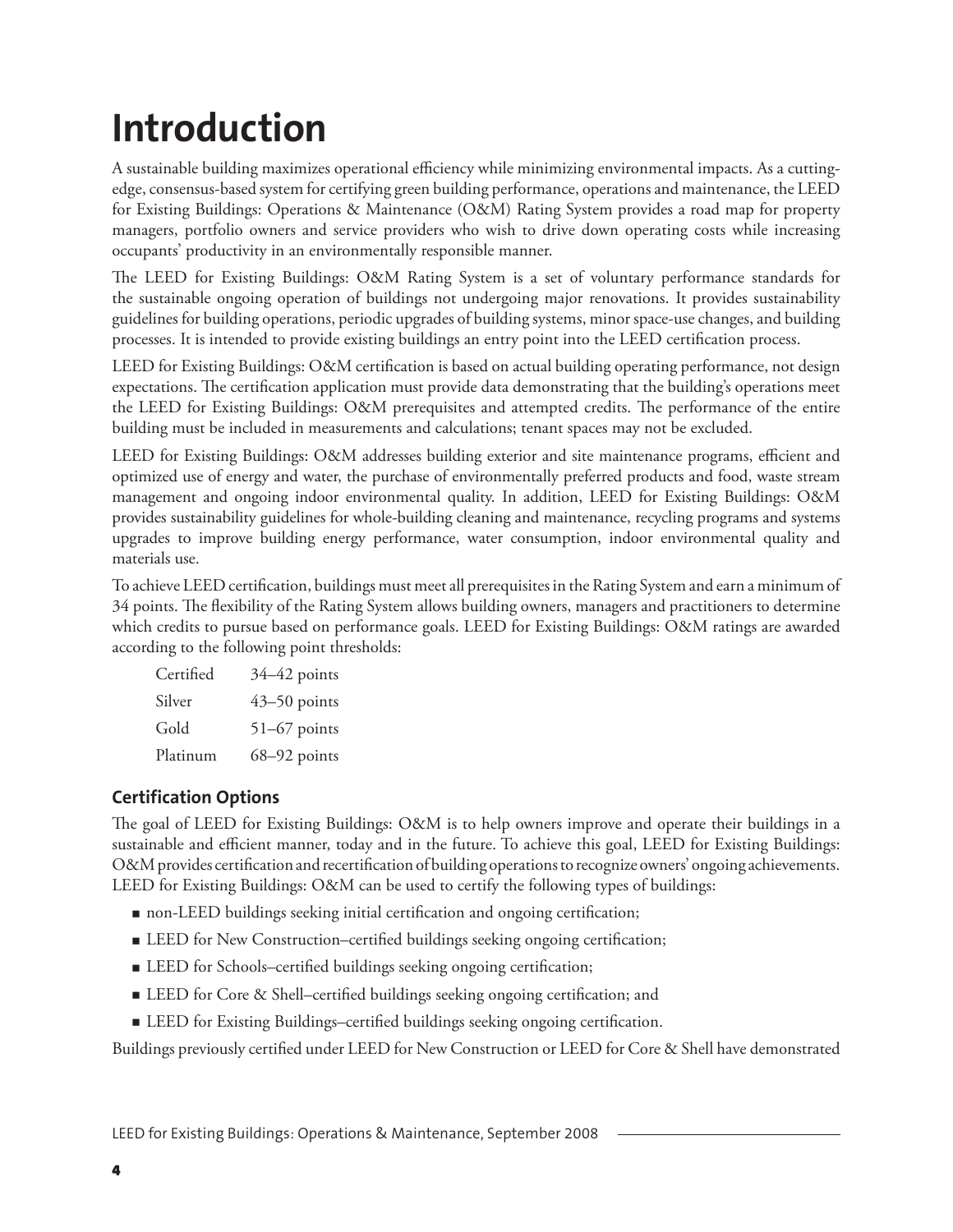sustainable design and construction and may register for LEED for Existing Buildings: O&M at any time to demonstrate a commitment to sustainable ongoing operations.

### **Minimum Program Requirements**

Buildings must meet the following minimum requirements to pursue certification:

- The building(s) must be fully occupied (defined as average or typical occupancy expected during normal operations) for at least the 12 continuous months preceding certification application. Vacant tenant space measuring 25% or less of the building floor area is permitted, as time-averaged over the previous 12 months. For an apartment building, hotel, dormitory, convention center, classroom, sports facility, or similar structure, ordinary partial occupancy is permitted.
- The LEED project scope must include 100% of the total floor area of each building in the certification application, with the following exception: If operations are under separate management control for a portion of a building, up to 10% of its floor area may be excluded for that reason. Other exemptions are prohibited.
- The building(s) must be in compliance with federal, state and local environmental laws and regulations, including, but not limited to, those addressing asbestos, PCBs, water discharge and waste management. The U.S. Green Building Council reserves the right to revoke LEED certification upon knowledge of noncompliance.

### **Performance Period**

Some credits in LEED for Existing Buildings: O&M require that performance data and other documentation be submitted for the performance period. The *performance period* is the specific, defined time interval for which sustainable operations performance is being measured. The LEED project team may define the duration and timing of the performance period as it sees fit for each prerequisite and credit, subject to the following limitations:

- For the initial LEED for Existing Buildings: O&M certification, the performance period is the most recent period of operations preceding certification application and must be a minimum of three months for all prerequisites and credits except Energy & Atmosphere Prerequisite 2 and Credit 1, which have longer minimum durations. At the project team's option, the performance period for any prerequisite or credit may be extended to a maximum of 24 months preceding certification application.
- For LEED for Existing Buildings: O&M recertification, the performance period depends on whether the credit is newly pursued. For prerequisites and all credits earned in the initial LEED for Existing Buildings: O&M certification, the performance period is the entire period between the previous certification and the current application. For all credits not earned in the initial LEED for Existing Buildings: O&M certification, the performance period is the same as for initial certification.

### **Policy Model**

Any policies required by the LEED for Existing Buildings: O&M Rating System must, at a minimum, contain the following components of the LEED for Existing Buildings: O&M policy model:

1. Scope

- a. Describe the facility management and operations processes to which the policy applies.
- b. Describe the building components, systems and materials to which the policy applies.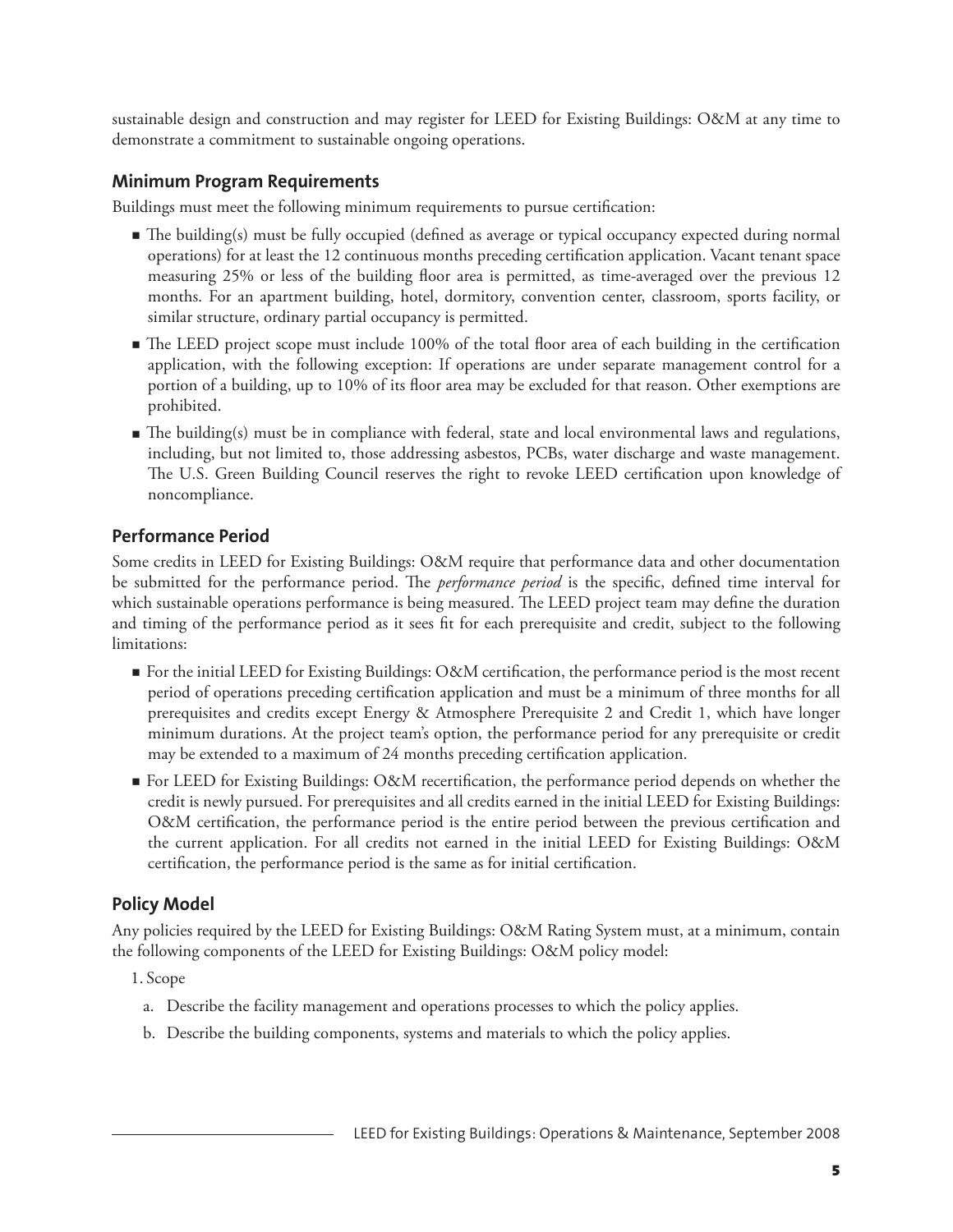2. Performance Metric

a. Describe how performance will be measured and/or evaluated.

3. Goals

- a. Identify the sustainability goals for the building.
- b. Note: Although applicants are required to set goals, documentation of actual achievement is not required to demonstrate compliant policies; stating the goal is enough. Applicants are encouraged to set high goals and work toward their achievement.
- 4. Procedures and Strategies
	- a. Outline the procedures and strategies in place to meet the goals and intent of the policy.
- 5.Responsible Party
	- a. Identify the teams and individuals involved in activities pertaining to the policy.
	- b. Identify and outline key tasks for the above teams and individuals.
- 6.Time Period
	- a. Identify the time period over which the policy is applicable.

Applicants are not required to develop separate policies for the purposes of achieving prerequisites and credits; highlighting these components in their existing operations policies is acceptable.

### **Facility Alterations and Additions**

Although LEED for Existing Buildings: O&M focuses mainly on sustainable ongoing building operations, it also embraces sustainable alterations and new additions to existing buildings. In general parlance, alterations and additions may range from a complete gutting, major renovation or large new wing to the replacement of an old window, sheet of drywall or section of carpet.

In LEED for Existing Buildings: O&M, however, alterations and additions has a specific meaning. It refers to changes that affect usable space in the building. Mechanical, electrical or plumbing system upgrades that involve no disruption to usable space are excluded.

Only alterations and additions within the following limits are eligible for inclusion in LEED for Existing Buildings: O&M certification:

- Maximum. For alterations, those that affect no more than 50% of the total building floor area or cause relocation of no more than 50% of regular building occupants. For additions, those that increase the total building floor area by no more than 50%. Buildings with alterations or additions exceeding these limits should pursue certification under the LEED for New Construction program.
- § Minimum. For alterations, projects that include construction activity by more than one trade specialty, make substantial changes to at least one entire room in the building and require isolation of the work site from regular building occupants for the duration of construction. For additions, those that increase the total building floor area by at least 5%. Alterations or additions below these limits are considered repairs, routine replacements or minor upgrades and are ineligible to earn points under LEED for Existing Buildings: O&M. The minimum applies to Materials & Resources (MR) Credits 3 and 9, and Indoor Environmental Quality (EQ) Credit 1.5.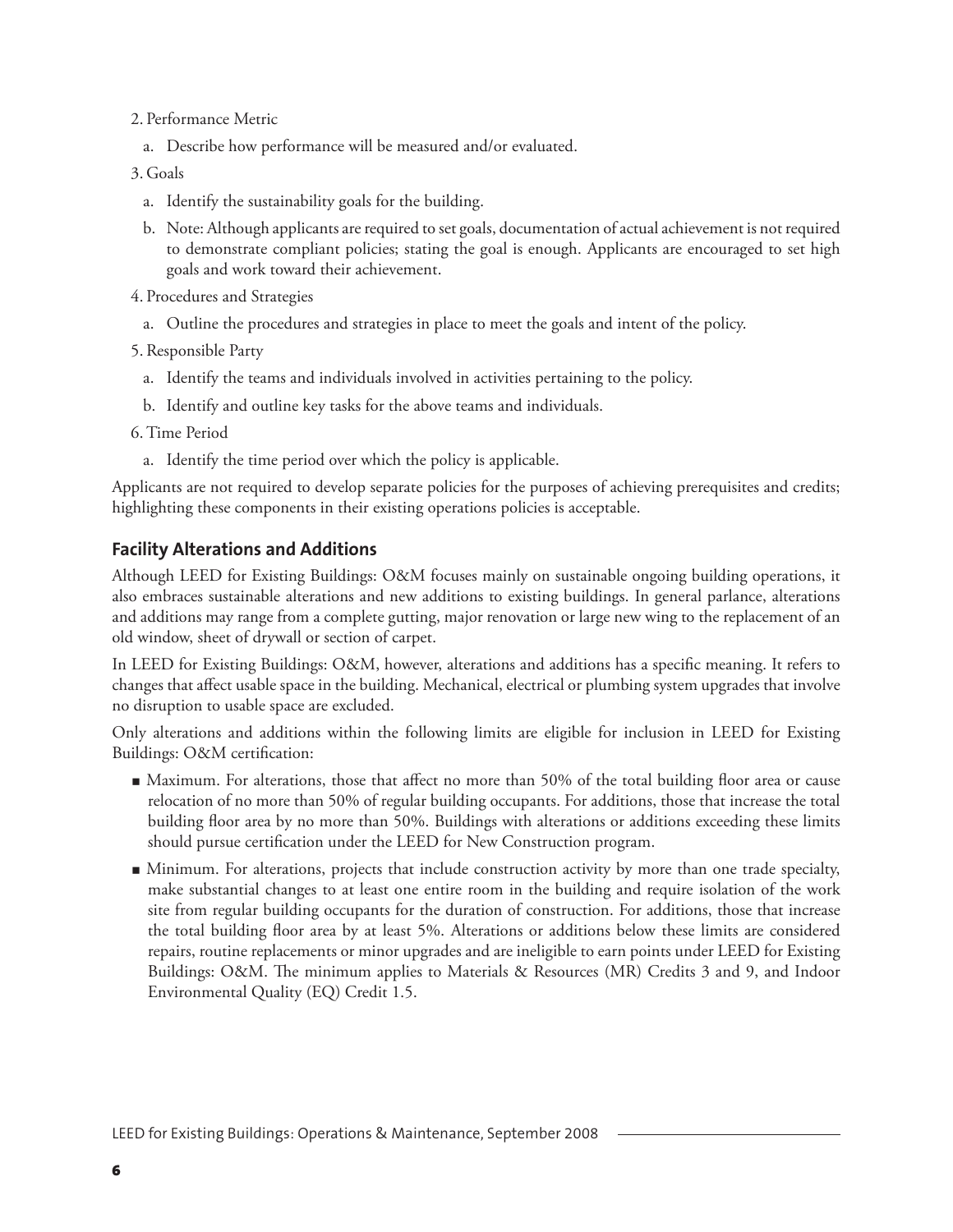### **Structure of Prerequisites and Credits**

All LEED prerequisites and credits have identical structures:

- Intent: The objective of each prerequisite or credit.
- Requirements: What must be done to earn each prerequisite or credit.
- Potential Strategies and Technologies: Possible methods for achieving each prerequisite or credit. More detail on strategies, technologies and resources is provided in the LEED for Existing Buildings: Operations & Maintenance Reference Guide.

### **Participation and Certification Process**

To apply for LEED for Existing Buildings: O&M certification of your building, register by going to the USGBC website and follow the links to the [LEED section.](http://www.usgbc.org/leed) When your project is registered, you will gain access to LEED Online and the LEED Project Team page on the USGBC website. For further information on the registration and certification process, please visit the [LEED Certification Process](http://www.usgbc.org/DisplayPage.aspx?CMSPageID=1497) page of the website.

### **Selecting the Appropriate Certification Program**

The family of LEED Green Building Rating Systems<sup>TM</sup> is shown below. Only one rating system may be applicable to some projects; other projects may be applicable to two or three. Prior to registration, USGBC encourages project teams to tally the potential point totals under different rating system checklists. A project is a viable candidate for LEED certification if it can meet all prerequisites and achieve the minimum points required for a given rating system.

If you have questions or concerns pertaining to the LEED Rating Systems, please e-mail [leedinfo@usgbc.org](mailto:leedinfo@usgbc.org), or call 1-800-795-1747.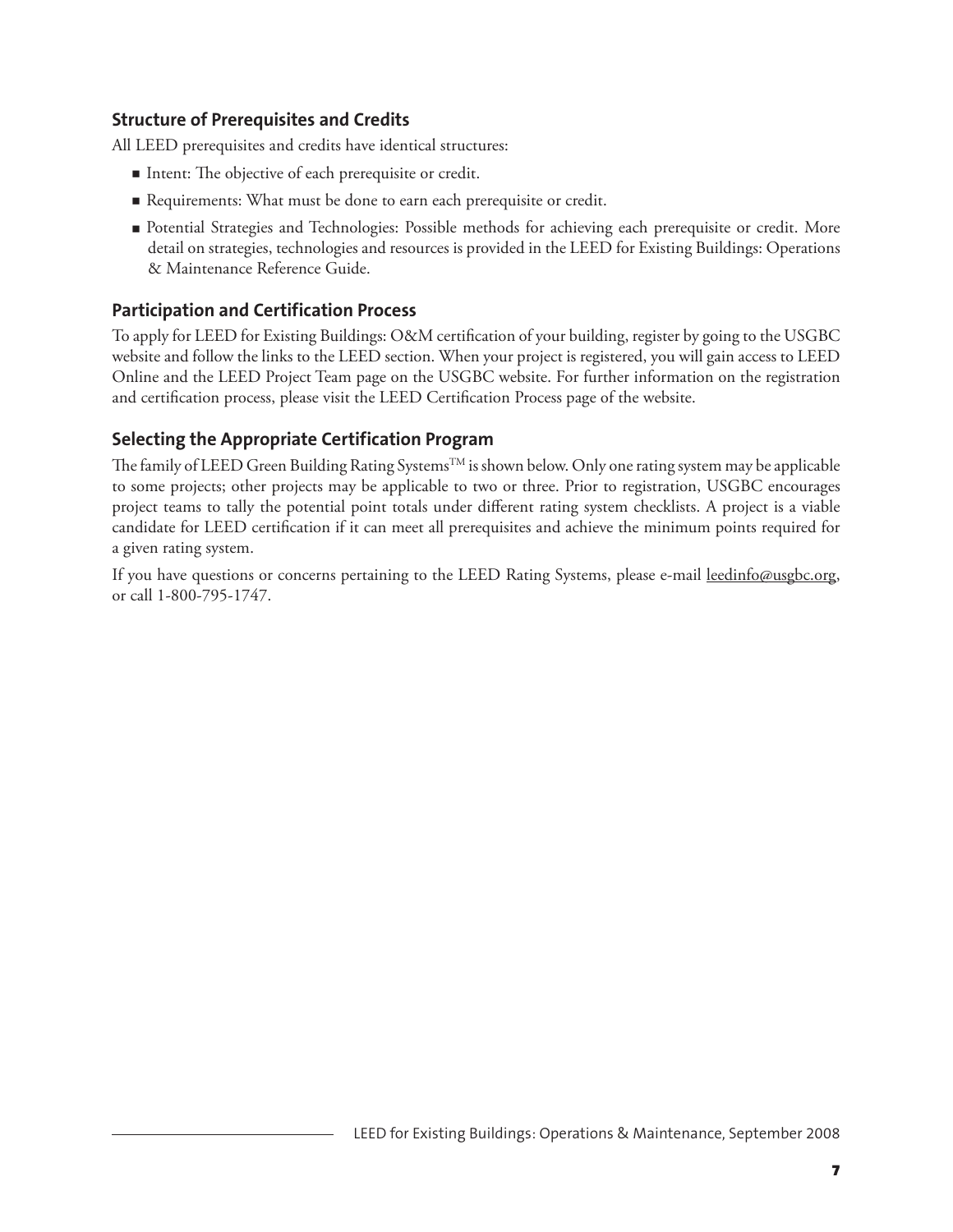## **Contents**

| <b>Sustainable Sites</b>                                                                | 13 |
|-----------------------------------------------------------------------------------------|----|
| SS Credit 1: LEED Certified Design and Construction                                     | 13 |
| SS Credit 2: Building Exterior and Hardscape Management Plan                            | 14 |
| SS Credit 3: Integrated Pest Management, Erosion Control, and Landscape Management Plan | 15 |
| SS Credit 4.1 - 4.4: Alternative Commuting Transportation                               | 17 |
| SS Credit 5: Reduced Site Disturbance: Protect or Restore Open Space                    | 18 |
| SS Credit 6: Stormwater Management                                                      | 19 |
| SS Credit 7.1: Heat Island Reduction: Nonroof                                           | 20 |
| SS Credit 7.2: Heat Island Reduction: Roof                                              | 21 |
| SS Credit 8: Light Pollution Reduction                                                  | 22 |
| <b>Water Efficiency</b>                                                                 | 23 |
| WE Prerequisite 1: Minimum Indoor Plumbing Fixture and Fitting Efficiency               | 23 |
| WE Credit 1.1 and 1.2: Water Performance Measurement                                    | 25 |
| WE Credit 2.1 - 2.3: Additional Indoor Plumbing Fixture and Fitting Efficiency          | 26 |
| WE Credit 3.1 - 3.3: Water Efficient Landscaping                                        | 27 |
| WE Credit 4.1 - 4.2: Cooling Tower Water Management                                     | 29 |
| <b>Energy &amp; Atmosphere</b>                                                          | 30 |
| EA Prerequisite 1: Energy Efficiency Best Management Practices: Planning,               |    |
| Documentation and Opportunity Assessment                                                | 30 |
| EA Prerequisite 2: Minimum Energy Efficiency Performance                                | 31 |
| EA Prerequisite 3: Refrigerant Management: Ozone Protection                             | 32 |
| EA Credit 1: Optimize Energy Efficiency Performance                                     | 33 |
| EA Credit 2.1: Existing Building Commissioning: Investigation and Analysis              | 35 |
| EA Credit 2.2: Existing Building Commissioning: Implementation                          | 36 |
| EA Credit 2.3: Existing Building Commissioning: Ongoing Commissioning                   | 37 |
| EA Credit 3.1: Performance Measurement: Building Automation System                      | 38 |
| EA Credit 3.2 and 3.3: Performance Measurement: System-Level Metering                   | 39 |
| EA Credit 4.1 - 4.4: On-Site and Off-Site Renewable Energy                              | 40 |
| EA Credit 5: Refrigerant Management                                                     | 42 |
| EA Credit 6: Emissions Reduction Reporting                                              | 44 |
| <b>Materials &amp; Resources</b>                                                        | 45 |
| MR Prerequisite 1: Sustainable Purchasing Policy                                        | 45 |
| MR Prerequisite 2: Solid Waste Management Policy                                        | 46 |
| MR Credit 1.1 - 1.3: Sustainable Purchasing: Ongoing Consumables                        | 47 |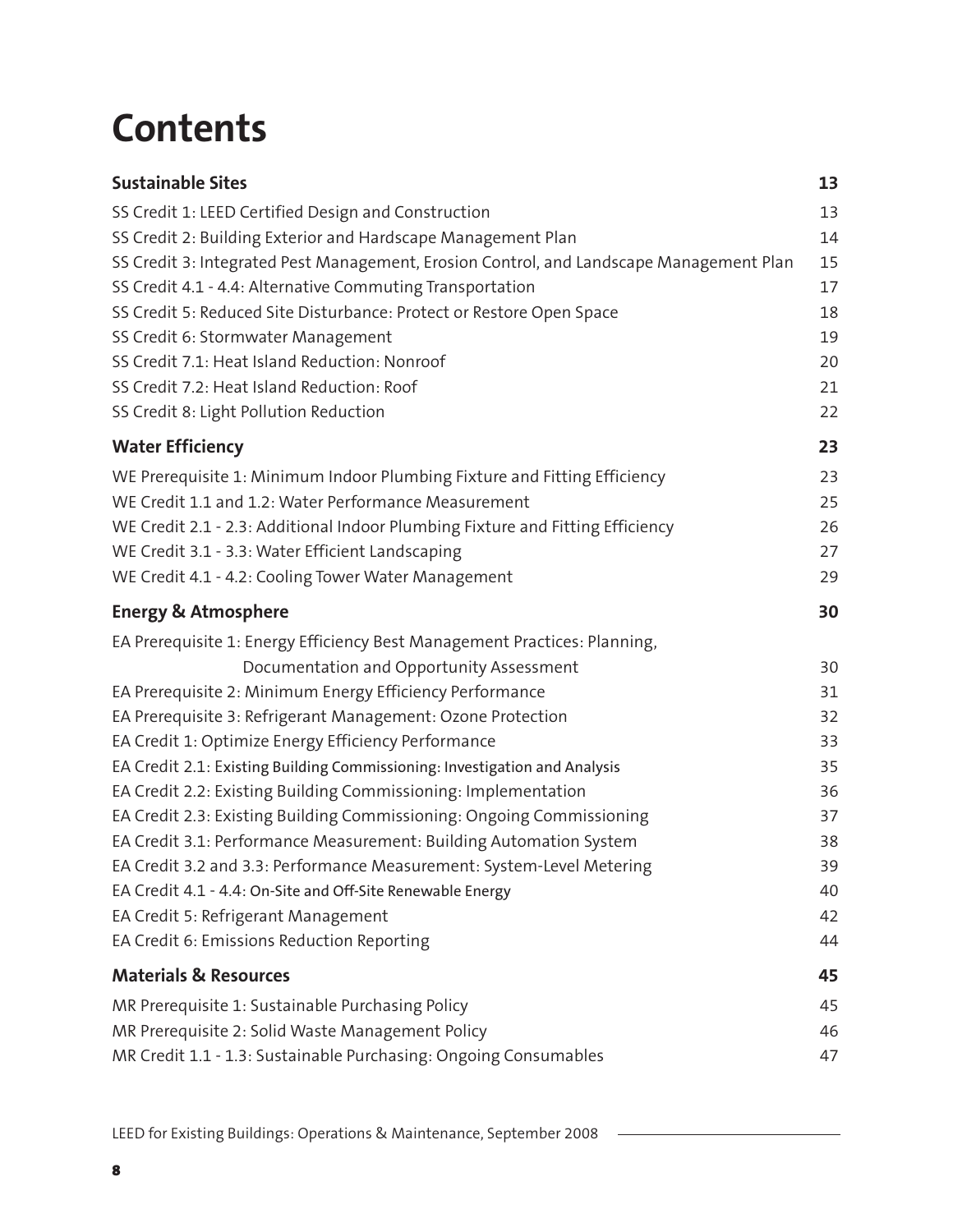| MR Credit 2.1 and 2.2: Sustainable Purchasing: Durable Goods                                 | 48 |
|----------------------------------------------------------------------------------------------|----|
| MR Credit 3: Sustainable Purchasing: Facility Alterations & Additions                        | 50 |
| MR Credit 4: Sustainable Purchasing: Reduced Mercury in Lamps                                | 52 |
| MR Credit 5: Sustainable Purchasing: Food                                                    | 54 |
| MR Credit 6: Solid Waste Management: Waste Stream Audit                                      | 55 |
| MR Credit 7.1 and 7.2: Solid Waste Management: Ongoing Consumables                           | 56 |
| MR Credit 8: Solid Waste Management: Durable Goods                                           | 57 |
| MR Credit 9: Solid Waste Management: Facility Alterations & Additions                        | 58 |
| <b>Indoor Environmental Quality</b>                                                          | 59 |
| EQ Prerequisite 1: Outdoor Air Introduction & Exhaust Systems                                | 59 |
| EQ Prerequisite 2: Environmental Tobacco Smoke (ETS) Control                                 | 60 |
| EQ Prerequisite 3: Green Cleaning Policy                                                     | 62 |
| EQ Credit 1.1: IAQ Best Management Practices: IAQ Management Program                         | 63 |
| EQ Credit 1.2: IAQ Best Management Practices: Outdoor Air Delivery Monitoring                | 64 |
| EQ Credit 1.3: IAQ Best Management Practices: Increased Ventilation                          | 66 |
| EQ Credit 1.4: IAQ Best Management Practices: Reduce Particulates in Air Distribution        | 67 |
| EQ Credit 1.5: IAQ Best Management Practices: IAQ Management for                             |    |
| Facility Alterations and Additions                                                           | 68 |
| EQ Credit 2.1: Occupant Comfort: Occupant Survey                                             | 70 |
| EQ Credit 2.2: Occupant Comfort: Occupant-Controlled Lighting                                | 71 |
| EQ Credit 2.3: Occupant Comfort: Thermal Comfort Monitoring                                  | 72 |
| EQ Credit 2.4 and 2.5: Occupant Comfort: Daylight and Views                                  | 73 |
| EQ Credit 3.1: Green Cleaning: High-Performance Cleaning Program                             | 75 |
| EQ Credit 3.2 - 3.3: Green Cleaning: Custodial Effectiveness Assessment                      | 76 |
| EQ Credit 3.4 - 3.6: Green Cleaning: Purchase of Sustainable Cleaning Products and Materials | 77 |
| EQ Credit 3.7: Green Cleaning: Sustainable Cleaning Equipment                                | 79 |
| EQ Credit 3.8: Green Cleaning: Entryway Systems                                              | 80 |
| EQ Credit 3.9: Green Cleaning: Indoor Integrated Pest Management                             | 81 |
| <b>Innovation In Operations</b>                                                              | 82 |
| IO Credit 1.1 - 1.4: Innovation in Operations                                                | 82 |
| IO Credit 2: LEED® Accredited Professional                                                   | 83 |
| IO Credit 3: Documenting Sustainable Building Cost Impacts                                   | 84 |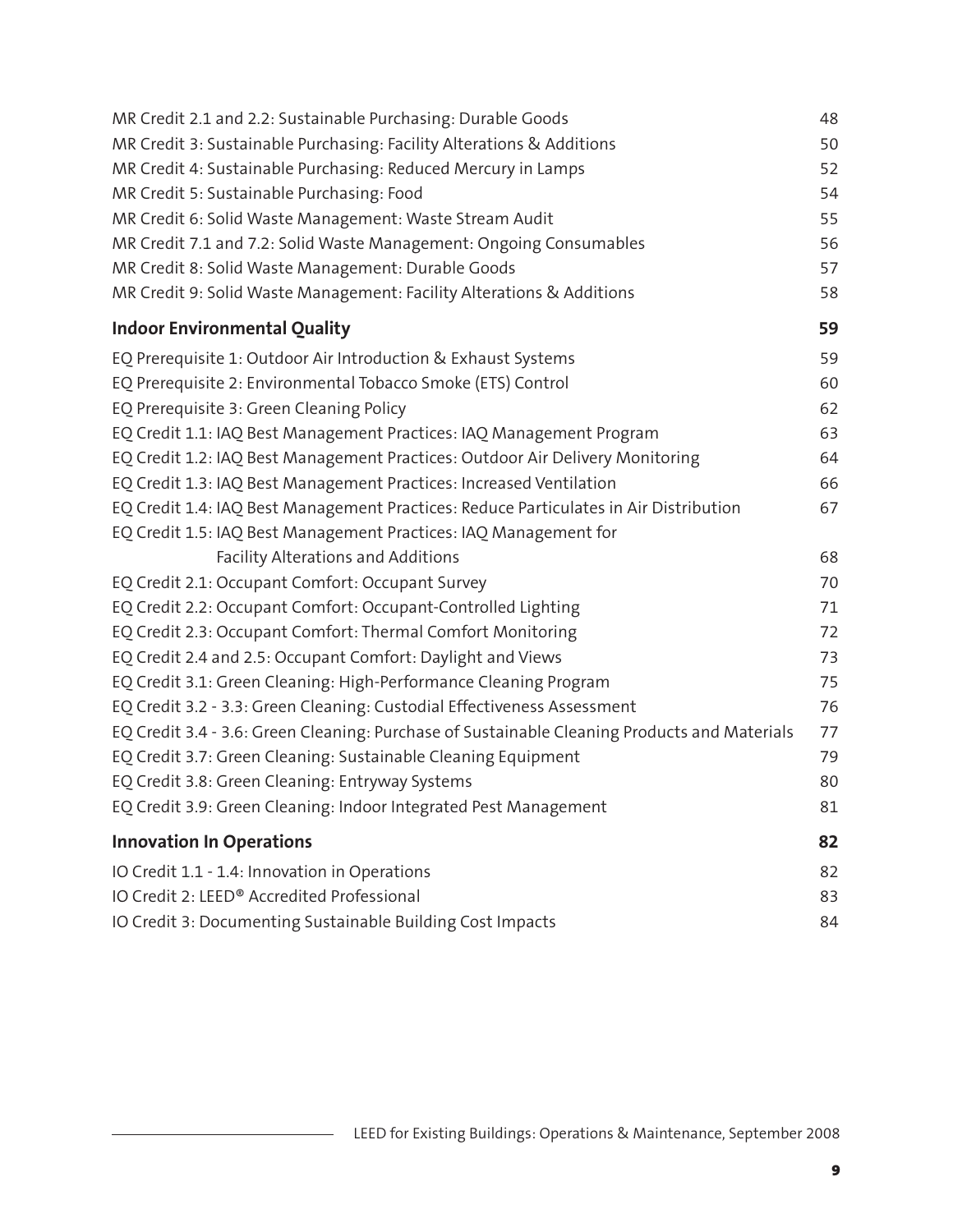## **Project Checklist**

| <b>Sustainable Sites</b>                                                             | <b>9 Possible Points</b> |
|--------------------------------------------------------------------------------------|--------------------------|
| Credit 1: LEED Certified Design and Construction                                     | 1                        |
| Credit 2: Building Exterior and Hardscape Management Plan                            | $\mathbf{1}$             |
| Credit 3: Integrated Pest Management, Erosion Control, and Landscape Management Plan | $\mathbf{1}$             |
| Credit 4.1 - 4.4: Alternative Commuting Transportation                               | $\mathbf{1}$             |
| Credit 5: Reduced Site Disturbance: Protect or Restore Open Space                    | $\mathbf{1}$             |
| Credit 6: Stormwater Management                                                      | $\mathbf{1}$             |
| Credit 7.1: Heat Island Reduction: Nonroof                                           | $\mathbf 1$              |
| Credit 7.2: Heat Island Reduction: Roof                                              | $\mathbf{1}$             |
| Credit 8: Light Pollution Reduction                                                  | $\mathbf{1}$             |
| <b>Water Efficiency</b>                                                              | 4 - 10 Possible Points   |
| Prerequisite 1: Minimum Indoor Plumbing Fixture and Fitting Efficiency               | Required                 |
| Credit 1.1 and 1.2: Water Performance Measurement                                    | $1 - 2$                  |
| Credit 2.1 - 2.3: Additional Indoor Plumbing Fixture and Fitting Efficiency          | $1 - 3$                  |
| Credit 3.1 - 3.3: Water Efficient Landscaping                                        | $1 - 3$                  |
| Credit 4.1 - 4.2: Cooling Tower Water Management                                     | $1 - 2$                  |
| <b>Energy &amp; Atmosphere</b>                                                       | 13 - 30 Possible Points  |
| Prerequisite 1: Energy Efficiency Best Management Practices: Planning,               |                          |
| Documentation and Opportunity Assessment                                             | Required                 |
| Prerequisite 2: Minimum Energy Efficiency Performance                                | Required                 |
| Prerequisite 3: Refrigerant Management: Ozone Protection                             | Required                 |
| Credit 1: Optimize Energy Efficiency Performance                                     | 2-15, 2 point mandatory  |
| Credit 2.1: Existing Building Commissioning: Investigation and Analysis              | 2                        |
| Credit 2.2: Existing Building Commissioning: Implementation                          | $\overline{2}$           |
| Credit 2.3: Existing Building Commissioning: Ongoing Commissioning                   | $\overline{2}$           |
| Credit 3.1: Performance Measurement: Building Automation System                      | 1                        |
| Credit 3.2 and 3.3: Performance Measurement: System-Level Metering                   | $1 - 2$                  |
| Credit 4.1 - 4.4: On-Site and Off-Site Renewable Energy                              | $1 - 4$                  |
| Credit 5: Refrigerant Management                                                     | 1                        |
| Credit 6: Emissions Reduction Reporting                                              | 1                        |
| <b>Materials &amp; Resources</b>                                                     | 9 - 14 Possible Point    |
| Prerequisite 1: Sustainable Purchasing Policy                                        | Required                 |
| Prerequisite 2: Solid Waste Management Policy                                        | Required                 |
| Credit 1.1 - 1.3: Sustainable Purchasing: Ongoing Consumables                        | $1 - 3$                  |
| Credit 2.1 and 2.2: Sustainable Purchasing: Durable Goods                            | $1 - 2$                  |
|                                                                                      |                          |

LEED for Existing Buildings: Operations & Maintenance, September 2008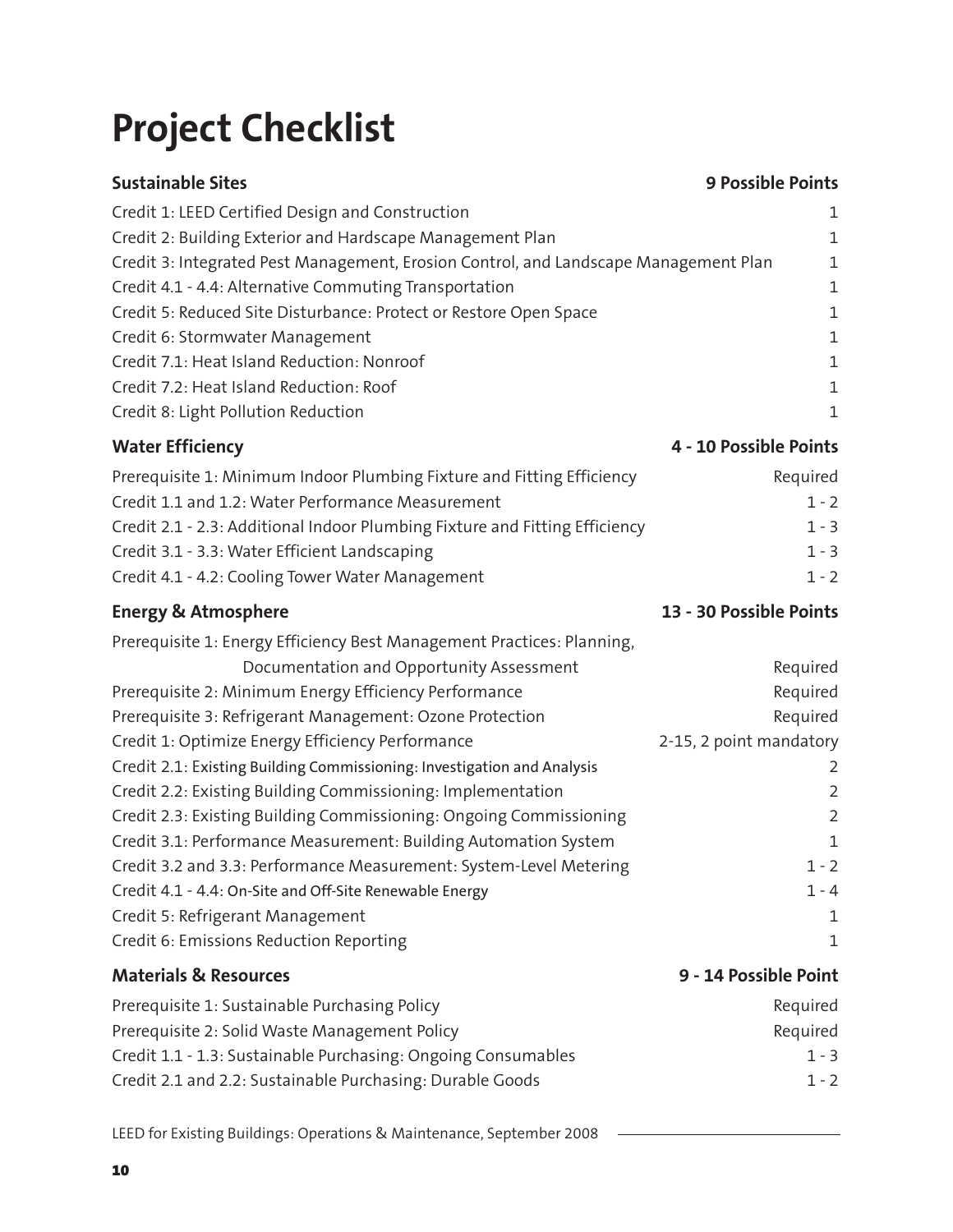| Credit 3: Sustainable Purchasing: Facility Alterations & Additions                        | $\mathbf{1}$   |
|-------------------------------------------------------------------------------------------|----------------|
| Credit 4: Sustainable Purchasing: Reduced Mercury in Lamps                                | $1 - 2$        |
| Credit 5: Sustainable Purchasing: Food                                                    | 1              |
| Credit 6: Solid Waste Management: Waste Stream Audit                                      | $\mathbf{1}$   |
| Credit 7.1 and 7.2: Solid Waste Management: Ongoing Consumables                           | $1 - 2$        |
| Credit 8: Solid Waste Management: Durable Goods                                           | 1              |
| Credit 9: Solid Waste Management: Facility Alterations & Additions                        | $\mathbf{1}$   |
| <b>Indoor Environmental Quality</b><br>16 - 20 Possible Points                            |                |
| Prerequisite 1: Outdoor Air Introduction & Exhaust Systems                                | Required       |
| Prerequisite 2: Environmental Tobacco Smoke (ETS) Control                                 | Required       |
| Prerequisite 3: Green Cleaning Policy                                                     | Required       |
| Credit 1.1: IAQ Best Management Practices: IAQ Management Program                         | 1              |
| Credit 1.2: IAQ Best Management Practices: Outdoor Air Delivery Monitoring                | 1              |
| Credit 1.3: IAQ Best Management Practices: Increased Ventilation                          | $\mathbf{1}$   |
| Credit 1.4: IAQ Best Management Practices: Reduce Particulates in Air Distribution        | $\mathbf{1}$   |
| Credit 1.5: IAQ Best Management Practices: IAQ Management for                             |                |
| Facility Alterations and Additions                                                        | $\mathbf{1}$   |
| Credit 2.1: Occupant Comfort: Occupant Survey                                             | $1\,$          |
| Credit 2.2: Occupant Comfort: Occupant-Controlled Lighting                                | $\mathbf{1}$   |
| Credit 2.3: Occupant Comfort: Thermal Comfort Monitoring                                  | 2              |
| Credit 2.4 and 2.5: Occupant Comfort: Daylight and Views                                  | $1 - 2$        |
| Credit 3.1: Green Cleaning: High-Performance Cleaning Program                             | 1              |
| Credit 3.2 - 3.3: Green Cleaning: Custodial Effectiveness Assessment                      | $1 - 2$        |
| Credit 3.4 - 3.6: Green Cleaning: Purchase of Sustainable Cleaning Products and Materials | $1 - 3$        |
| Credit 3.7: Green Cleaning: Sustainable Cleaning Equipment                                | 1              |
| Credit 3.8: Green Cleaning: Entryway Systems                                              | $\mathbf{1}$   |
| Credit 3.9: Green Cleaning: Indoor Integrated Pest Management                             | $\mathbf{1}$   |
| 4 - 7 Possible Points<br><b>Innovation In Operations</b>                                  |                |
| Credit 1.1 - 1.4: Innovation in Operations                                                | $1 - 4$        |
| Credit 2: LEED® Accredited Professional                                                   | 1              |
| Credit 3: Documenting Sustainable Building Cost Impacts                                   | $\overline{2}$ |

## **Project Totals 85 possible base points plus 7 for IO**

- □ Certified 34-42 points
- □Silver 43-50 points
- Gold 51–67 points
- □ Platinum 68-92 points

LEED for Existing Buildings: Operations & Maintenance, September 2008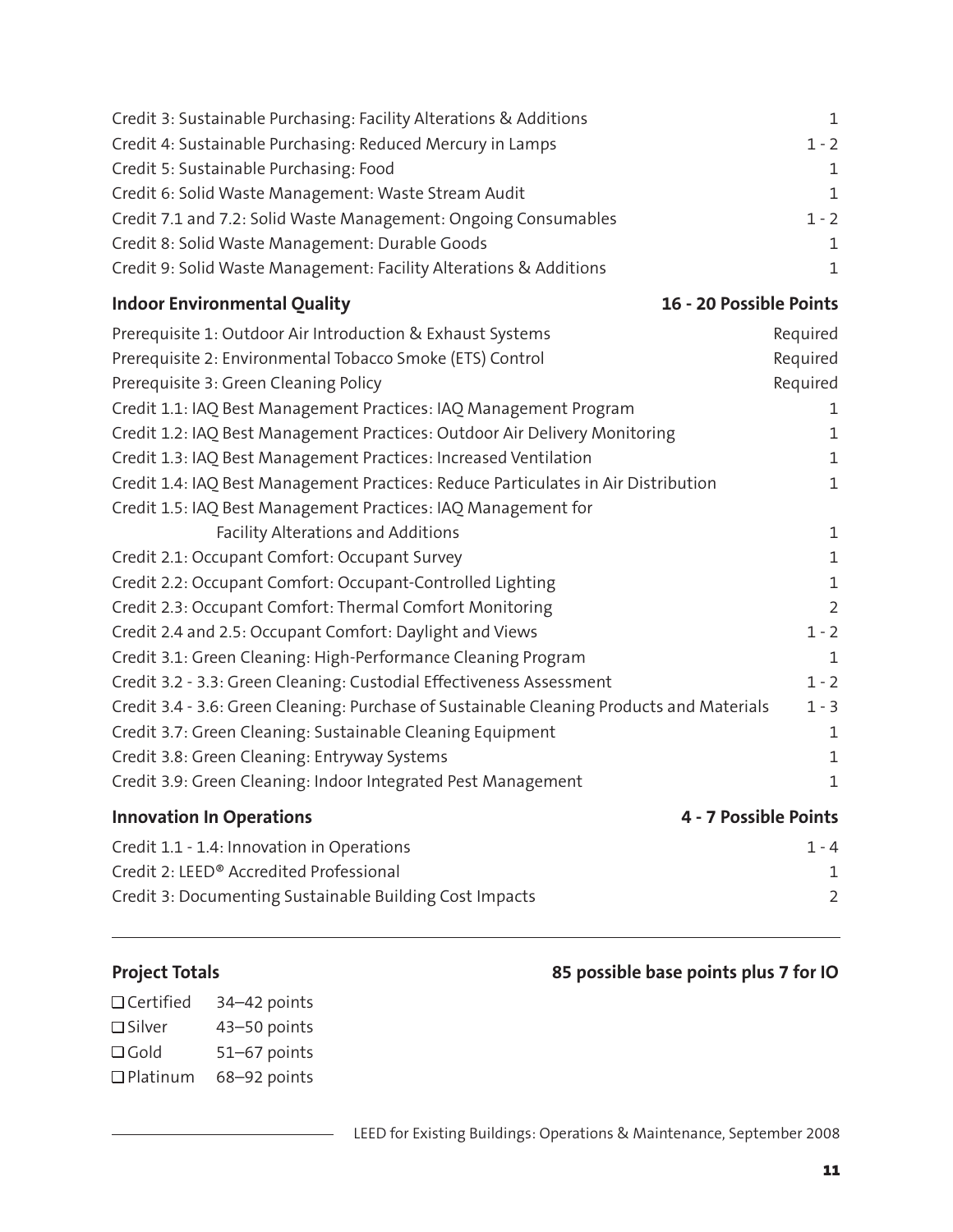LEED for Existing Buildings: Operations & Maintenance, September 2008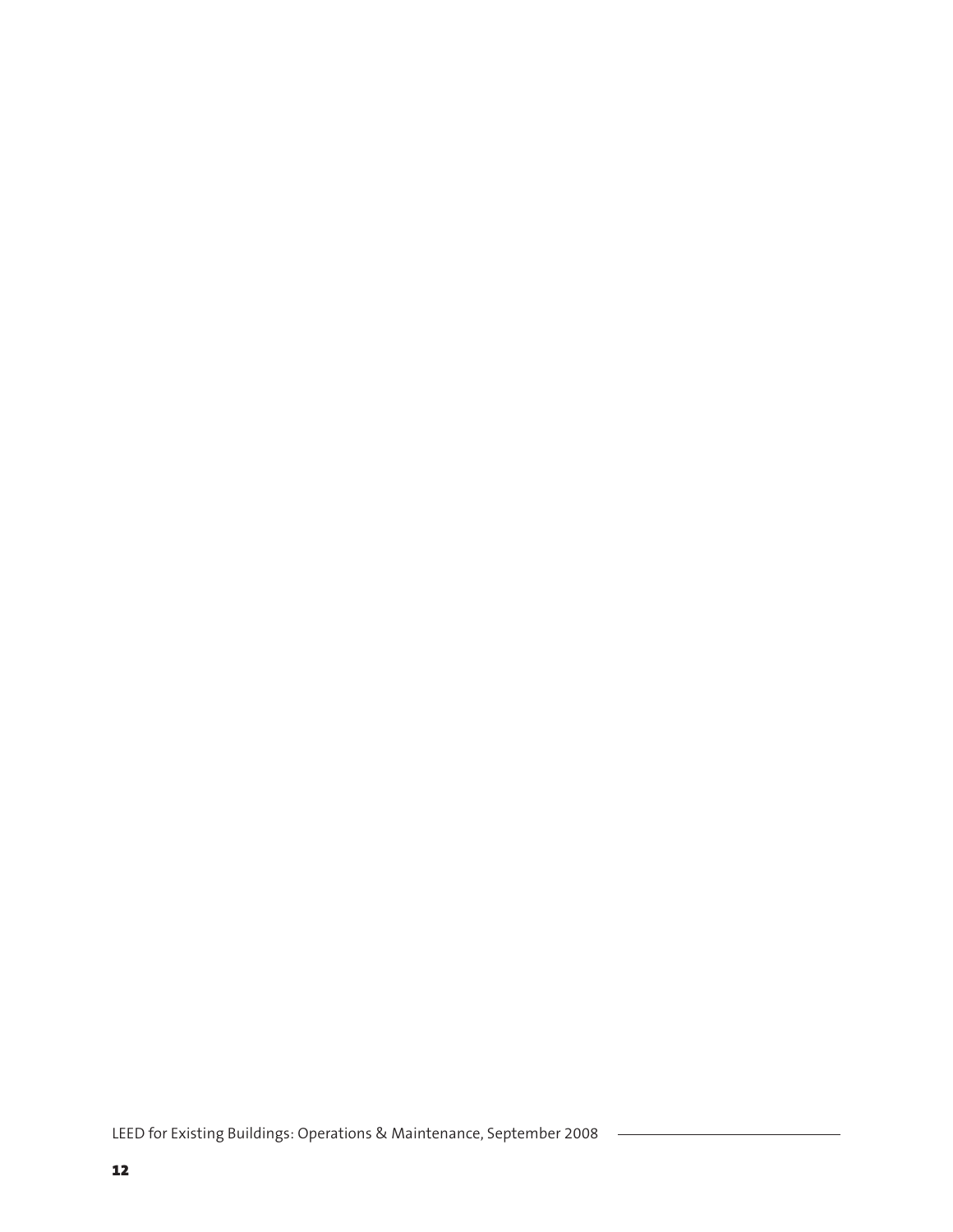## **Sustainable Sites (SS)**

## **SS Credit 1: LEED Certified Design and Construction**

### **1 point**

### **Intent**

To reward environmentally sensitive building design and construction, thereby enabling high-performance building operations to be achieved more easily.

### **Requirements**

Choose one of the following options:

OPTION A

Show that the building has previously been certified under LEED for New Construction.

### OPTION B

Show that the building has previously been certified under LEED for Core & Shell, and at least 75% of the floor area has also been certified under LEED for Commercial Interiors.

## **Potential Technologies & Strategies**

Pursue and earn LEED certification for new buildings or major renovations.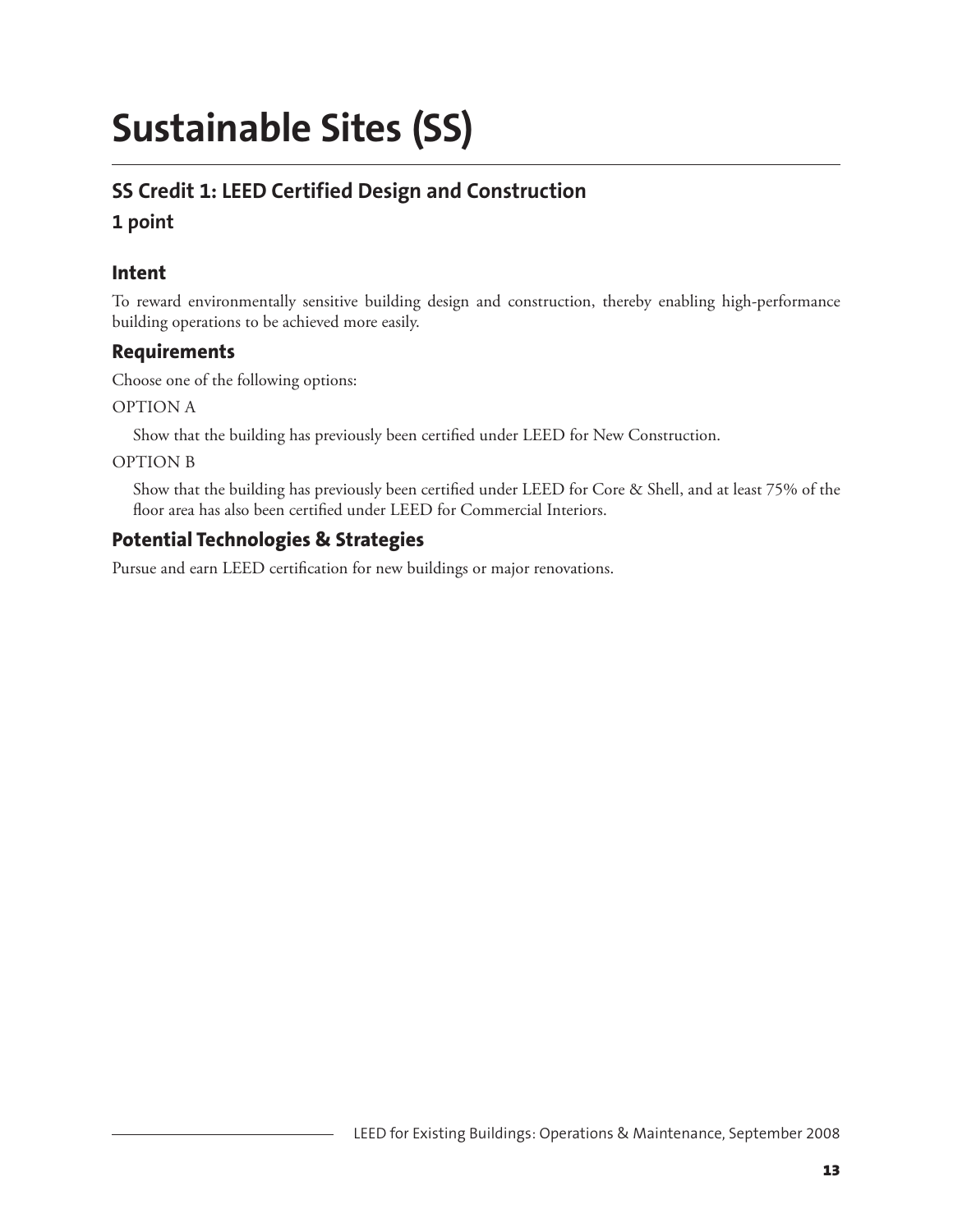## **SS Credit 2: Building Exterior and Hardscape Management Plan 1 point**

### **Intent**

To encourage environmentally sensitive building exterior and hardscape management practices that provide a clean, well-maintained and safe building exterior while supporting high-performance building operations.

### **Requirements**

Employ an environmentally sensitive, low-impact building exterior and hardscape management plan that helps preserve surrounding ecological integrity. The plan must employ best management practices that significantly reduce harmful chemical use, energy waste, water waste, air pollution, solid waste, and/or chemical runoff (e.g., gasoline, oil, antifreeze, salts) compared with standard practices. The plan must address all of the following operational elements that occur on the building and grounds, as applicable:

- maintenance equipment;
- snow and ice removal:
- cleaning of building exterior;
- § paints and sealants used on building exterior; and
- cleaning of sidewalks, pavement and other hardscape.

### **Potential Technologies & Strategies**

Over the performance period, have in place a low-impact site and green building exterior management plan that addresses overall site management, chemicals, snow and ice removal, and building exterior cleaning and maintenance. Include green cleaning and maintenance practices and materials that minimize environmental impacts. An outline of acceptable material for a low-impact plan is available in the LEED for Existing Buildings: Operations & Maintenance Reference Guide. Replace conventional gas-powered machinery with electric-powered equivalents (either battery or corded). Examples include, but are not limited to, maintenance equipment and vehicles, landscaping equipment and cleaning equipment.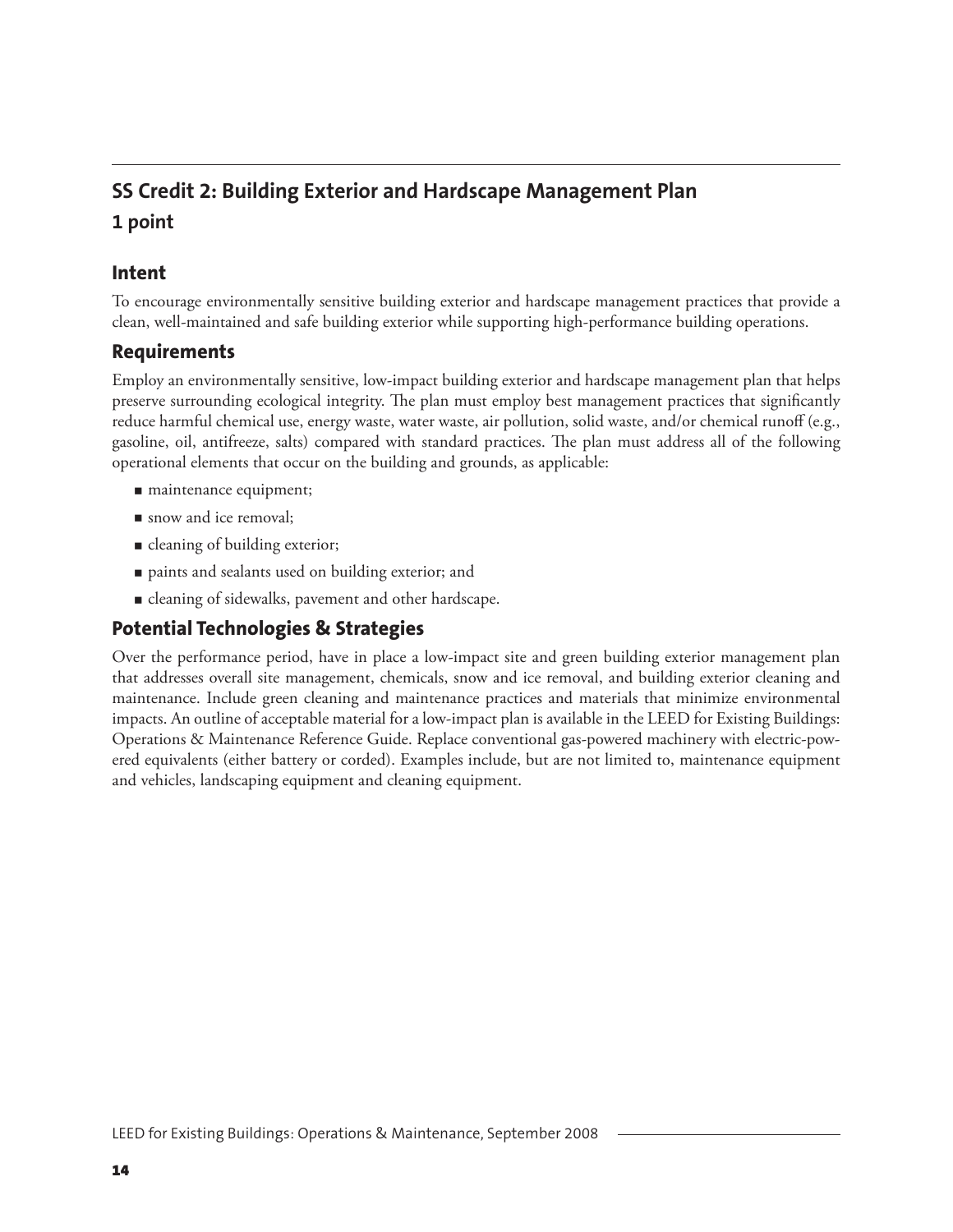## **SS Credit 3: Integrated Pest Management, Erosion Control and Landscape Management Plan**

### **1 point**

### **Intent**

To preserve ecological integrity, enhance natural diversity, and protect wildlife while supporting high-performance building operations and integration into the surrounding landscape.

### **Requirements**

Have in place an environmentally sensitive management plan for the site's natural components. The plan must employ best management practices that significantly reduce harmful chemical use, energy waste, water waste, air pollution, solid waste, and/or chemical runoff (e.g., gasoline, oil, antifreeze, salts) compared with standard practices. The plan must address all of the following operational elements:

- Outdoor integrated pest management (IPM), defined as managing outdoor pests (plants, fungi, insects, and/or animals) in a way that protects human health and the surrounding environment and that improves economic returns through the most effective, least-risk option. IPM calls for using least-toxic chemical pesticides, minimum use of the chemicals, use only in targeted locations, and use only for targeted species. IPM requires routine inspection and monitoring. The outdoor IPM plan must address all of the specific IPM requirements listed in EQ Credit 3.9, Green Cleaning: Indoor Integrated Pest Management, including preferred use of nonchemical methods, definition of emergency conditions, and universal notification (advance notice of not less than 72 hours under normal conditions and 24 hours in emergencies before a pesticide, other than a least-toxic pesticide, is applied in a building or on surrounding grounds that the building management maintains). The outdoor IPM plan must also be integrated with any indoor IPM plan for the building, as appropriate.
- Erosion and sedimentation control for ongoing landscape operations (where applicable) and future construction activity. The plan must address both site soil and potential construction materials. The plan must also include measures that prevent erosion and sedimentation, prevent air pollution from dust or particulate matter and restore eroded areas. Further, the plan must address the following operational elements, if applicable:
- Diversion of landscape waste from the waste stream via mulching, composting or other low-impact means.
- Chemical fertilizer use. The use of artificial chemicals can be minimized by the use of locally adapted plants that need no fertilizer, less polluting alternatives to artificial chemicals, or other low-impact maintenance.
- For projects in urban sites with little or no building setback (i.e., zero lot line), SS Credit 3 may be earned using vegetated roof surfaces if the plants meet the definition of native or adapted and if the vegetated roof surface covers at least five% of the LEED project site area.

## **Potential Technologies & Strategies**

Over the performance period, have in place a low-impact site and green building exterior management plan that addresses overall site management, chemicals, fertilizers, landscape waste, and pest management. Include such green landscape management practices as reducing the use of power equipment, improving stormwater control,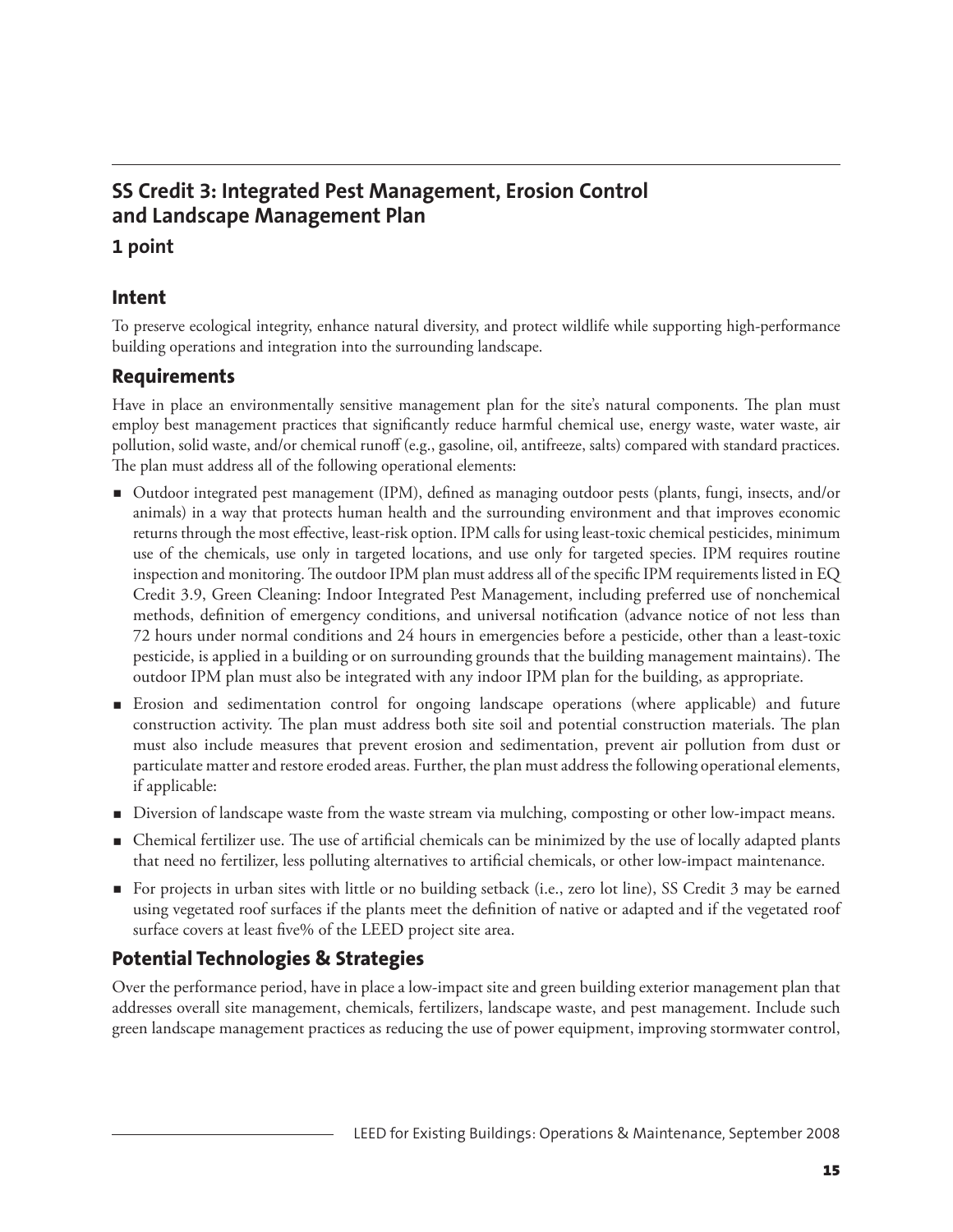using fertilizer only as needed, composting landscape waste, applying integrated pest management, creating wildlife habitat, removing or not installing invasive plants, protecting natural areas, and using plants to reduce heating and cooling needs. Use mulching mowers to significantly reduce yard waste generation, fertilizer needs, and water consumption through retention of organic matter.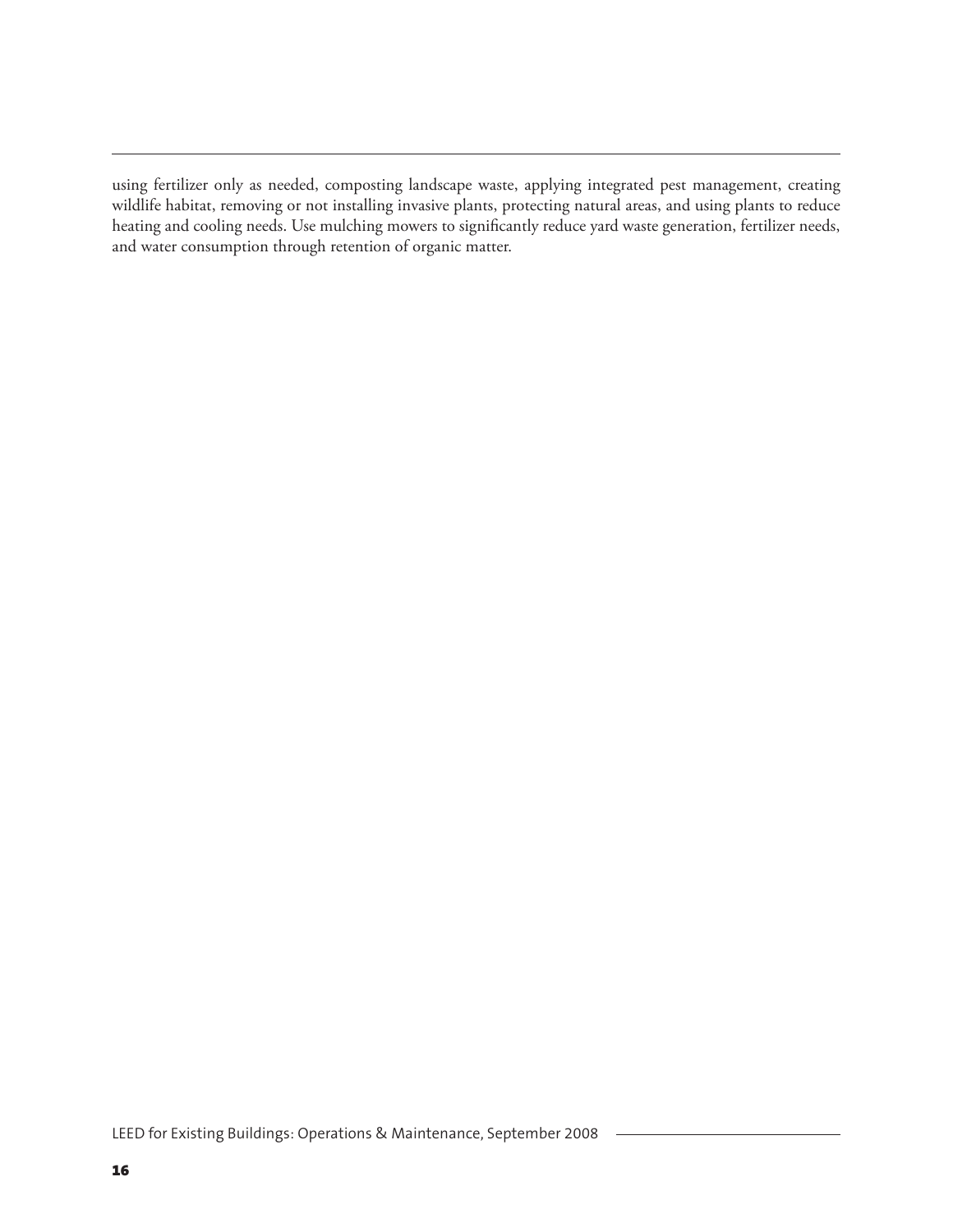## **SS Credits 4.1–4.4: Alternative Commuting Transportation 1–4 points**

### **Intent**

To reduce pollution and land development impacts from conventional automobile use for commuting trips.

### **Requirements**

Reduce the number of commuting round trips made by regular building occupants using single-occupant, conventionally powered, and conventionally fueled vehicles. For the purposes of this credit, alternative transportation includes, but is not limited to, telecommuting, compressed workweeks, mass transit, walking, bicycles or other human-powered conveyances, carpools, vanpools, and low-emitting or fuel-efficient or alternative-fuel vehicles. Performance calculations are made relative to a baseline case that assumes all regular occupants commute alone in conventional automobiles. The calculations must account for seasonal variations in the use of alternative commuting methods and, where possible, indicate the distribution of commuting trips using each type of alternative transportation.

Points are earned for reductions in conventional commuting trips during the performance period according to the following schedule:

 **SS Credit 4.1** (1 point): Demonstrate a 10% reduction in conventional commuting trips.

**SS Credit 4.2** (2 points): Demonstrate a 25% reduction in conventional commuting trips.

**SS Credit 4.3** (3 points): Demonstrate a 50% reduction in conventional commuting trips.

**SS Credit 4.4** (4 points): Demonstrate a 75% reduction in conventional commuting trips.

*Low-emitting vehicles* and *fuel-efficient* vehicles are defined as vehicles that are classified as zero-emission vehicles (ZEVs) by the California Air Resources Board or that have achieved a minimum green score of 40 on the American Council for an Energy Efficient Economy annual vehicle-rating guide.

### **Potential Technologies & Strategies**

When developing an alternative transportation program, consider the opportunities and limitations of different options, based on the building's location.

Provide space and infrastructure features, such as bicycle racks, changing facilities, preferred parking, access to mass transit, or alternative-fuel refueling stations. Offer employees incentives for using alternative transportation,

such as additional vacation days, cash rewards, or pretax options. Distribute free or discounted public transportation passes, bicycling equipment or telecommuting equipment to individuals committed to using them. Encourage the use of alternative commuting methods by guaranteeing free rides home for employees who must unexpectedly leave work early or late. Utilize organization resources to communicate with building occupants about alternative transportation options and benefits, and facilitating communication among building occupants for coordinating ride sharing.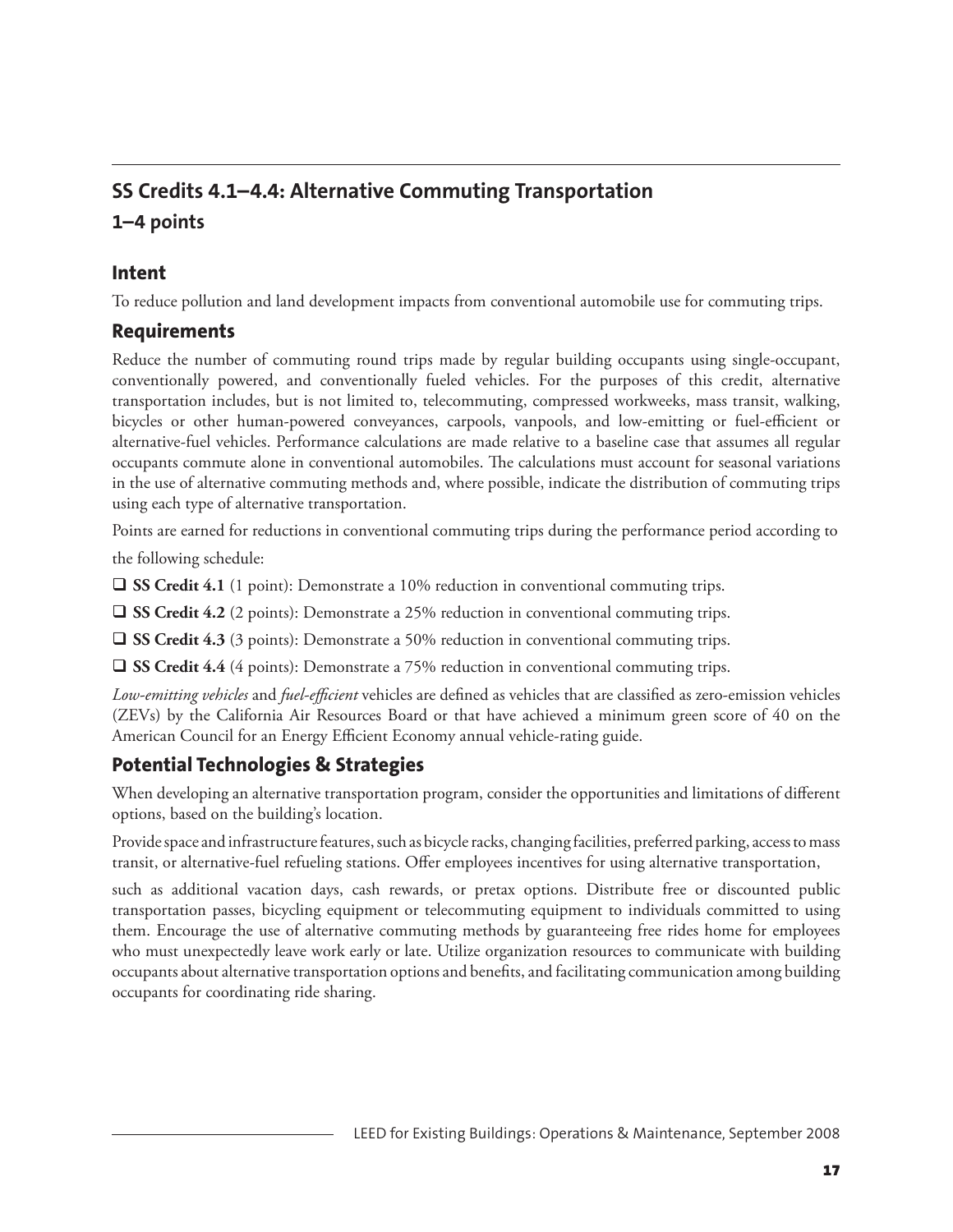## **SS Credit 5: Reduced Site Disturbance: Protect or Restore Open Space 1 point**

### **Intent**

To conserve existing natural site areas and restore damaged site areas to provide habitat and promote biodiversity.

### **Requirements**

Over the performance period, have in place native or adapted vegetation covering a minimum of 25% of the site area, excluding the building footprint.

Improving and/or maintaining off-site areas with native or adapted plants can contribute toward earning SS Credit 5, provided the improvement and maintenance are documented in a contract with the owner of the offsite area. Every 2 square feet off-site can be counted as 1 square foot on-site.

*Native plants* are plants indigenous to a locality, and *adapted plants* are cultivars of native plants that are adapted to the local climate and are not considered invasive species or noxious weeds.

Other ecologically appropriate features that contribute to this credit are natural site elements beyond vegetation that maintain or restore the ecological integrity of the site, including water bodies, exposed rock, unvegetated ground, or other features that are part of the historic natural landscape within the region and provide habitat value.

For projects in urban sites with little or no building setback (i.e., zero lot line), SS Credit 5 may be earned using vegetated roof surfaces if the plants meet the definition of native or adapted and if the vegetated roof surface covers at least 5% of the LEED project site area.

### **Potential Technologies & Strategies**

Perform a site survey to identify site elements and adopt a master plan for management of the building site.

Activities may include removing excessive paved areas and replacing them with landscaped areas or replacing excessive turf grass area with natural landscape features. Work with local horticultural extension services or native plant societies to select and maintain indigenous plant species for site restoration and landscaping.

Coordinate with activities, technologies and strategies under SS Credit 3.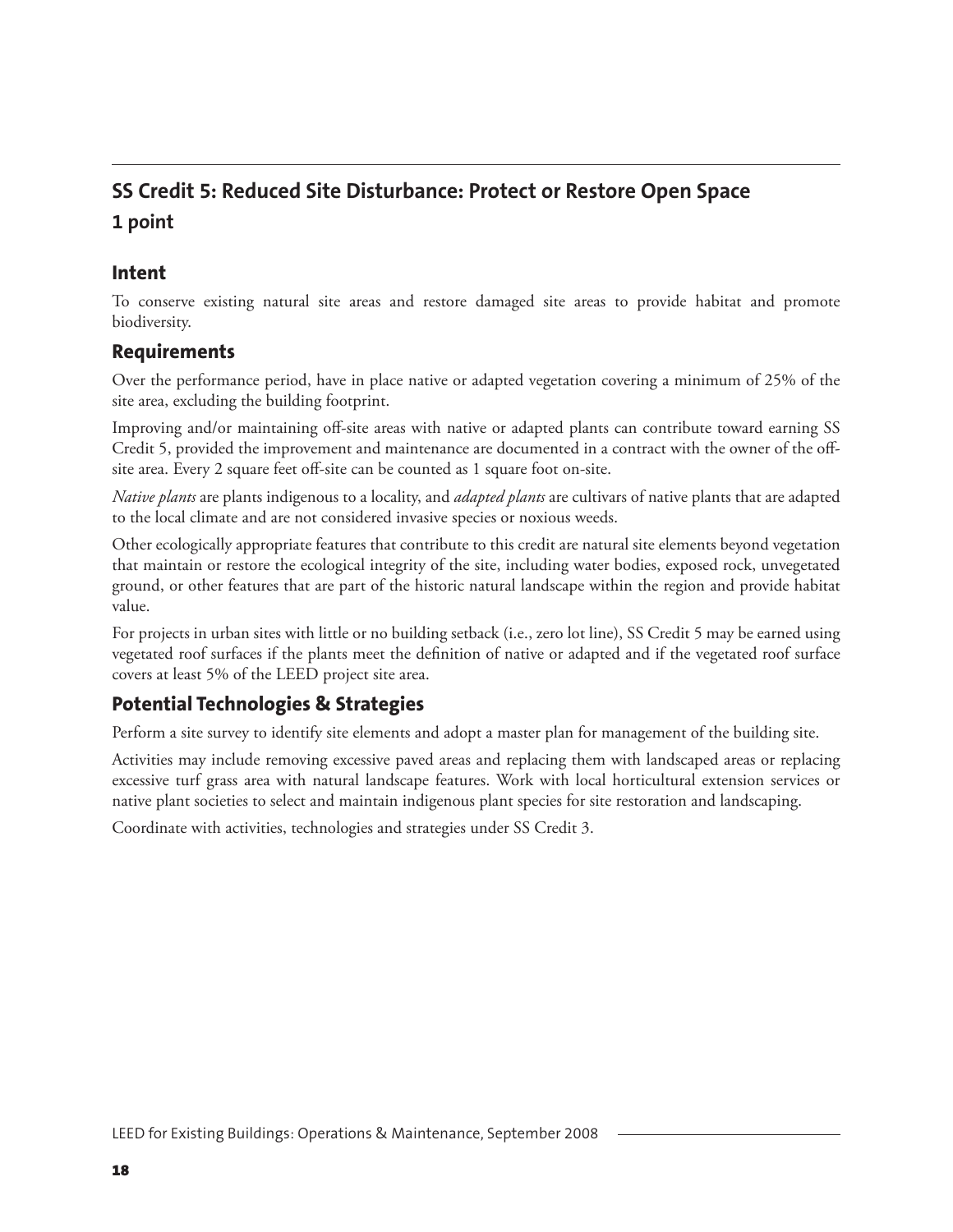## **SS Credit 6: Stormwater Management**

### **1 point**

### **Intent**

To limit the disruption of natural hydrology by the building and grounds.

### **Requirements**

During the performance period, implement a stormwater management plan that infiltrates, collects and reuses runoff or evapotranspirates runoff from at least 15% of the precipitation falling on the whole project site both for an average weather year and for the two-year, 24-hour design storm. Implement an annual inspection program of all stormwater management facilities to confirm continued performance. Maintain documentation of inspection, including identification of areas of erosion, maintenance needs, and repairs. Perform all routine required maintenance, necessary repairs or stabilization within 60 days of inspection.

## **Potential Technologies & Strategies**

Collect and reuse stormwater for non-potable uses such as landscape irrigation, toilet and urinal flushing and custodial uses. During facility or site alterations or additions, specify the use alternative surfaces (e.g., vegetated roofs, pervious pavement or grid pavers) and nonstructural techniques (e.g., rain gardens, vegetated swales, disconnection of imperviousness, rainwater recycling) to improve perviousness, thereby restoring or maintaining natural stormwater flows. Incorporate stormwater management facilities into routine preventive and corrective maintenance programs.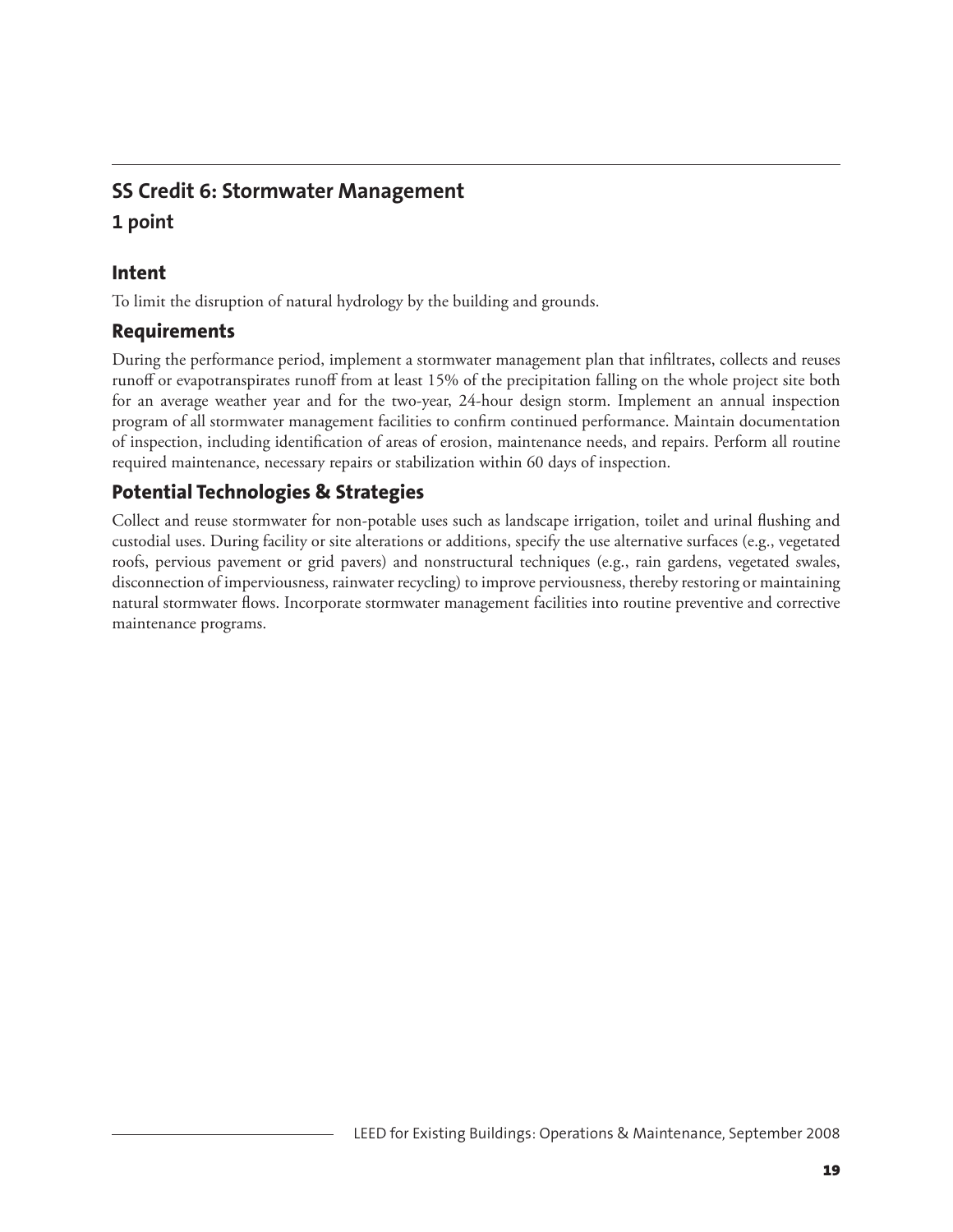## **SS Credit 7.1: Heat Island Reduction: Nonroof**

### **1 point**

### **Intent**

To reduce heat islands (thermal gradient differences between developed and undeveloped areas) to minimize impacts on microclimates and human and wildlife habitat.

### **Requirements**

Choose one of the following options:

### OPTION A

Use any combination of the following strategies for 50% of the site hardscape (including roads, sidewalks, courtyards, and parking lots):

- § Provide shade from existing tree canopy or within five years of landscape installation; landscaping (trees) must be in place at the time of certification application.
- Provide shade from structures fully covered by solar photovoltaic panels.
- § Provide shade from architectural devices or structures that have a solar reflectance index (SRI) of at least 29. Implement a maintenance program that ensures these surfaces are cleaned at least every two years to maintain good reflectance.
- Have paving materials with an SRI of at least 29 and implement a maintenance program that ensures these surfaces are cleaned at least every two years to maintain good reflectance.
- Have an open-grid pavement system (at least 50% pervious).

### OPTION B

Place a minimum of 50% of parking spaces under cover (defined as underground, under deck, under roof or under a building). Any roof used to shade or cover parking must have an SRI of at least 29. Implement a maintenance program that ensures all SRI surfaces are cleaned at least every two years to maintain good reflectance. The top parking level of a multilevel parking structure is included in the total parking spaces calculation but is not considered a roof and is not required to be an SRI surface.

### **Potential Technologies & Strategies**

Employ strategies, materials and landscaping techniques that reduce heat absorption of exterior materials. Use shade (calculated at 10 a.m., 12 noon, and 3 p.m. on the summer solstice. The arithmetic mean of these three values will be used as the effective shaded area) from native or adapted trees and large shrubs, vegetated trellises or other exterior structures supporting vegetation. Consider the use of new coatings and integral colorants for asphalt to achieve light-colored surfaces instead of blacktop. Position photovoltaic cells to shade impervious surfaces.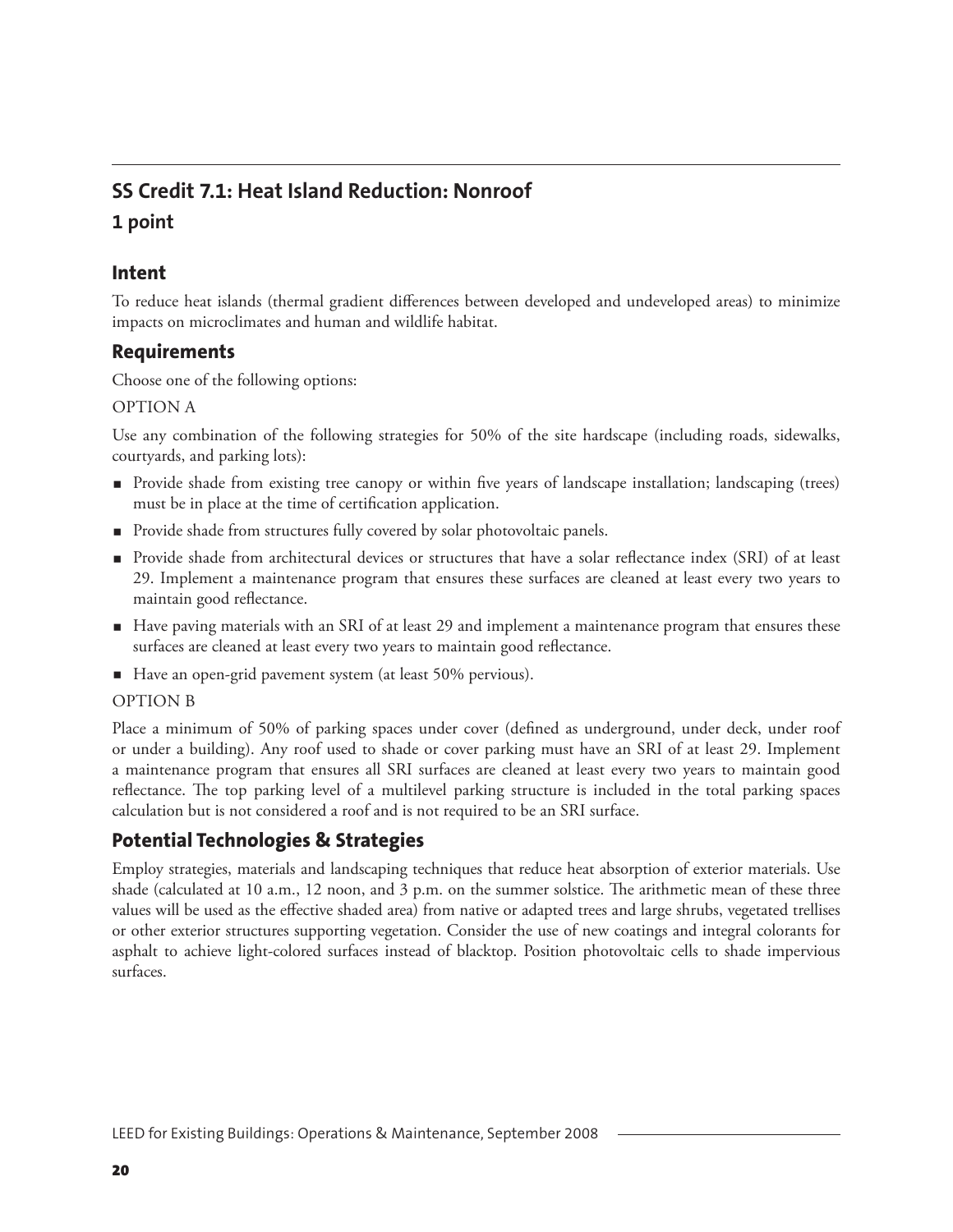## **SS Credit 7.2: Heat Island Reduction: Roof**

### **1 point**

### **Intent**

To reduce heat islands (thermal gradient differences between developed and undeveloped areas) to minimize impacts on microclimates and human and wildlife habitat.

### **Requirements**

Choose one of the following options:

### OPTION A

Use roofing materials having a solar reflectance index (SRI) equal to or greater than the values in the table below for a minimum of 75% of the roof area. If more than 75% of the roof area is covered with the SRI material, the SRI value may be lower than the required value if the resulting area-weighted equivalent SRI performance is at least as high as having the required value on 75% of the area. Implement a maintenance program that ensures all SRI surfaces are cleaned at least every two years to maintain good reflectance.

### OPTION B

Install and maintain a vegetated roof covering at least 50% of the roof area.

### OPTION C

Install high-albedo and vegetated roof surfaces that, in combination, meet the following criteria:

|                   | Area of<br>SRI Roof<br>┭<br>0.75 | Area of Vegetated<br>Roof<br>0.5 |  | Total<br>Roof<br>Area |  |  |
|-------------------|----------------------------------|----------------------------------|--|-----------------------|--|--|
| Roof type         |                                  | Slope                            |  | <b>SRI</b>            |  |  |
| Low-sloped roof   |                                  | $\leq$ 2:12                      |  | 78                    |  |  |
| Steep-sloped roof |                                  | > 2:12                           |  | 29                    |  |  |

## **Potential Technologies & Strategies**

Consider installing high-albedo and vegetated roofs to reduce heat absorption. SRI is calculated according to ASTM E 1980. Reflectance is measured according to ASTM E 903, ASTM E 1918 or ASTM C 1549. Emittance is measured according to ASTM E 408 or ASTM C 1371. Default values are available in the LEED for Existing Buildings: Operations & Maintenance Reference Guide. Product information is available from the Cool Roof Rating Council website, at <www.coolroofs.org>. Also, visit the ENERGY STAR website, [www.](www.energystar.gov) [energystar.gov,](www.energystar.gov) to research compliant products.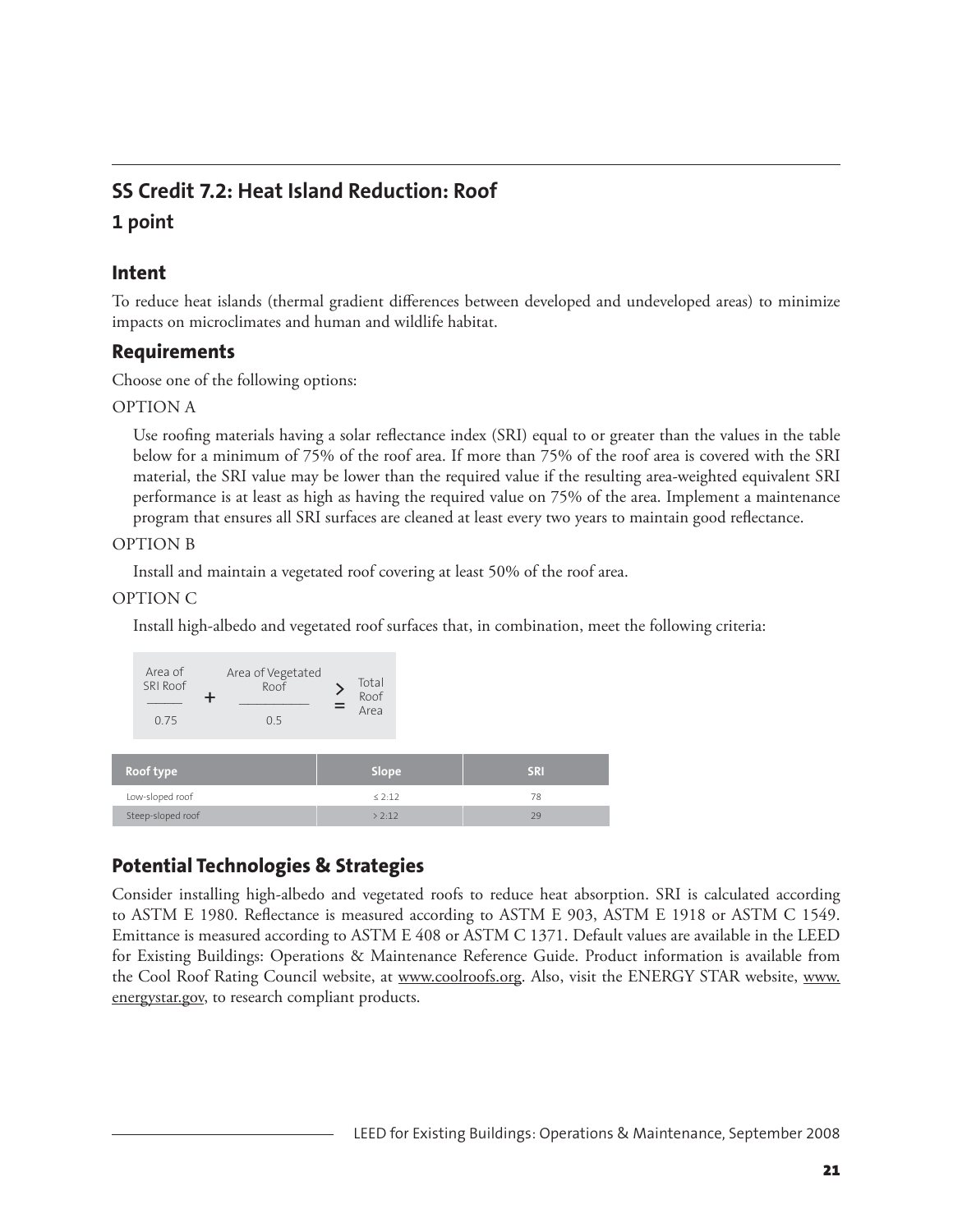## **SS Credit 8: Light Pollution Reduction**

### **1 point**

### **Intent**

To eliminate light trespass from the building and site, improve night sky access and reduce development impact on nocturnal environments.

### **Requirements**

Interior Lighting. All nonemergency built-in lighting with a direct line of sight to any openings in the envelope (translucent or transparent, wall or ceiling) must be automatically controlled to turn off during all after-hours periods during the performance period. The total duration of all programmed after-hours periods annually must equal or exceed 2,190 hours per year (50% of annual nighttime hours). Manual override capability may be provided for occasional after-hours use.

Implement a program to ensure that the lighting control system is being properly used to adjust lighting levels during all after-hours periods.

**Exterior and Site Lighting.** Choose one of the following options:

### OPTION A

If the project is certified under LEED for New Construction, show that SS Credit 8 in LEED for New Construction was earned.

### OPTION B

Partially or fully shield all fixtures 50 watts and over so that they do not directly emit light to the night sky.

### OPTION C

Measure the night illumination levels at regularly spaced points around the perimeter of the property, taking the measurements with the building's exterior and site lights both on and off. The building's interior lights must be in the same state during both measurements. At least eight measurements are required at a maximum spacing of 100 feet apart, so as to be representative of the illumination levels at the perimeter of the property. The illumination level measured with the lights on must not be more than 20% above the level measured with the lights off. This requirement must be met for each measurement point; averaging of all points is prohibited.

*Fully shielded* means exterior light fixtures are shielded or constructed so that light rays emitted by the fixture are projected below the horizontal plane passing through the lowest point on the fixture from which light is emitted.

*Partially shielded* means exterior light fixtures are shielded so that the lower edge of the shield is at or below the centerline of the light source or lamp such that light emission above the horizontal plane is minimized.

### **Potential Technologies & Strategies**

Implement site lighting criteria to maintain safe light levels while avoiding off-site lighting and night sky pollution. Minimize site lighting where possible and use a computer model to predict impacts when changing lighting. Technologies to reduce light pollution include full-cutoff luminaires and low-reflectance surfaces.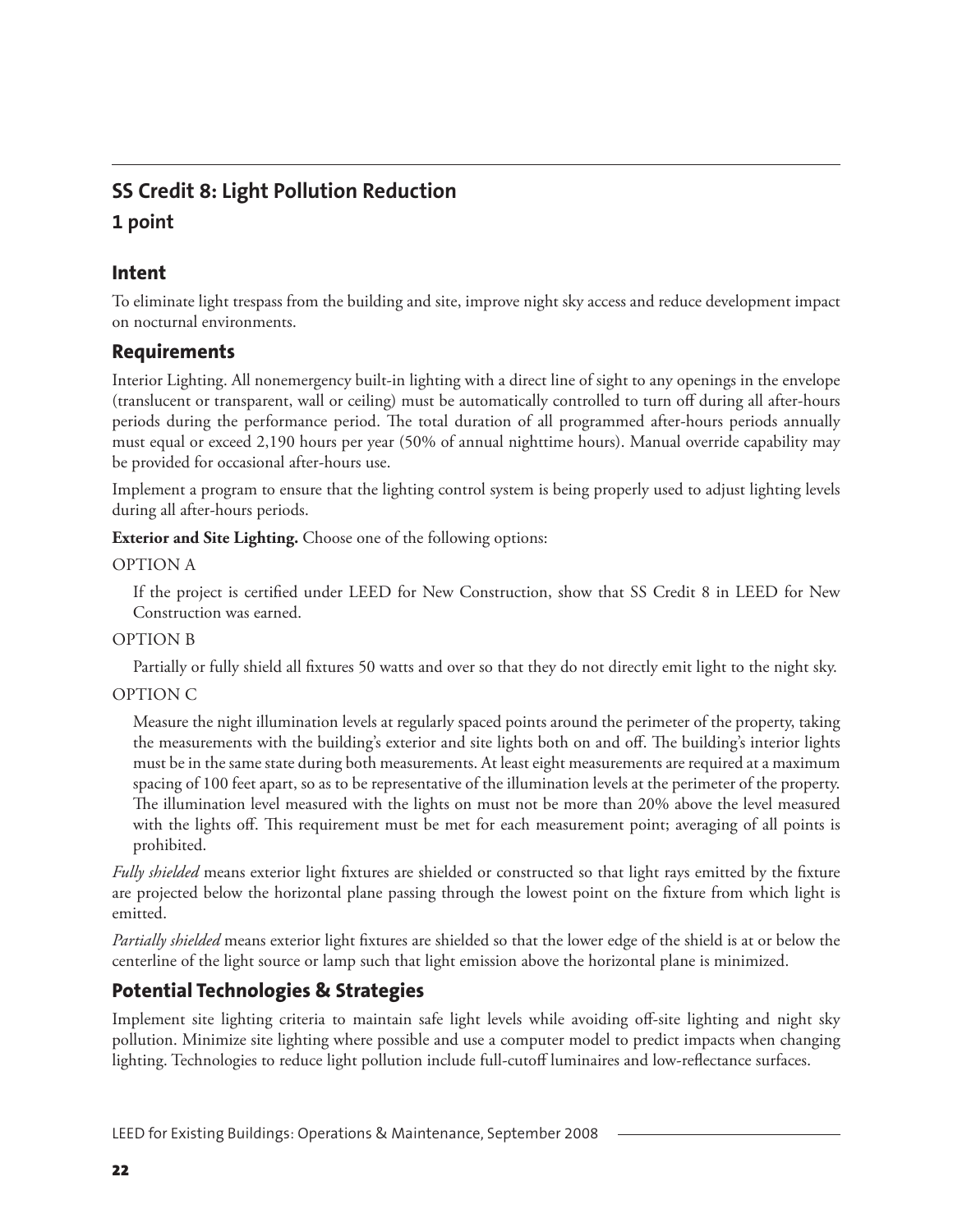# **Water Efficiency (WE)**

## **WE Prerequisite 1: Minimum Indoor Plumbing Fixture and Fitting Efficiency**

### **Required**

### **Intent**

To reduce indoor fixture and fitting water use within buildings to reduce the burdens on potable water supply and wastewater systems.

### **Requirements**

Reduce potable water usage of indoor plumbing fixtures and fittings to a level equal to or below the LEED for Existing Buildings: O&M baseline, which is calculated using the assumption that 100% of the building's indoor plumbing fixtures and fittings meet the Uniform Plumbing Codes (UPC) 2006 or International Plumbing Codes (IPC) 2006 fixture and fitting performance requirements. Fixtures and fittings included in the calculations for this credit are water closets, urinals, showerheads, faucets, faucet replacement aerators, and metering faucets.

The LEED for Existing Buildings: O&M baseline water usage is set based on the year of substantial completion of the building's indoor plumbing system, as of the time the project team assesses the building for LEED for Existing Buildings: O&M compliance. Fixture and fitting retrofits performed in order to achieve compliance with LEED for Existing Buildings: O&M will not affect the baseline usage. *Substantial completion* is defined as either initial building construction or the last plumbing renovation of all or part of the building that included a 100% retrofit of all plumbing fixtures and fittings as part of the renovation. Set the baseline as follows:

- § For a plumbing system substantially completed in 1993 or later throughout the building, the baseline is 120% of the water usage that would result if all fixtures met the codes cited above.
- § For a plumbing system substantially completed before 1993 throughout the building, the baseline is 160% of the water usage that would result if all fixtures met the codes cited above.

If indoor plumbing systems were substantially completed at different times for different parts of the building because the plumbing renovations occurred at different times, set a whole-building average baseline by prorating between the above limits. Prorate based on the proportion of plumbing fixtures installed during the plumbing renovations in each date period, as explained in the LEED for Existing Buildings: Operations & Maintenance Reference Guide. Pre-1993 buildings that have had only minor fixture retrofits (aerators, showerheads, flushing valves) but no plumbing renovations after 1993 may use the 160% baseline for the whole building.

Demonstrate fixture and fitting performance through calculations to compare the water use of the as-installed fixtures and fittings with the use of UPC- or IPC-compliant fixtures and fittings, as explained in the LEED for Existing Buildings: Operations & Maintenance Reference Guide.

Develop and implement a policy requiring economic assessment of conversion to high-performance plumbing fixtures and fittings as part of any future indoor plumbing renovation. The assessment must account for potential water supply and disposal cost savings and maintenance cost savings.

*Potable water* is water suitable for drinking that meets or exceeds EPA drinking water standards; it is supplied from wells or municipal water systems.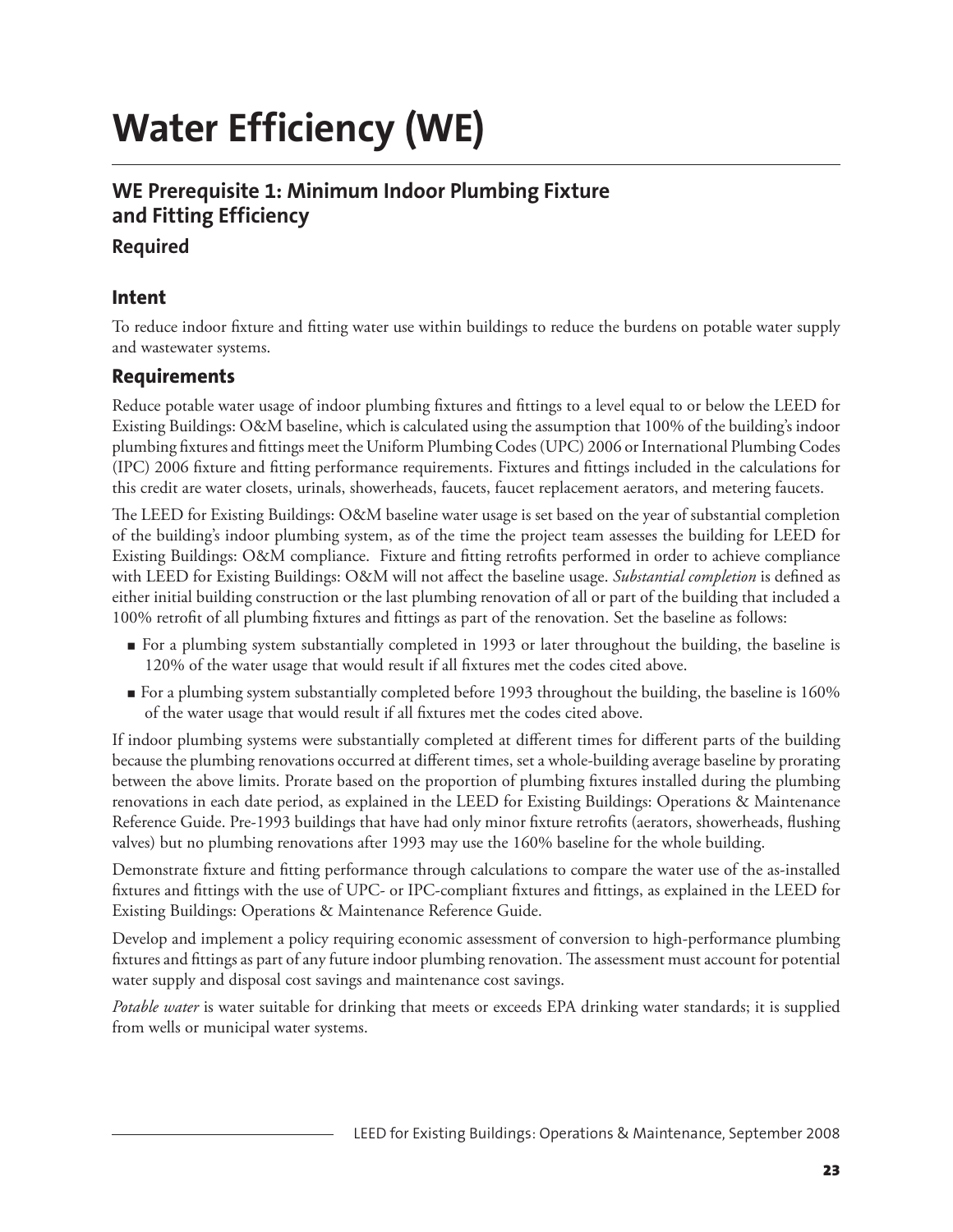## **Potential Technologies & Strategies**

Reduce indoor plumbing fixture and fitting potable water usage through automatic water control systems. Install, where possible, water-conserving indoor plumbing fixtures and fittings that meet or exceed the UPC 2006 or IPC 2006 fixture and fitting requirements in combination with high-efficiency or dry fixture and control technologies.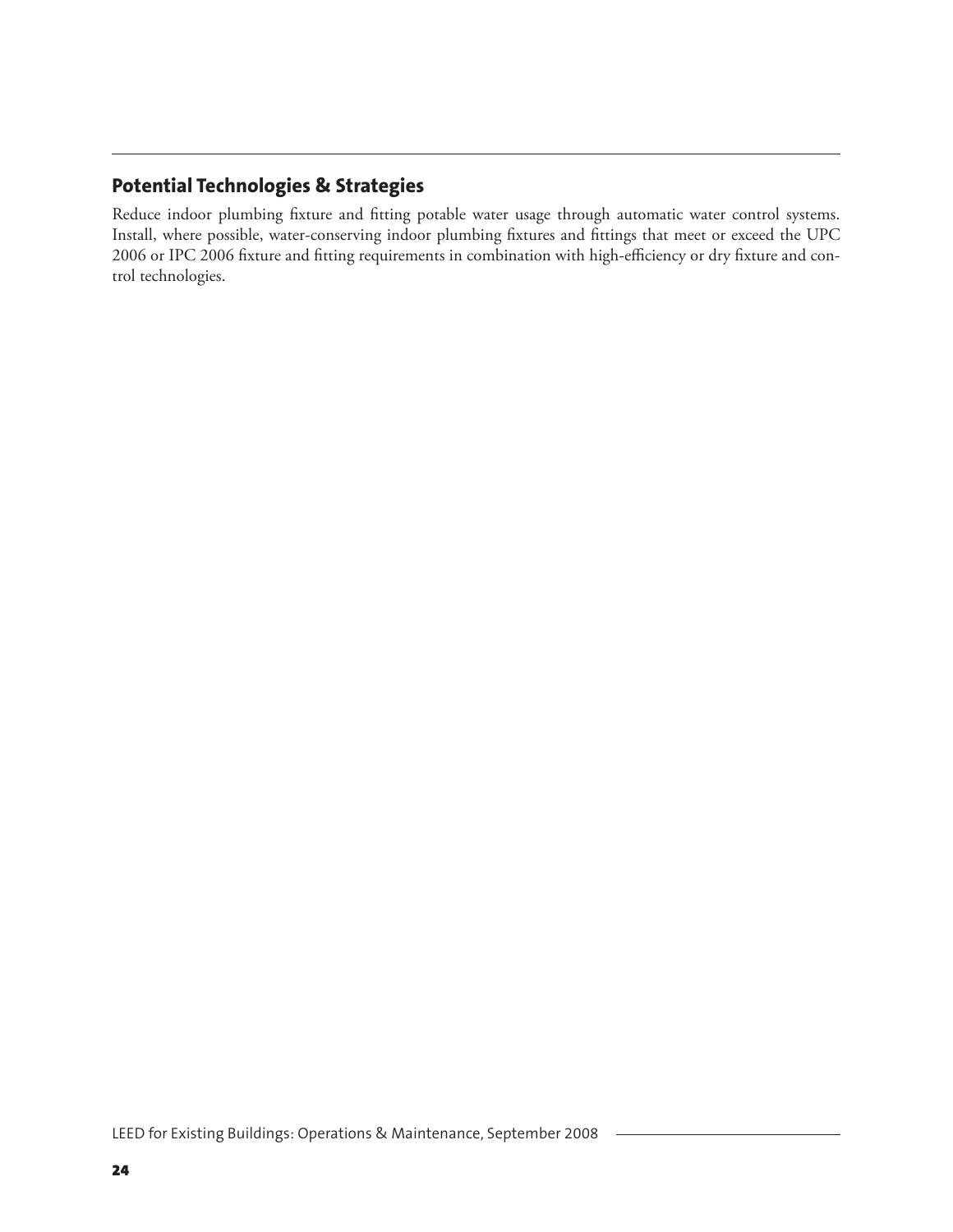## **WE Credits 1.1 and 1.2: Water Performance Measurement 1–2 points**

### **Intent**

To measure building and subsystem water performance over time to understand consumption patterns and identify opportunities for additional water savings.

### **Requirements**

- **WE Credit 1.1** (1 point) Metering: Have in place a permanently installed water meter(s) that measures the total potable water use for the entire building and associated grounds. Meter data must be recorded on a regular basis and compiled into monthly and annual summaries. Applicants are also encouraged to meter graywater or reclaimed water supplied to the building.
- **WE Credit 1.2** (1 point) Submetering: Meet the requirements for WE Credit 1.1 and have in place permanently installed metering for one or more of the following water subsystems:
	- Irrigation. Meter water systems serving at least 80% of the irrigated landscape area on the grounds. The percentage of irrigated landscape area served must be calculated as the total metered irrigated landscape area divided by the total irrigated landscape area. All landscaping areas fully covered with xeriscaping or native vegetation that requires no routine irrigation must be excluded from the calculation entirely.
	- Indoor plumbing fixtures and fittings. Meter water systems serving at least 80% of the indoor plumbing fixtures and fittings described in WE Prerequisite 1, either directly or by deducting all other measured water use from the measured total water consumption of the building and grounds.
	- Cooling towers. Meter replacement water use of all cooling towers serving the facility.
	- Domestic hot water. Meter water use of at least 80% of the installed domestic hot water heating capacity (including both tanks and on-demand heaters).
	- § Other process water. Meter at least 80% of expected daily water consumption for process-type end uses, such as humidification systems, dishwashers, clothes washers, pools, and other systems using process water.

Meters must measure potable water use, but graywater or reclaimed water use may also be measured to meet the requirements of this credit. Metering must be continuous and data-logged to allow for an analysis of time trends.

The project must compile monthly and annual summaries of results for each subsystem metered.

Meters must be calibrated within the manufacturer's recommended interval if the building owner, management organization, or tenant owns the meter. Meters owned by third parties (e.g., utilities or governments) are exempt.

*Potable water* is water suitable for drinking that meets or exceeds EPA drinking water standards; it is supplied from wells or municipal water systems.

### **Potential Technologies & Strategies**

Install a building-level water meter to measure and track total potable water consumption in the facility. Install subsystem-level water metering to measure and track potable water consumption by specific building systems; prioritize metering for those systems that use the most potable water.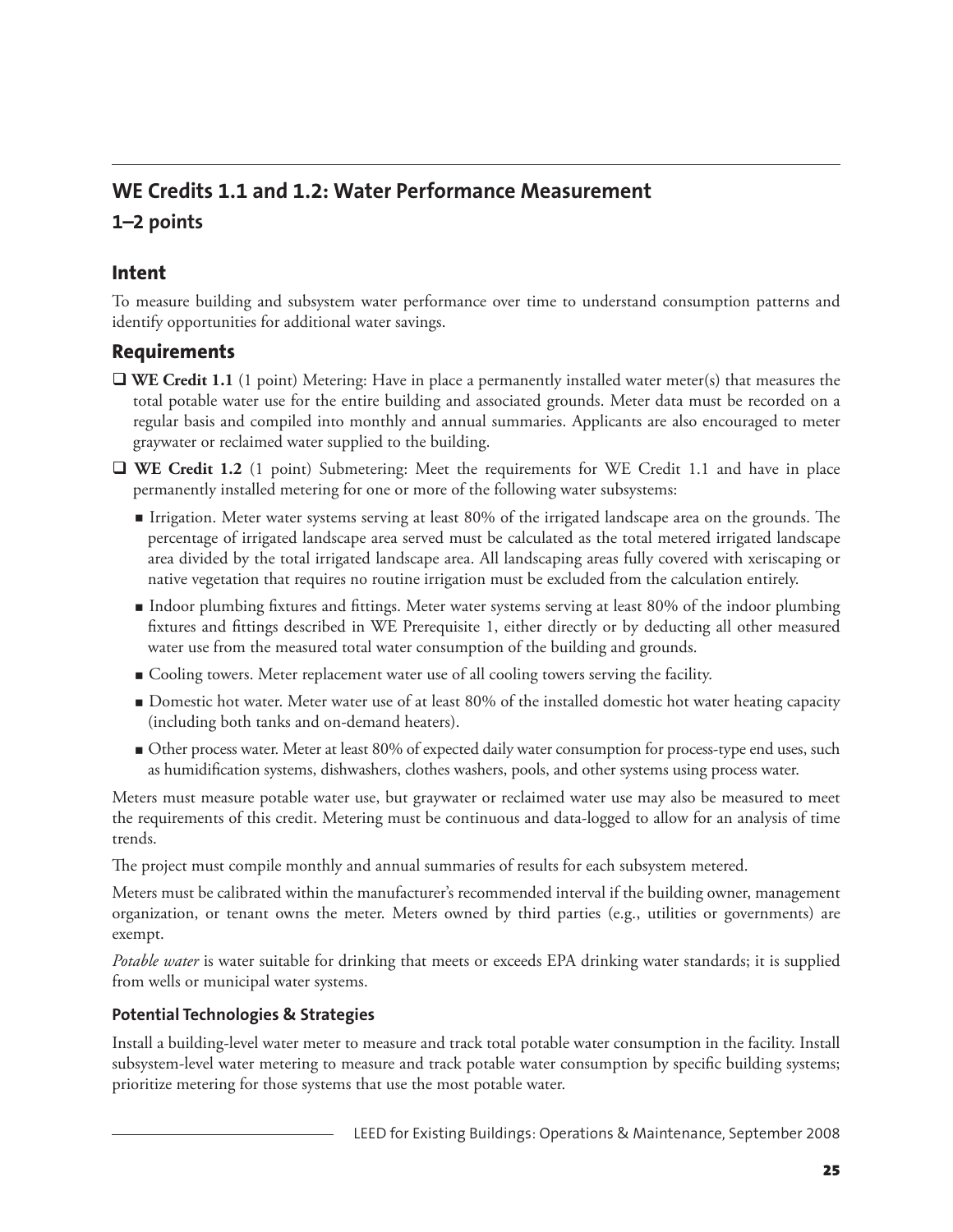## **WE Credit 2.1–2.3: Additional Indoor Plumbing Fixture and Fitting Efficiency 1–3 points**

### **Intent**

To maximize indoor plumbing fixture and fitting efficiency within buildings to reduce the use of potable water and consequent burden on municipal water supply and wastewater systems.

### **Requirements**

During the performance period, have in place strategies and systems that in aggregate produce a reduction in indoor plumbing fixture and fitting potable water use from the calculated LEED for Existing Buildings: O&M baseline established in WE Prerequisite 1.

- **WE Credit 2.1** (1 point): 10% reduction in indoor plumbing fixture and fitting potable water use from the LEED for Existing Buildings: O&M baseline.
- **WE Credit 2.2** (2 points): 20% reduction in indoor plumbing fixture and fitting potable water use from the LEED for Existing Buildings: O&M baseline.
- **WE Credit 2.3** (3 points): 30% reduction in indoor plumbing fixture and fitting potable water use from the LEED for Existing Buildings: O&M baseline.

*Potable water* is water suitable for drinking that meets or exceeds EPA drinking water standards; it is supplied from wells or municipal water systems.

### **Potential Technologies & Strategies**

Reduce indoor plumbing fixture and fitting water usage through automatic controls and other actions. Specify water-conserving indoor plumbing fixtures and fittings that exceed the Uniform Plumbing Code 2006 or International Plumbing Code 2006 fixture and fitting requirements, in combination with ultrahigh-efficiency or dry fixture and fitting and control technologies.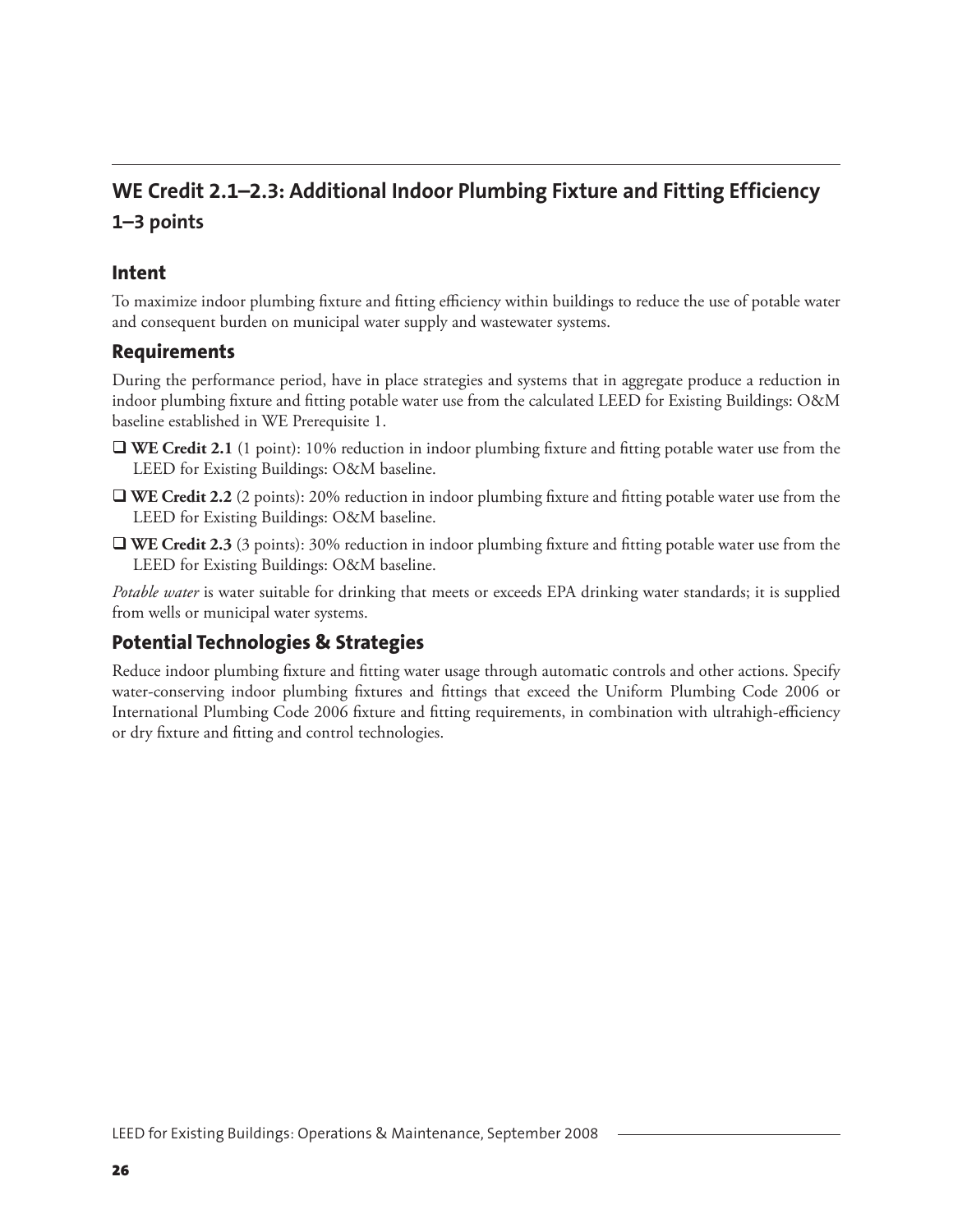## **WE Credit 3.1–3.3: Water Efficient Landscaping 1–3 points**

### **Intent**

To limit or eliminate the use of potable water or other natural surface or subsurface resources available on or near the project site for landscape irrigation.

### **Requirements**

Reduce potable water or other natural surface or subsurface resource consumption for irrigation compared with conventional means of irrigation. If the building does not have separate water metering for irrigation systems, the water-use reduction achievements can be demonstrated through calculations. Points are earned according to the following schedule:

- **WE Credit 3.1** (1 point): 50% reduction in potable water or other natural surface or subsurface resource use for irrigation over conventional means of irrigation.
- **WE Credit 3.2** (2 points): 75% reduction in potable water or other natural surface or subsurface resource use for irrigation over conventional means of irrigation.
- **WE Credit 3.3** (3 points): 100% reduction in potable water or other natural surface or subsurface resource use for irrigation over conventional means of irrigation.

For building site areas with no landscaped areas, points can be earned by reducing the use of potable water for watering any roof and/or courtyard garden space or outdoor planters, provided the planters and/or garden space cover at least 5% of the building site area (including building footprint, hardscape area, parking footprint, etc.). If the planters and/or garden space cover less than 5% of the building site area, the project is ineligible for this credit.

Three options are available to demonstrate compliance with the above requirements. Project teams that do not separately meter their actual irrigation water use during the performance period must choose Option B.

### CHOOSE ONE OF THE FOLLOWING OPTIONS:

### OPTION A

Calculate the baseline irrigation water use by determining the water use that would result from using an irrigation system typical for the region and compare this with the building's actual potable water use for irrigation, which can be determined through submetering. Use the baseline and actual water use values to calculate the percentage reduction in potable water or other natural surface or subsurface resource use. More detail about completing this calculation is available in the LEED for Existing Buildings: Operations & Maintenance Reference Guide.

### OPTION B

Calculate the estimated irrigation water use by determining the landscape area for the project and sorting this area into the major vegetation types. Determine the reference Evapotranspiration Rate  $(ET_0)$  for the region and determine the Species Factor  $(k_s)$ , Density Factor  $(k_d)$ , and Microclimate Factor  $(k_{mc})$  for each vegetation type. Use this information to calculate the Landscape Coefficient (KL) and irrigation water use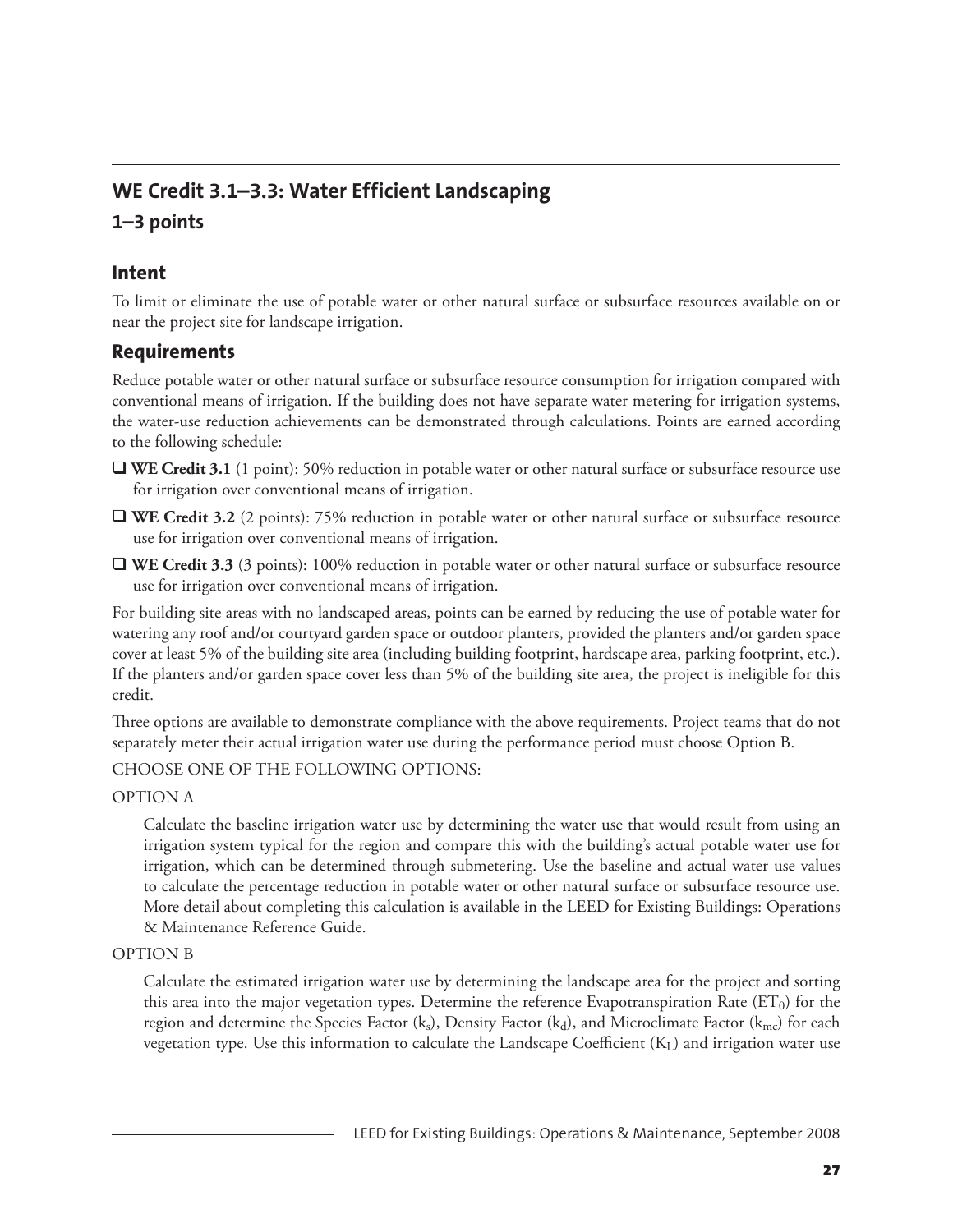for the installed case.

Calculate the baseline case irrigation water use by setting the above factors to average values representative of conventional equipment and design practices. Use the estimated and baseline case to determine the percentage reduction in potable water or other natural surface or subsurface resource use. Factor values and other resources for completing these calculations are available in the LEED for Existing Buildings: Operations & Maintenance Reference Guide.

### OPTION C

Use independent irrigation performance and ranking tools available from local, regional, state, or national sources to demonstrate reductions in potable water or other natural surface or subsurface resource use for irrigation purposes. Provide information about the independent tool to demonstrate that it is technically sound.

*Potable water* is water suitable for drinking that meets or exceeds EPA drinking water standards; it is supplied from wells or municipal water systems.

### **Potential Technologies & Strategies**

Specify water-efficient, climate-tolerant native or adapted plantings. Implement or maintain high-efficiency irrigation technologies, such as microirrigation, moisture sensors, or weather data-based controllers. Feed irrigation systems with captured rainwater, graywater (on-site or municipal), municipally reclaimed water, or on-site treated wastewater. Consider not operating an irrigation system. Consider use of xeriscaping principles in arid climates.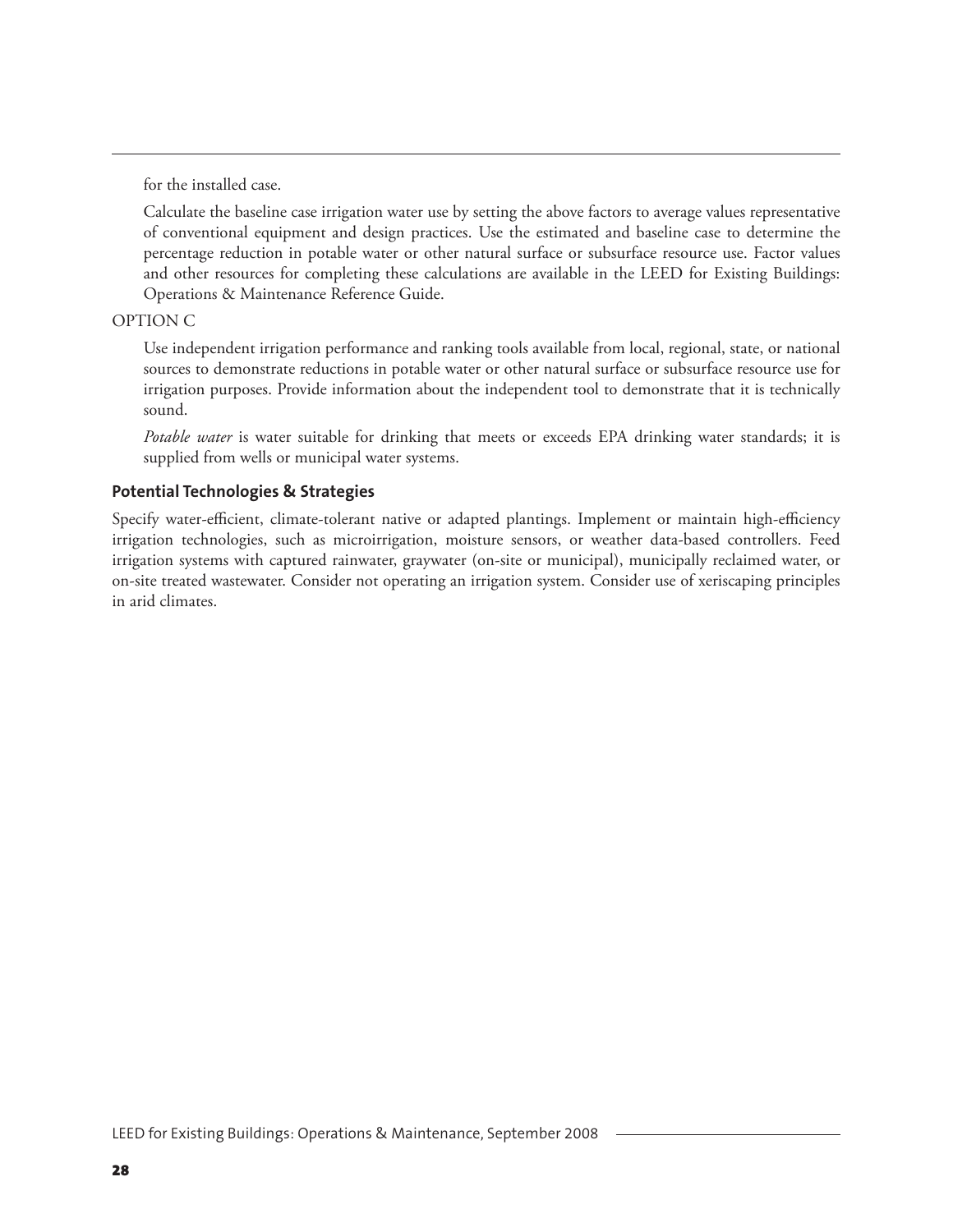## **WE Credits 4.1 and 4.2: Cooling Tower Water Management**

## **1–2 points**

### **Intent**

To reduce potable water consumption for cooling tower equipment through effective water management and/ or use of nonpotable makeup water.

### **Requirements**

**WE Credit 4.1** (1 point): Chemical Management

Develop and implement a water management plan for the cooling tower that addresses chemical treatment, bleed-off, biological control and staff training as it relates to cooling tower maintenance.

Improve water efficiency by installing and/or maintaining a conductivity meter and automatic controls to adjust the bleed rate and maintain proper concentration at all times.

**WE Credit 4.2** (1 point): Nonpotable Water Source Use

Use makeup water that consists of at least 50% nonpotable water, such as harvested rainwater, harvested stormwater, air-conditioner condensate, swimming pool filter backwash water, cooling tower blowdown, pass-through (once-through) cooling water, recycled treated wastewater for toilet and urinal flushing, foundation drain water, municipally reclaimed water or any other appropriate on-site water source that is not naturally occurring groundwater or surface water.

Have a measurement program in place that verifies makeup water quantities used from nonpotable sources. Meters must be calibrated within the manufacturer's recommended interval if the building owner, management organization or tenant owns the meter. Meters owned by third parties (e.g., utilities or governments) are exempt.

*Potable water* is water suitable for drinking that meets or exceeds EPA drinking water standards; it is supplied from wells or municipal water systems.

## **Potential Technologies & Strategies**

Work with a water treatment specialist to develop a water management strategy addressing the appropriate chemical treatment and bleed-off to ensure proper concentration levels in the cooling tower. Also, develop a biocide treatment program to avoid biological contamination and the risk of *Legionella* in the building.

Identify nonpotable water sources that may be suitable for use in the cooling tower makeup water. Ensure that the water meets the cooling tower manufacturer's guidelines in terms of water purity and adjust the chemical treatment program accordingly.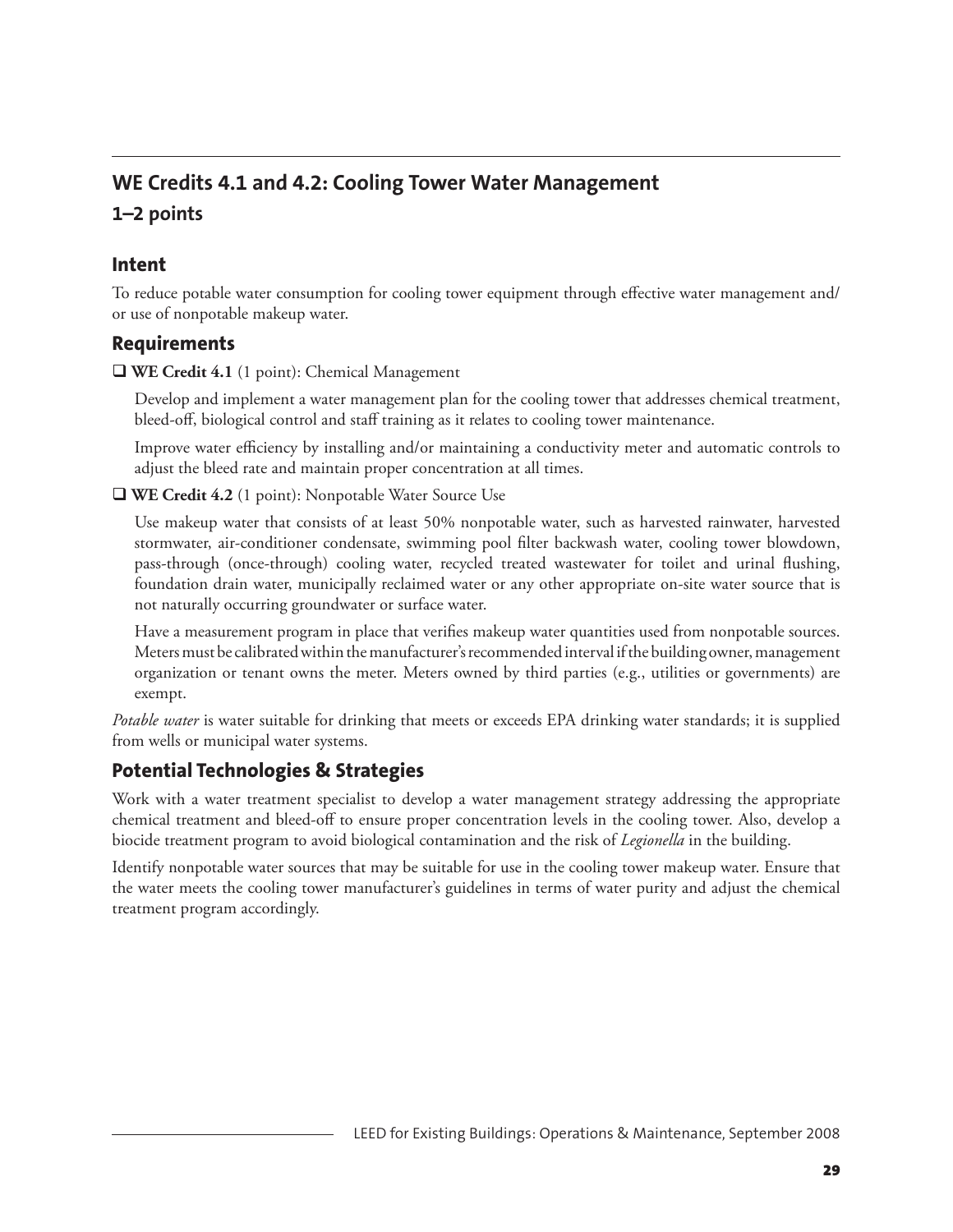## **Energy & Atmosphere (EA)**

### **EA Prerequisite 1: Energy Efficiency Best Management Practices: Planning, Documentation and Opportunity Assessment**

### **Required**

### **Intent**

To promote continuity of information to ensure that energy-efficient operating strategies are maintained and provide a foundation for training and system analysis.

### **Requirements**

Document the current sequence of operations for the building.

Develop a building operating plan that provides details on how the building is to be operated and maintained. The operating plan must include, at a minimum, an occupancy schedule, equipment run-time schedule, design setpoints for all HVAC equipment, and design lighting levels throughout the building. Identify any changes in schedules or for different seasons, days of the week, and times of day. Validate that the operating plan has been met during the performance period.

Develop a systems narrative that briefly describes the mechanical and electrical systems and equipment in the building. The systems narrative must include all the systems used to meet the operating conditions stated in the operating plan, including, but not limited to, heating, cooling, ventilation, lighting, and any building controls systems.

Create a narrative of the preventive maintenance plan for equipment described in the systems narrative and document the preventive maintenance schedule during the performance period.

Conduct an energy audit that meets the requirements of the ASHRAE Level I, walk-through analysis.

### **Potential Technologies & Strategies**

Prepare a building operating plan that specifies the current operational needs of the building and identify building systems and other practices necessary to meet those needs. Outline the current sequence of operations to identify and eliminate any inefficiency.

Develop and implement a preventive maintenance program to regularly monitor and optimize the performance of mechanical equipment regulating indoor comfort and the conditions delivered in occupied spaces.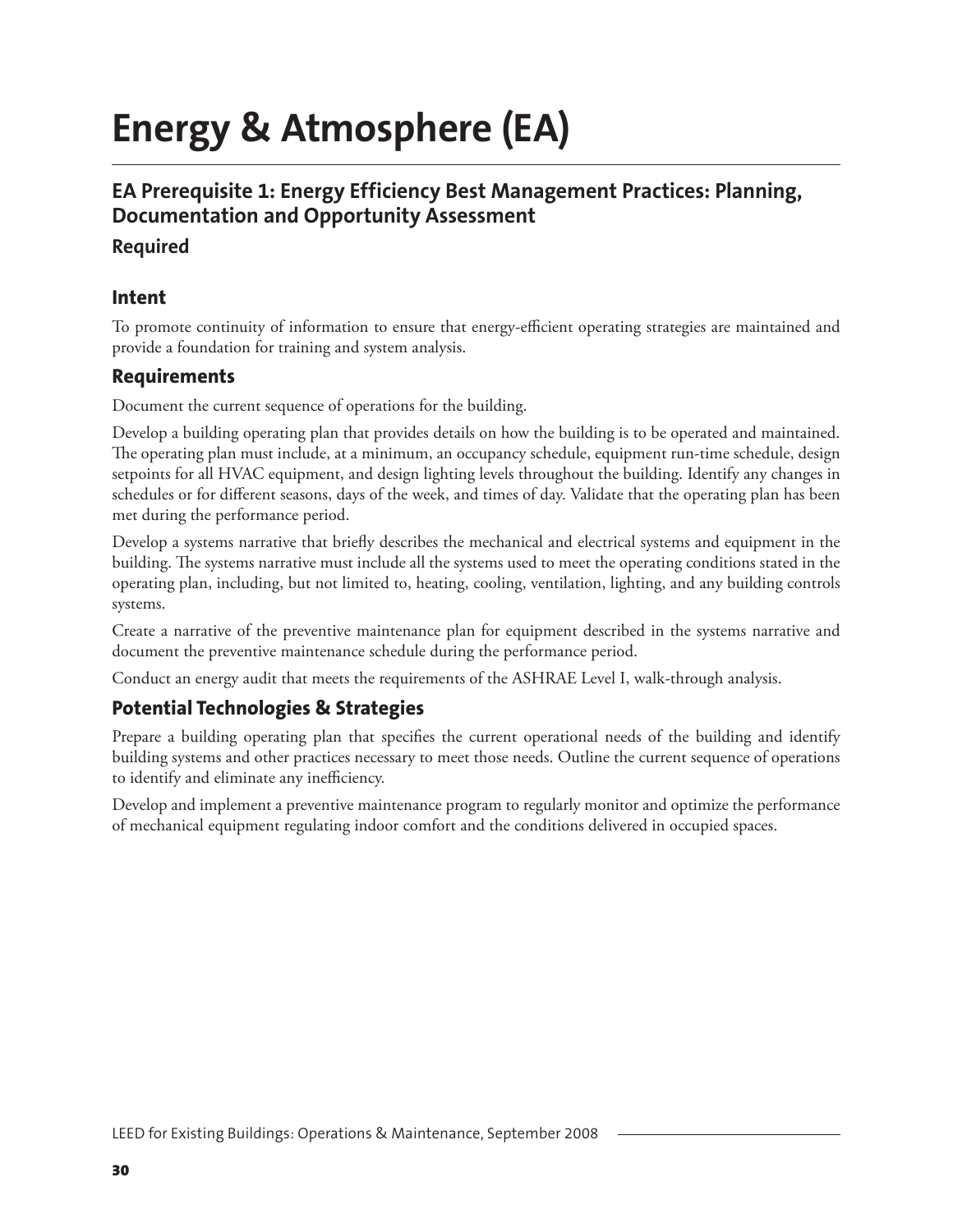## **EA Prerequisite 2: Minimum Energy Efficiency Performance Required**

### **Intent**

To establish the minimum level of operating energy efficiency performance for the building and systems.

### **Requirements**

Earn at least two points under Energy & Atmosphere Credit 1.

### **Potential Technologies & Strategies**

Existing building commissioning will help identify areas of building operations that are not operating efficiently. Implement energy-saving operational and management practices and/or energy-efficiency retrofits to reduce energy use to the level required to meet this prerequisite.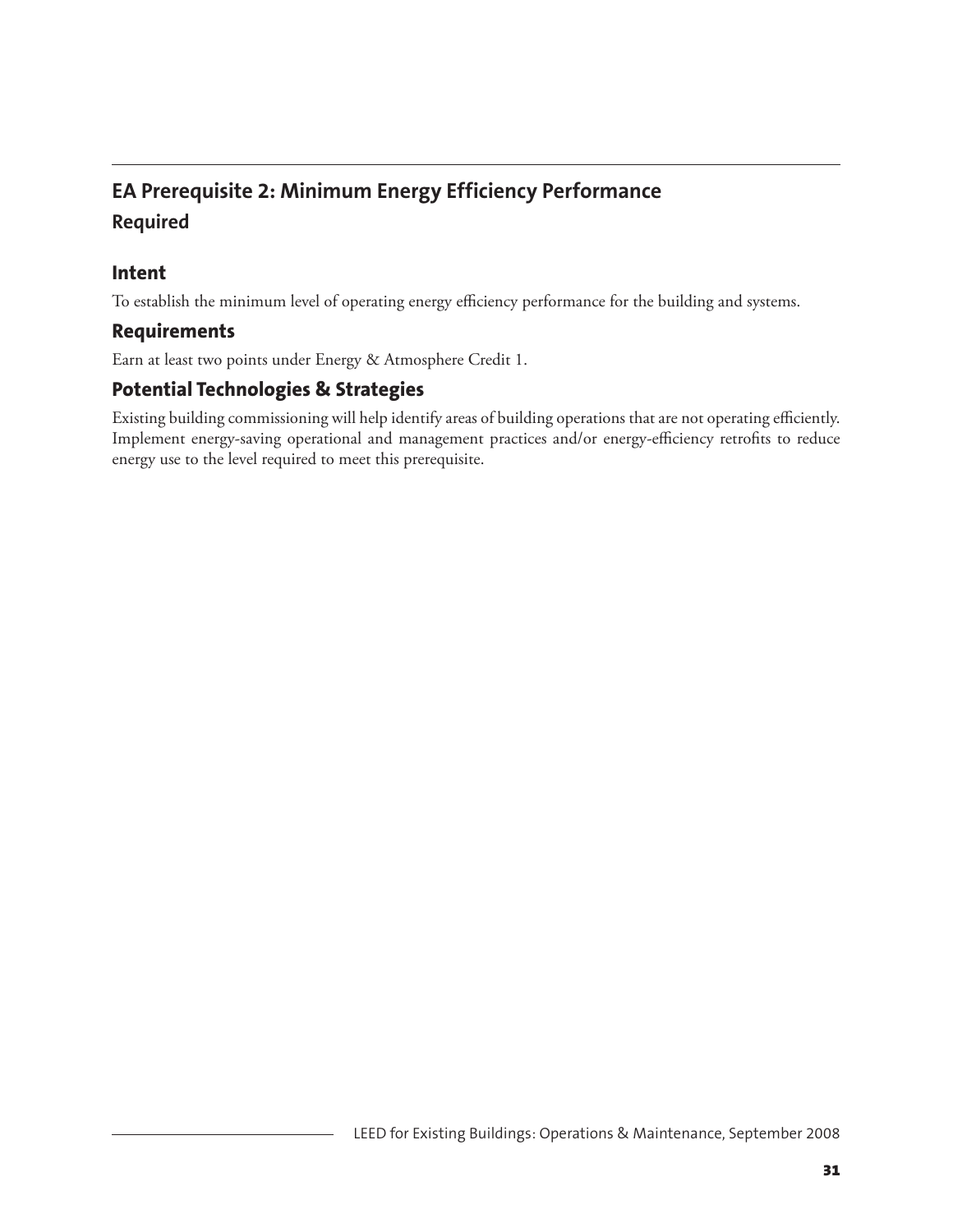## **EA Prerequisite 3: Refrigerant Management: Ozone Protection Required**

### **Intent**

To reduce stratospheric ozone depletion.

### **Requirements**

Do not use CFC-based refrigerants in HVAC&R base building systems unless a third-party audit (as defined in the LEED for Existing Buildings: Operations & Maintenance Reference Guide) shows that system replacement or conversion is not economically feasible or it is demonstrated that a phase-out plan for CFC-based refrigerants is in place.

Required economic analysis: The replacement of a chiller is considered not economically feasible if the simple payback of the replacement is greater than 10 years. To determine the simple payback, divide the cost of implementing the replacement by the annual cost avoidance for energy that results from the replacement and any difference in maintenance costs. If CFC-based refrigerants are maintained in the building, reduce annual leakage to 5% or less using EPA Clean Air Act, Title VI, Rule 608 procedures governing refrigerant management and reporting and reduce the total leakage over the remaining life of the unit to less than 30% of its refrigerant charge.

Small HVAC&R units (defined as containing less than 0.5 pounds of refrigerant), standard refrigerators, small water coolers, and any other cooling equipment that contains less than 0.5 pounds of refrigerant are not considered part of the base building system and are exempt.

### **Potential Technologies & Strategies**

Specify only non-CFC-based refrigerants in all new building HVAC&R systems. Identify all existing CFCbased refrigerant uses and upgrade the equipment if economically feasible and/or develop a phase-out plan that identifies a schedule for future replacement.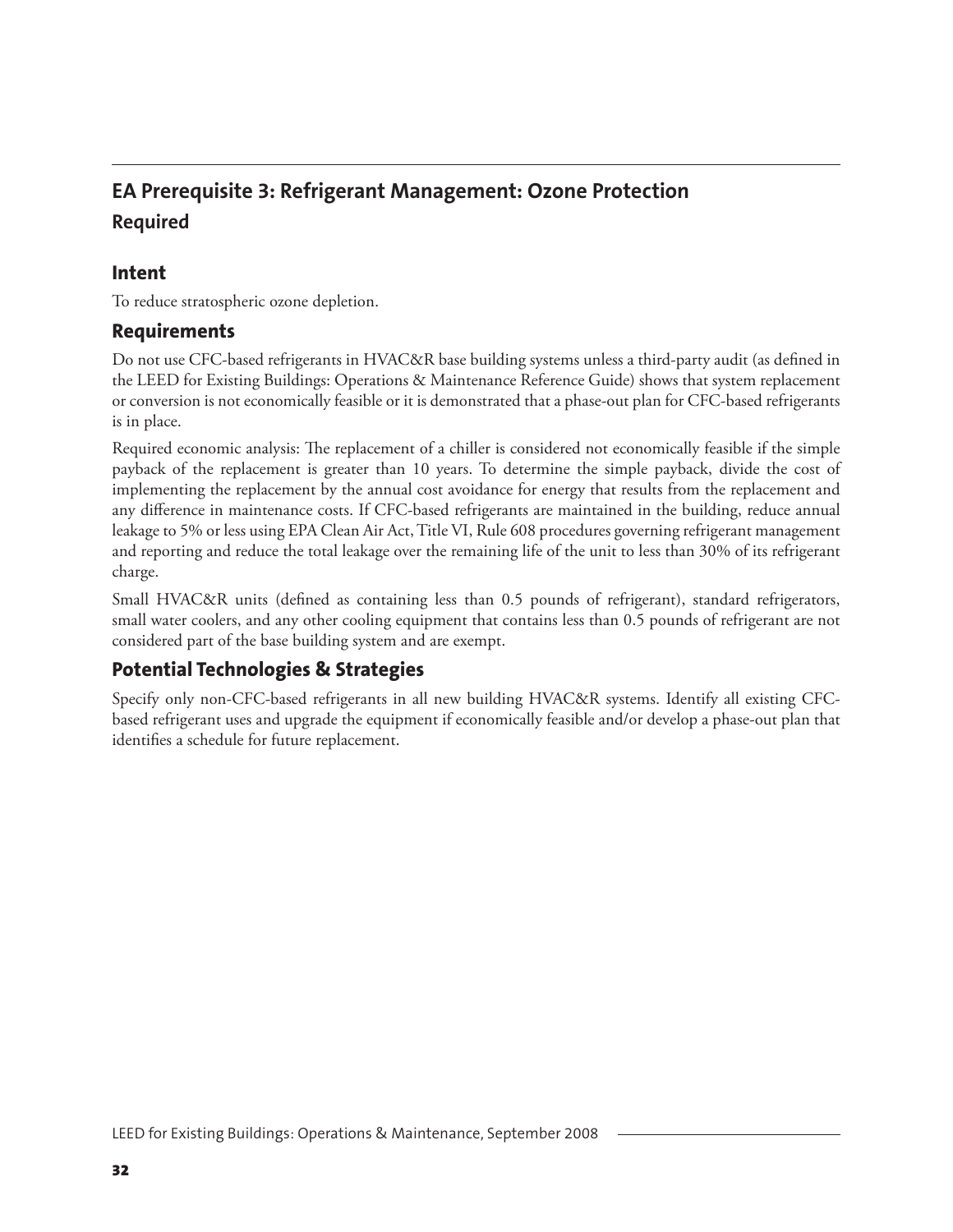## **EA Credit 1: Optimize Energy Efficiency Performance 2–15 points; 2 points mandatory**

### **Intent**

To achieve an increased level of operating energy efficiency performance relative to typical buildings of similar type to reduce environmental impacts associated with excessive energy use.

### **Requirements**

Choose one of the following options:

### OPTION A

For buildings eligible to receive an EPA rating using ENERGY STAR's Portfolio Manager tool, achieve an energy performance rating of at least 69. If the building is eligible for a rating using Portfolio Manager, Option A must be used.

### OPTION B

For buildings not eligible to receive an EPA rating using Portfolio Manager, demonstrate energy efficiency in at least the 19th percentile for typical buildings of similar type by benchmarking against national median source energy data provided in the Portfolio Manager tool or in USGBC's supplementary calculator as an alternative to EPA ratings. Follow the detailed instructions in the LEED for Existing Buildings: Operations & Maintenance Reference Guide.

### OPTION C

For buildings not eligible to receive an EPA rating using Portfolio Manager and also not suited for Option B, use the alternative method described in the LEED for Existing Buildings: Operations & Maintenance Reference Guide.

In addition to Option A, B, or C, meet all the requirements below:

- § Achieve energy efficiency performance better than the minima listed above; points are awarded according to the tables below.
- Have an energy meter(s) that measures all energy use throughout the performance period of each building to be certified. Each building's energy performance must be based on actual metered energy consumption for both the LEED project building(s) and all comparable buildings used for the benchmark.

A full 12 months of continuous measured energy data is required.

■ Calibrate meters within the manufacturer's recommended interval if the building owner, management organization, or tenant owns the meter. Meters owned by third parties (e.g., utilities or governments) are exempt.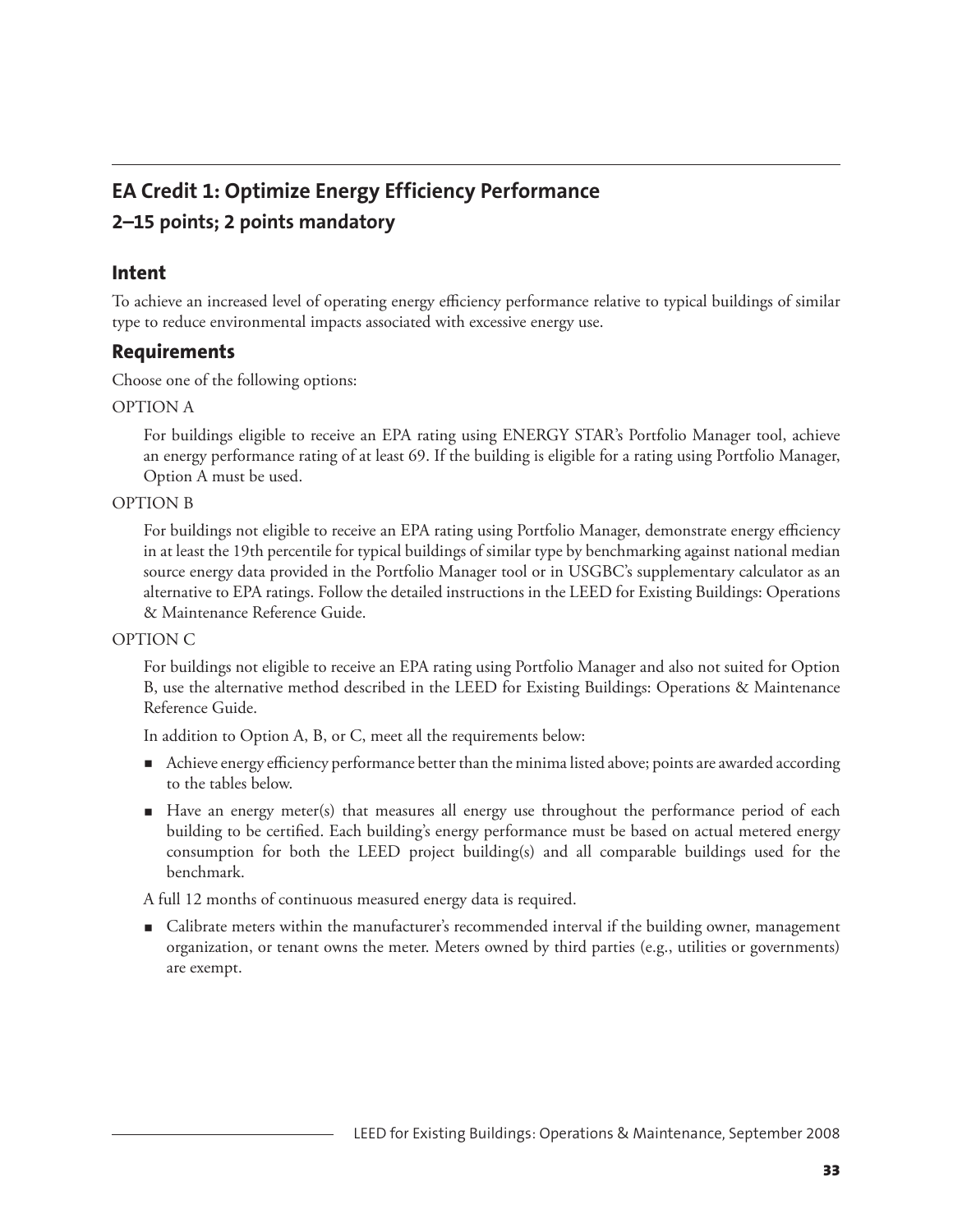#### OPTION A

| Epa Energy<br>Star Rating | LEED for Existing<br>Buildings: O&M Points |
|---------------------------|--------------------------------------------|
| 65                        | $\sf{NA}$                                  |
| 67                        | $1\,$                                      |
| 69                        | $\sqrt{2}$                                 |
| 71                        | $\mathbf{3}$                               |
| 73                        | $\sqrt{4}$                                 |
| 75                        | 5                                          |
| 77                        | 6                                          |
| 79                        | $\overline{7}$                             |
| 81                        | $\,$ 8 $\,$                                |
| 83                        | $\mathsf 9$                                |
| 85                        | $10$                                       |
| 87                        | $11\,$                                     |
| 89                        | 12                                         |

#### OPTION B and C

| Percentile level above national median<br>(for buildings not eligible for an EPA rating)* | <b>LEED for Existing</b><br>Buildings: O&M Points |
|-------------------------------------------------------------------------------------------|---------------------------------------------------|
| 15                                                                                        | <b>NA</b>                                         |
| 17                                                                                        | $\mathbf{1}$                                      |
| 19                                                                                        | $\overline{2}$                                    |
| 21                                                                                        | 3                                                 |
| 23                                                                                        | $\overline{4}$                                    |
| 25                                                                                        | 5                                                 |
| 27                                                                                        | 6                                                 |
| 29                                                                                        | $\overline{7}$                                    |
| 31                                                                                        | 8                                                 |
| 33                                                                                        | $\overline{9}$                                    |
| 35                                                                                        | 10                                                |
| 37                                                                                        | 11                                                |
| 39                                                                                        | 12                                                |

### **Potential Technologies & Strategies** )/

Existing building commissioning and energy audits will help identify areas of building operations that are not efficient. Implement energy-efficient retrofits and energy-saving techniques to reduce the building's energy use.

Choose energy-efficient office equipment, maintenance equipment, and appliances to help reduce energy waste. Use meters on major mechanical systems to monitor energy consumption.

In addition to efficiency improvements, consider renewable energy options as a way to minimize the building's environmental impact.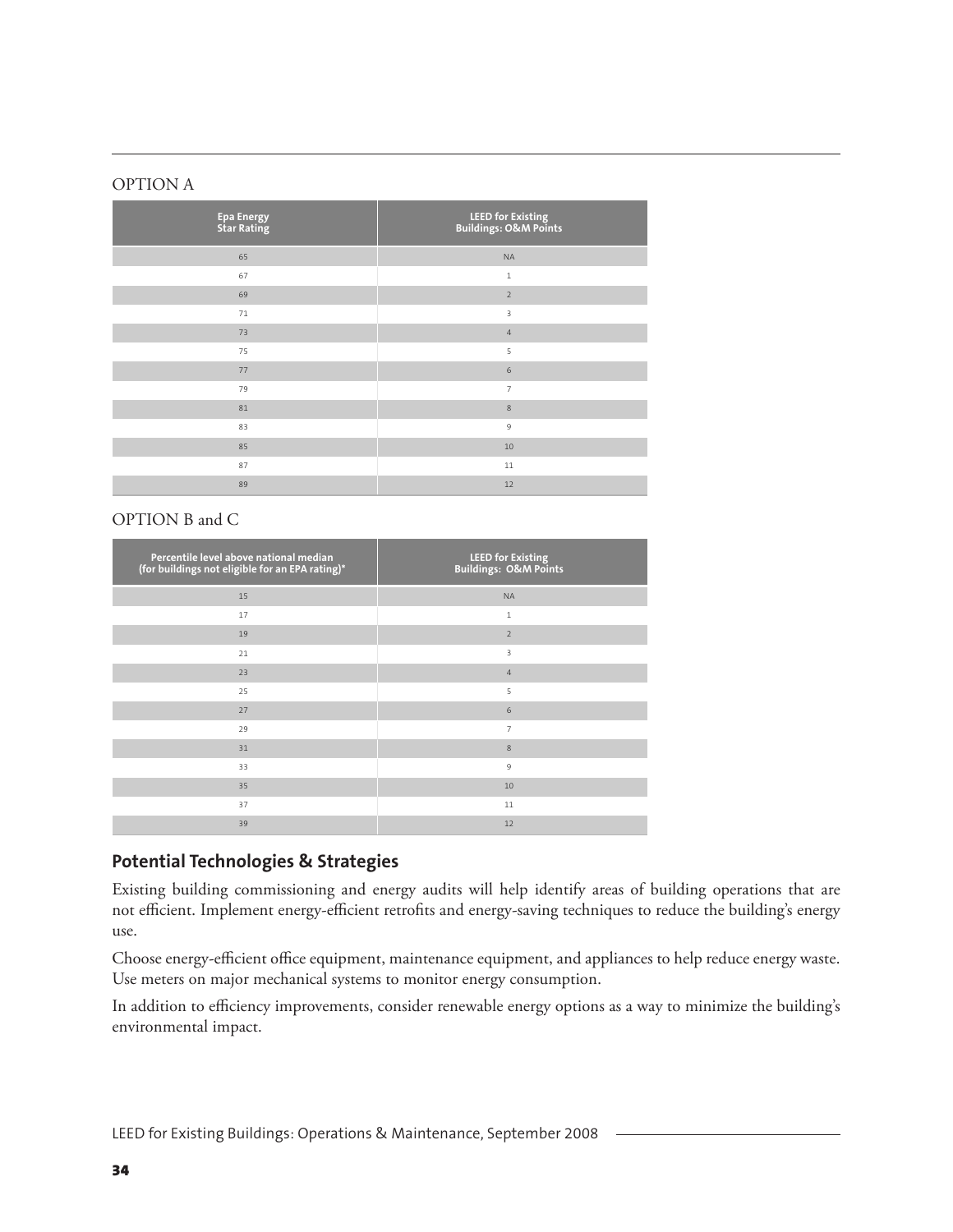## **EA Credit 2.1: Existing Building Commissioning: Investigation and Analysis 2 points**

### **Intent**

Through a systematic process, to develop an understanding of the operation of the building's major energy-using systems, options for optimizing energy performance and a plan to achieve energy savings.

### **Requirements**

Conduct one of the following:

OPTION A: Commissioning Process

Develop a retrocommissioning, recommissioning or ongoing commissioning plan for the building's major energy-using systems.

Conduct the investigation and analysis phase.

Document the breakdown of energy use in the building.

List the operating problems that affect occupants' comfort and energy use, and develop potential operational changes that will solve them.

List the identified capital improvements that will provide cost-effective energy savings and document the cost- benefit analysis associated with each.

OPTION B: ASHRAE Level II, Energy Audit

Conduct an energy audit that meets the requirements of ASHRAE Level II, energy survey and analysis.

Document the breakdown of energy use in the building.

Perform a savings and cost analysis of all practical measures that meet the owner's constraints and economic criteria, along with a discussion of any effect on operations and maintenance procedures.

List the identified capital improvements that will provide cost-effective energy savings and document the cost- benefit analysis associated with each.

### **Potential Technologies & Strategies**

Based on the building operating plan and systems narrative, confirm that all building systems and equipment are functioning as appropriate according to the equipment schedule. Conduct testing and analysis to ensure that building systems and equipment are functioning correctly. Identify opportunities to make no- or low-cost capital improvements to enhance building performance.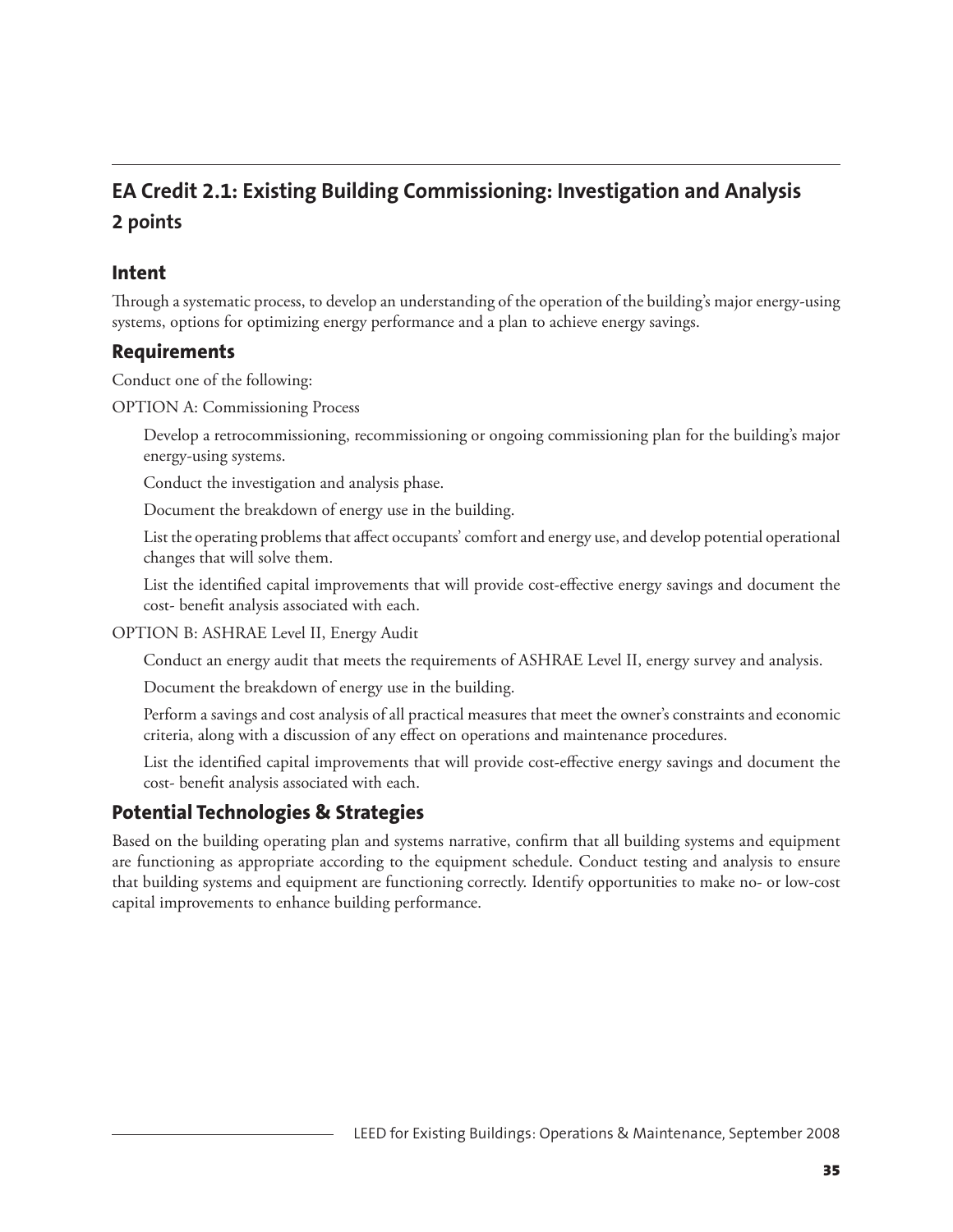## **EA Credit 2.2: Existing Building Commissioning: Implementation 2 points**

### **Intent**

To implement minor improvements and identify planned capital projects to ensure that the building's major energy-using systems are repaired, operated, and maintained effectively to optimize energy performance.

### **Requirements**

Implement no- or low-cost operational improvements and create a capital plan for major retrofits or upgrades.

Provide training for management staff that builds awareness and skills in a broad range of sustainable building operations topics; this could include energy efficiency and building, equipment and systems operations, and maintenance.

Demonstrate the observed and/or anticipated financial costs and benefits of measures that have been implemented.

Update the building operating plan as necessary to reflect any changes in the occupancy schedule, equipment run-time schedule, design setpoints, and lighting levels.

### **Potential Technologies & Strategies**

Implement no- and low-cost operational improvements that will immediately enhance building performance. Develop a capital plan for the completion of any major retrofits identified through the investigation and analysis phase.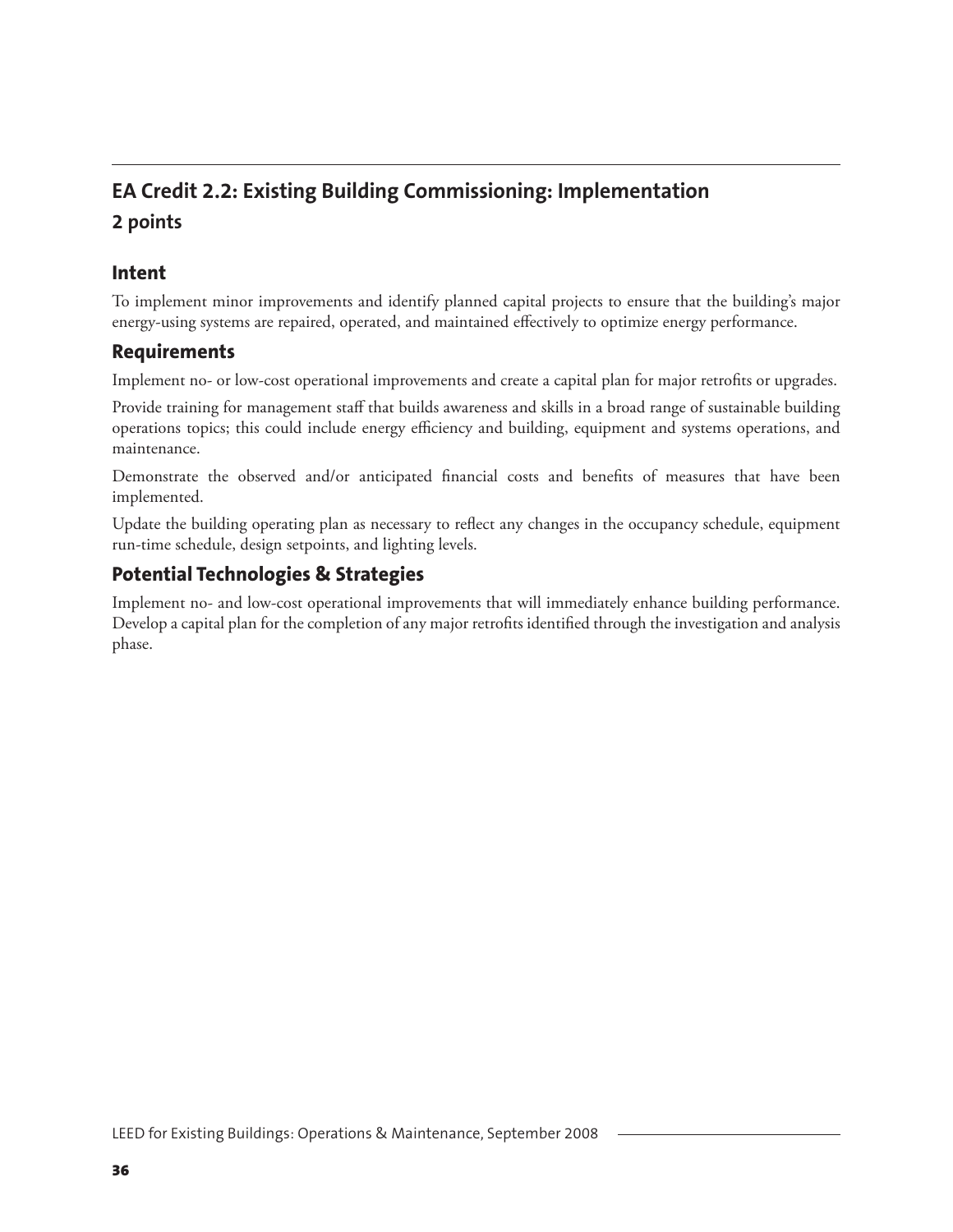## **EA Credit 2.3: Existing Building Commissioning: Ongoing Commissioning 2 points**

#### **Intent**

To use commissioning to address changes in facility occupancy, usage, maintenance, and repair. Make periodic adjustments and reviews of building operating systems and procedures essential for optimal energy efficiency and service provision.

#### **Requirements**

Implement an ongoing commissioning program that includes elements of planning, system testing, performance verification, corrective action response, ongoing measurement, and documentation to proactively address operating problems.

Create a written plan that summarizes the overall commissioning cycle for the building by equipment or building system group. The ongoing commissioning cycle must not exceed 24 months. This plan must include a building equipment list, performance measurement frequency for each equipment item, and steps to respond to deviation from expected performance parameters.

Complete at least half of the scope of work in the first commissioning cycle (as indicated by the percentage of the plan's total budget) prior to the date of application for LEED for Existing Buildings: O&M certification. Only work completed within two years prior to application may be included to show progress in the ongoing commissioning cycle.

Update the building operating plan and/or systems narrative as necessary to reflect any changes in the occupancy schedule, equipment run-time schedule, design setpoints, lighting levels, or system specifications.

## **Potential Technologies & Strategies**

Develop an ongoing commissioning program that addresses the ongoing changes and maintenance needs in an existing building.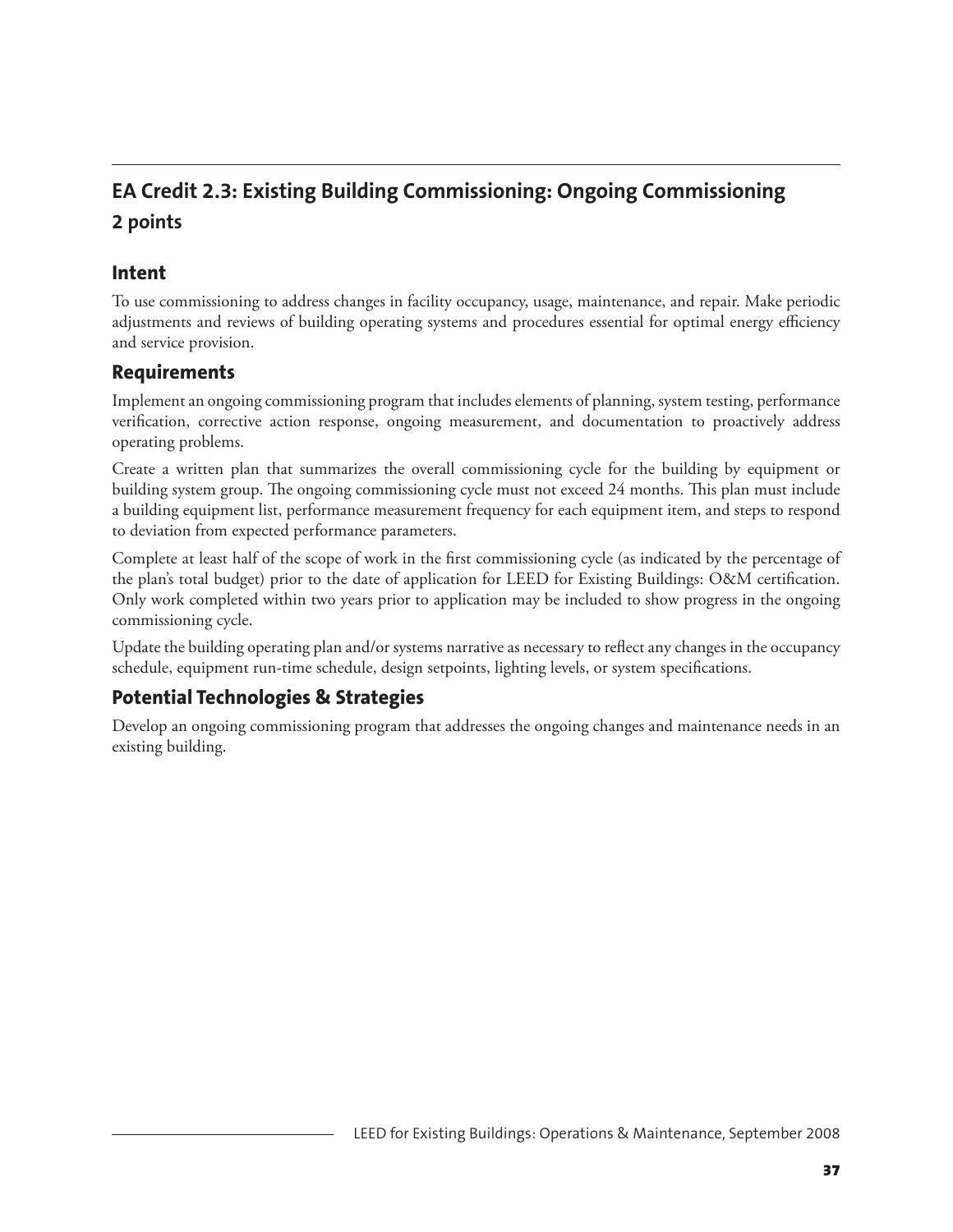## **EA Credit 3.1: Performance Measurement: Building Automation System 1 point**

#### **Intent**

To provide information to support the ongoing accountability and optimization of building energy performance and identify opportunities for additional energy-saving investments.

#### **Requirements**

Have in place a computer-based building automation system (BAS) that monitors and controls key building systems, including, but not limited to, heating, cooling, ventilation, and lighting. Have a preventive maintenance program in place that ensures BAS components are tested and repaired or replaced according to the manufacturer's recommended interval. Demonstrate that the BAS is being used to inform decisions regarding changes in building operations and energy-saving investments.

## **Potential Technologies & Strategies**

Install and/or maintain a BAS to automatically control key building systems. Ensure that relevant staff are adequately trained to use the system, analyze output, make necessary adjustments, and identify investment opportunities to improve energy performance.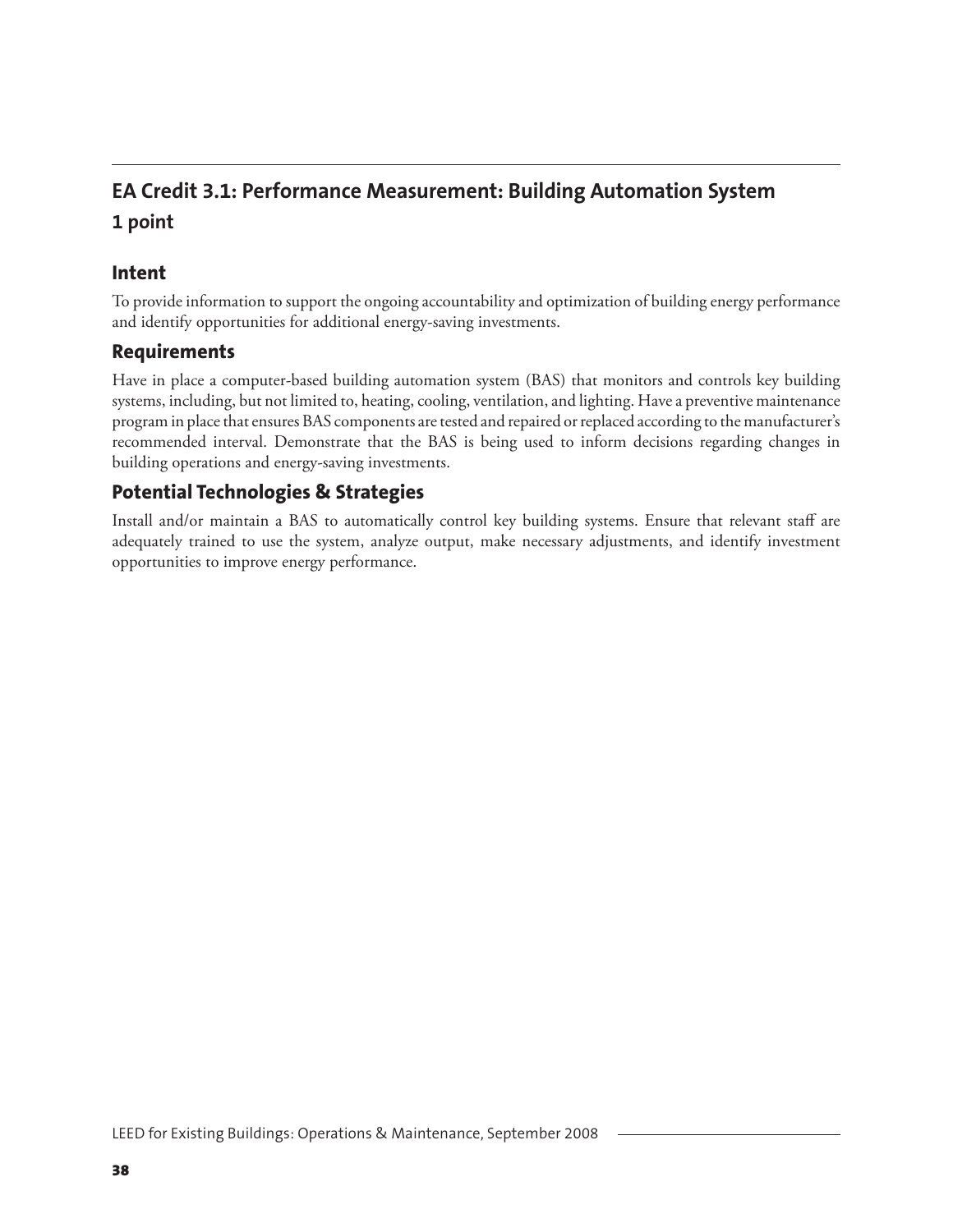## **EA Credits 3.2 and 3.3: Performance Measurement: System-Level Metering 1–2 points**

#### **Intent**

To provide accurate energy use information to support energy management and identify opportunities for additional energy-saving improvements.

#### **Requirements**

Develop a breakdown of energy use in the building, either through EA Credits 2.1 and 2.2 or by using energy bills, spot metering or other metering to determine the energy consumption of major mechanical systems and other end-use applications. This analysis of major energy use categories must have been conducted within two years prior to the date of application for LEED for Existing Buildings: O&M certification.

Based on the energy use breakdown, employ system-level metering covering at least 40% or 80% of the total expected annual energy consumption of the building. Permanent metering and recording are required. All types of submetering are permitted.

- **EA Credit 3.2** (1 point): Demonstrate that system-level metering is in place covering at least 40% of the total expected annual energy consumption of the building. Further, at least one of the two largest energy use categories from the breakdown report must be covered to the extent of 80% or more (i.e., if energy use in the two largest categories is each 100 BTUs/year, at least 80 BTUs/year in one of them must be metered).
- **EA Credit 3.3** (1 point): Demonstrate that system-level metering is in place covering at least 80% of the total expected annual energy consumption of the building. Further, at least two of the three largest energy use categories from the breakdown report must be covered to the extent of 80% or more.

Meters must be calibrated within the manufacturer's recommended interval if the building owner, management organization or tenant owns the meter. Meters owned by third parties (e.g., utilities or governments) are exempt.

## **Potential Technologies & Strategies**

Identify, through an energy audit, building commissioning or some other means, how the building systems are consuming energy. Based on the energy use profile, develop a metering plan to capture the most significant building loads. Use output from the meters to identify any changes in consumption and opportunities for energy- saving improvements. Have a plan for periodically inspecting the data.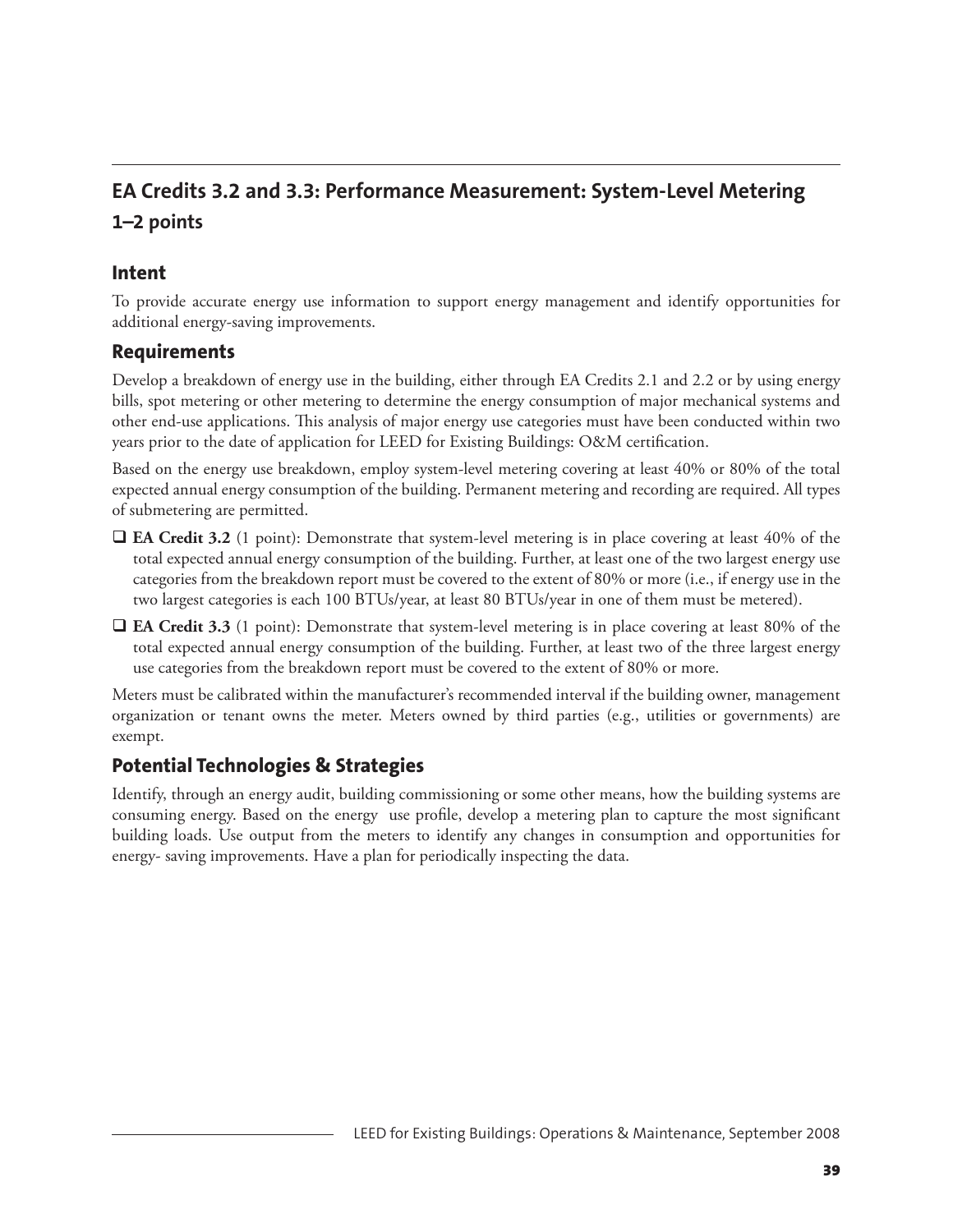## **EA Credits 4.1–4.4: On-Site and Off-Site Renewable Energy 1–4 points**

#### **Intent**

To encourage and recognize increasing levels of on-site and off-site renewable energy to reduce environmental impacts associated with fossil fuel energy use.

#### **Requirements**

Over the performance period, meet some or all of the building's total energy use with on-site or off-site renewable energy systems. Points are earned according to the following table, which shows the percentages of building energy use met by renewable energy over the performance period.

Off-site renewable energy sources are defined by the Center for Resource Solutions (CRS) Green-e products certification requirements, or the equivalent. Green power may be procured from a Green-e–certified power marketer or a Green-e–accredited utility program, or through Green-e–certified tradable renewable energy certificates (RECs), or the equivalent. For on-site renewable energy that is claimed for LEED for Existing Buildings: O&M credit, the associated environmental attributes must be retained or retired and cannot be sold.

If the green power is not Green-e certified, equivalence must exist for both major Green-e program components:

1) current green power performance standards, and 2) independent, third-party verification that those standards are being met by the green power supplier over time.

Up to the four-point limit, any combination of individual actions are awarded the sum of the points allocated to those individual actions. For example, one point would be awarded for implementing 3% of on-site renewable energy, and two additional points would be awarded for meeting 50% of the building's energy load with renewable power or certificates over the performance period. Projects must submit proof of a contract to purchase RECs for a minimum of two years and must also make a commitment to purchase RECs on an ongoing basis beyond that.

| Points | On-Site Renewable Energy |    | Off-Site Renewable<br><b>Energy Certificates</b> |
|--------|--------------------------|----|--------------------------------------------------|
|        | 3%                       | or | 25%                                              |
| c      | 6%                       | or | 50%                                              |
| 3      | 9%                       | or | 75%                                              |
| 4      | 12%                      | or | 100%                                             |

## **Potential Technologies & Strategies**

Design and specify the use of on-site nonpolluting renewable technologies to contribute to the total energy requirements of the building. Consider and employ solar, geothermal, wind, biomass (other than unsustainably harvested wood), and biogas technologies.

Purchase renewable energy or tradable renewable energy certificates to meet some or all of the building's energy requirements. Review the building's electrical consumption trends. Research power providers in the area and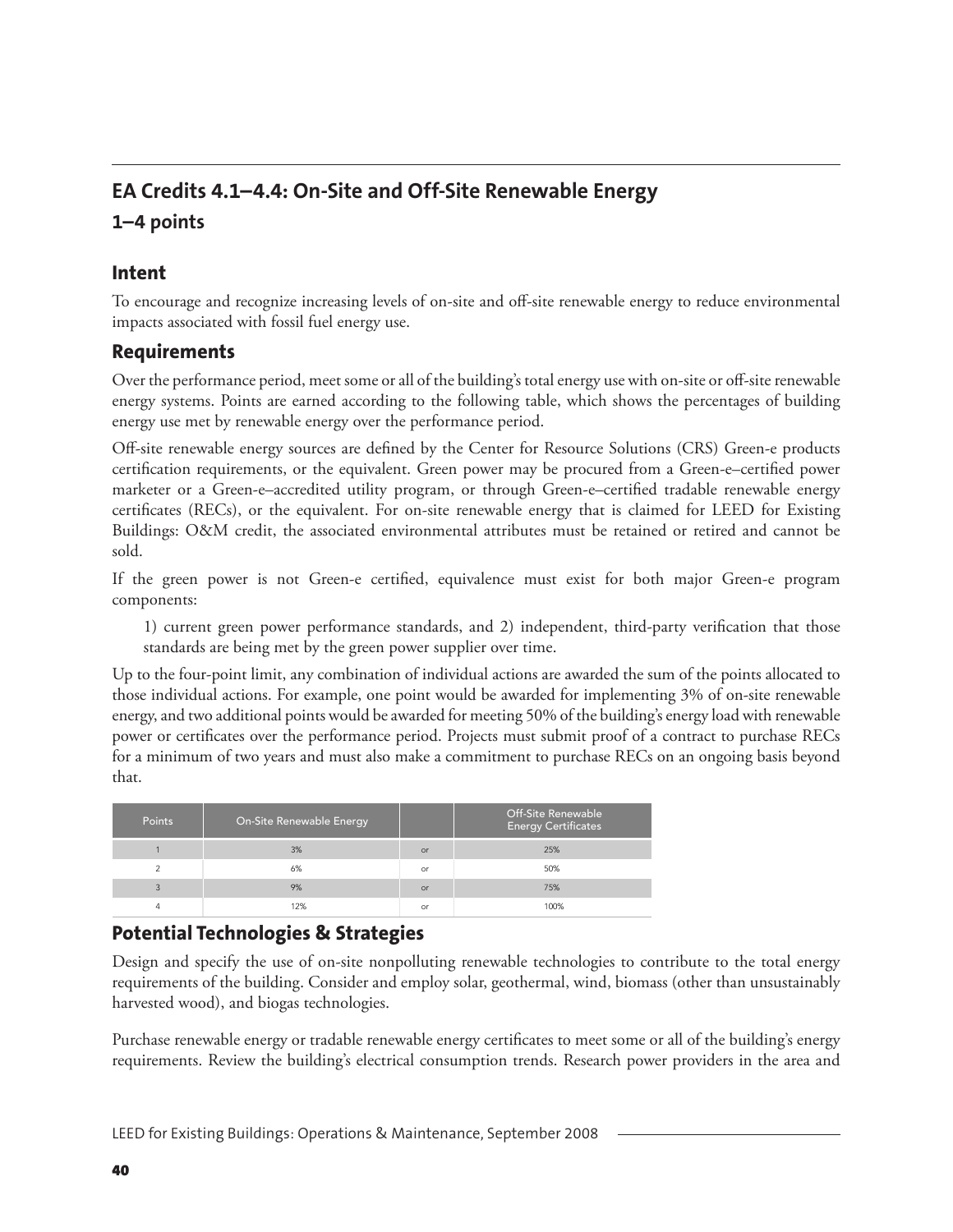select a provider that guarantees that a portion of its delivered electric power is derived from net nonpolluting renewable technologies. If the project is in an open-market state, investigate green power and power marketers licensed to provide power in that state. Grid power that qualifies for this credit originates from solar, wind, geothermal, biomass, or low-impact hydro sources.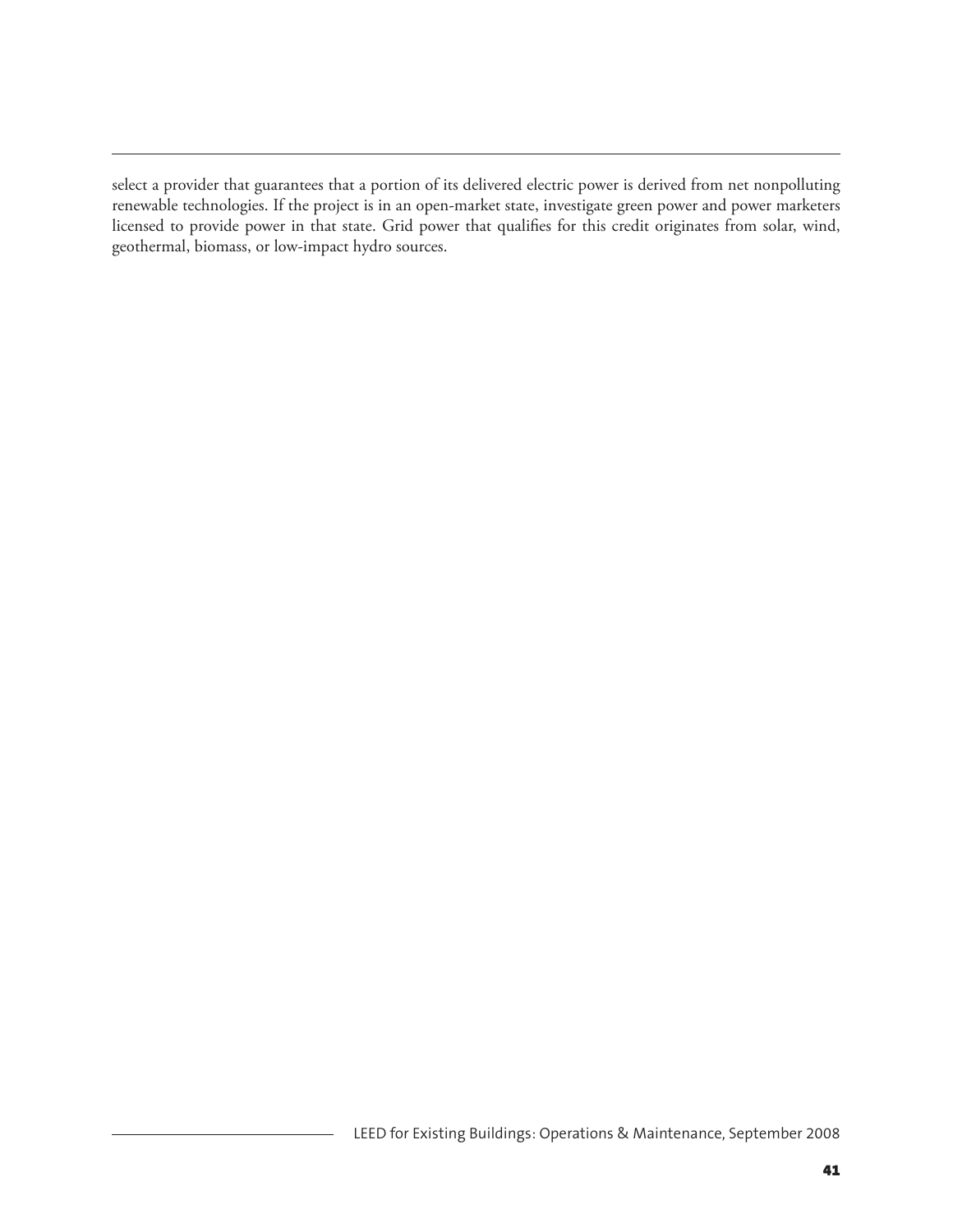## **EA Credit 5: Refrigerant Management**

#### **1 point**

#### **Intent**

To reduce ozone depletion and support early compliance with the Montreal Protocol while minimizing direct contributions to global warming.

#### **Requirements**

Choose one of the following options:

#### OPTION A

Do not use refrigerants in base building HVAC&R systems.

#### OPTION B

Complete both of the following:

■ Select refrigerants and HVAC&R equipment that minimize or eliminate the emission of compounds that contribute to ozone depletion and global warming. The base building HVAC&R equipment must comply with the following formula, which sets a maximum threshold for the combined contributions to ozone depletion potential (ODP) and global warming potential (GWP):

 $LCGWP + LCODE x 105 \leq 100$ 

Where:

 $LCDDP = [ODPr x (Lr x Life + Mr) x Rc]/Life$ 

 $LCGWP = [GWPr x (Lr x Life + Mr) x Rc]/Life$ 

LCODP: Lifecycle Ozone Depletion Potential (lbCFC11/Ton-Year)

LCGWP: Lifecycle Direct Global Warming Potential (lbCO2/Ton-Year)

GWPr: Global Warming Potential of Refrigerant (0 to  $12,000$  lbCO<sub>2</sub>/lbr)

ODPr: Ozone Depletion Potential of Refrigerant (0 to 0.2 lbCFC11/lbr)

Lr: Refrigerant Leakage Rate (0.5% to 2.0%; default of 2% unless otherwise demonstrated)

Mr: End-of-life Refrigerant Loss (2% to 10%; default of 10% unless otherwise demonstrated)

Rc: Refrigerant Charge (0.5 to 5.0 lbs of refrigerant per ton of cooling capacity)

Life: Equipment Life (10 years; default based on equipment type, unless otherwise demonstrated)

For multiple types of equipment, a weighted average of all base building level HVAC&R equipment must be applied using the following formula:

[ (LCGWP + LCODP x 10<sup>5</sup>) x Qunit ] / Qtotal ≤ 100

Where:

Qunit = Cooling capacity of an individual HVAC or refrigeration unit (tons)

Qtotal = Total cooling capacity of all HVAC or refrigeration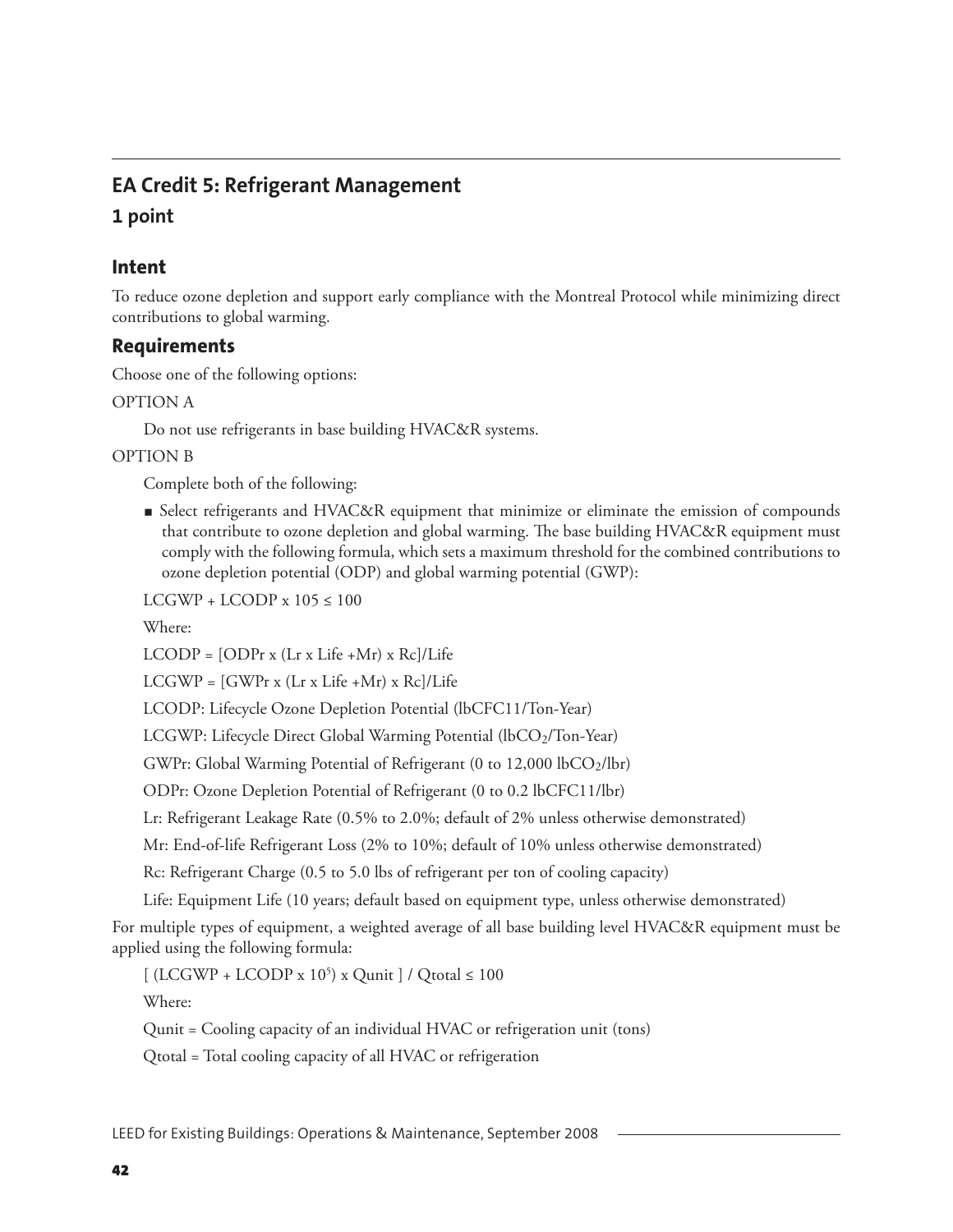■ Do not operate fire-suppression systems that contain ozone-depleting substances (CFCs, HCFCs or halons).

Small HVAC units (defined as containing less than 0.5 pounds of refrigerant), standard refrigerators, small water coolers and any other cooling equipment that contains less than 0.5 pounds of refrigerant are not considered part of the base building system and are exempt.

## **Potential Technologies & Strategies**

Operate the facility without mechanical cooling and refrigeration equipment. Where mechanical cooling is needed, use for the refrigeration cycle base building HVAC and refrigeration systems that minimize direct impact on ozone depletion and global warming. Select HVAC&R replacement equipment with reduced refrigerant charge and increased equipment life. Maintain equipment to prevent leakage of refrigerant to the atmosphere. Use fire-suppression systems that do not contain HCFCs or halons.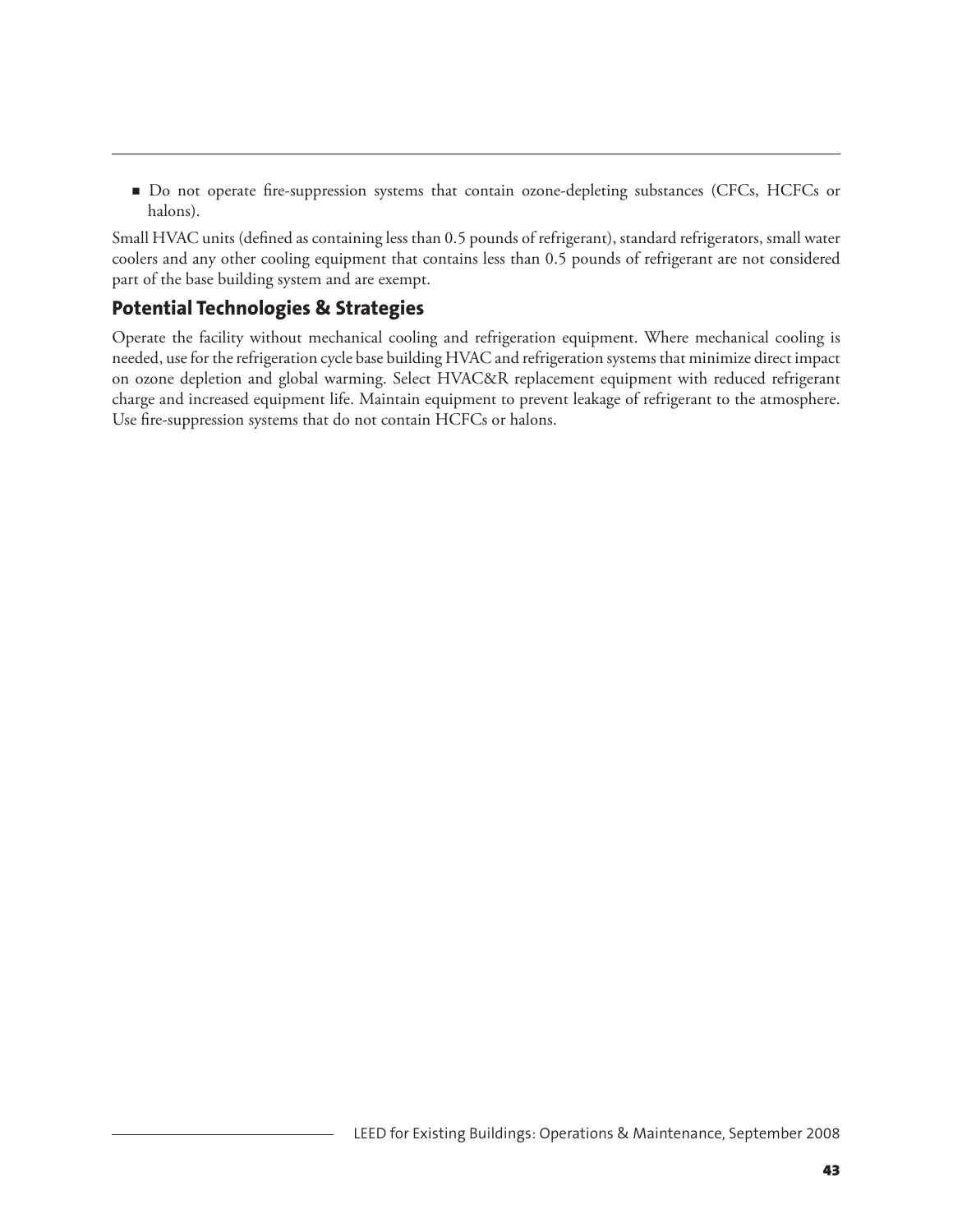## **EA Credit 6: Emissions Reduction Reporting**

#### **1 point**

#### **Intent**

To document the emissions reduction benefits of building efficiency measures.

#### **Requirements**

Identify building performance parameters that reduce conventional energy use and emissions, quantify those reductions, and report them to a formal tracking program:

Track and record emissions reductions delivered by energy efficiency measures, operational improvements, renewable energy, and other building emissions reduction measures, including reductions from the purchase of renewable energy credits.

Report emissions reductions using a third-party voluntary reporting or certification program (e.g., EPA Climate Leaders, ENERGY STAR or WRI/WBCSD protocols).

## **Potential Technologies & Strategies**

USGBC encourages projects to address all significant types of pollutants reduced by energy efficiency.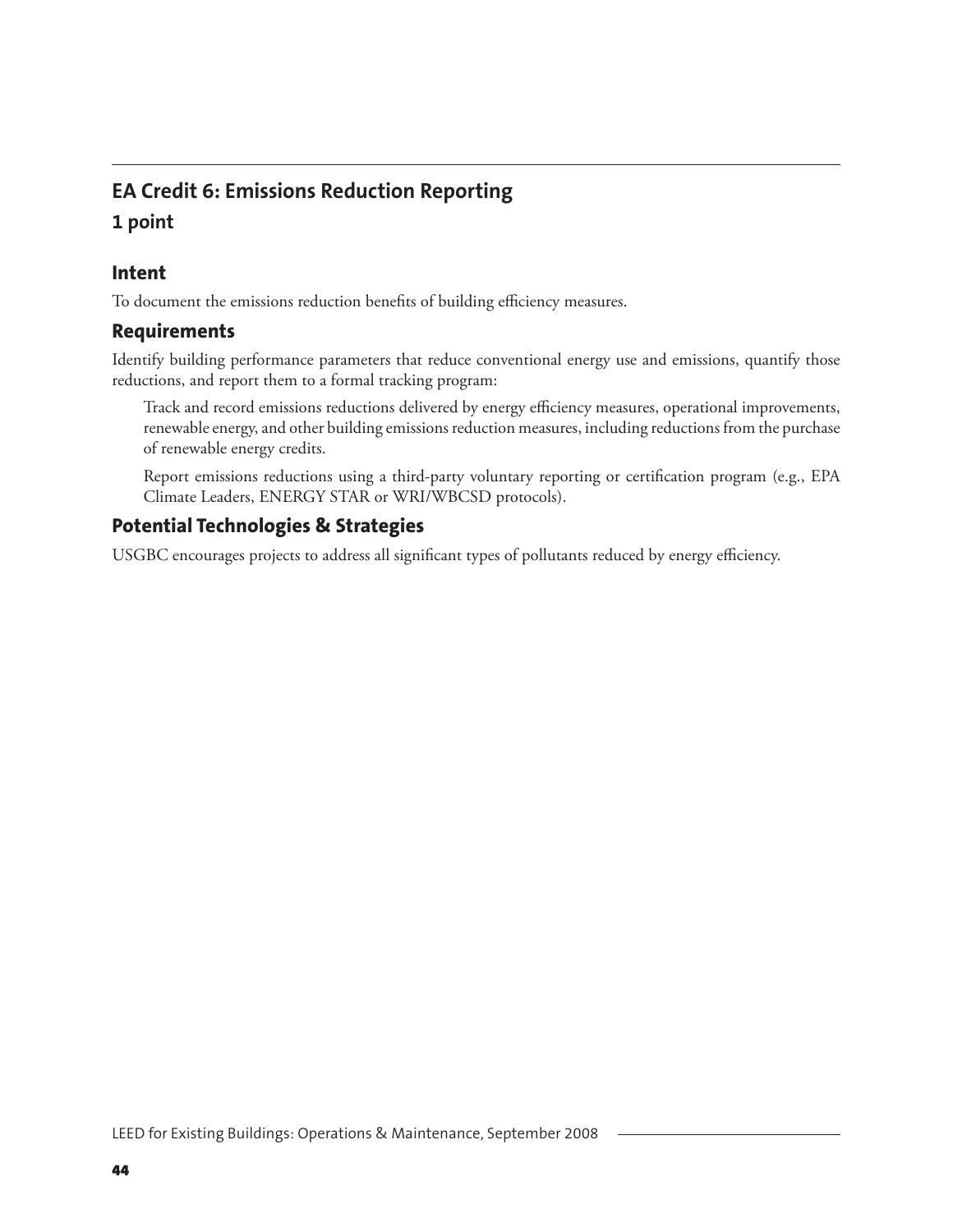# **Materials & Resources (MR)**

# **MR Prerequisite 1: Sustainable Purchasing Policy**

## **Required**

## **Intent**

To reduce the environmental impacts of materials acquired for use in the operations, maintenance, and upgrades of buildings.

## **Requirements**

Have in place a sustainable purchasing policy that includes, at a minimum, product purchasing policies for the building and site addressing the requirements of MR Credit 1, Sustainable Purchasing: Ongoing Consumables. This policy must adhere to the LEED for Existing Buildings: O&M policy model (see Introduction). At a minimum, the policy must cover those product purchases that are within the building and site management's control.

Additionally, extend the sustainable purchasing policy to include product purchasing for the building and site addressing the requirements of at least one of the credits listed below. This extended policy must also adhere to the LEED for Existing Buildings: O&M policy model and specifically address the goal, scope, and performance metric for the respective credit:

**MR Credit 2:** Sustainable Purchasing—Durable Goods

■ MR Credit 3: Sustainable Purchasing—Facility Alterations and Additions

**MR Credit 4:** Toxic Material Source Reduction—Reduced Mercury in Lamps

This prerequisite requires only policies, not ongoing actual sustainable performance.

## **Potential Technologies & Strategies**

A sustainable purchasing policy introduces environmentally conscious purchasing into building practices. The policy needs to clearly define an objective and establish a sustainability claims verification procedure that can be replicated as necessary. Verification procedures may rely on product certifications such as Green Seal and ENERGY STAR. Take care to confirm the validity of any product certification criteria before including it in the sustainable purchasing policy. An acceptable way to achieve this prerequisite is by using the U.S. Environmental Protection Agency's Environmentally Preferable Purchasing (EPP) Program guidelines. The EPP Program information can be found on the associated website: [http://www.epa.gov/epp/.](http://www.epa.gov/epp/)

Evaluate the items that are purchased for the building, identify more environmentally friendly alternatives, and establish a policy to purchase these alternatives when economically feasible. Work with suppliers to identify sustainable products that meet the needs of the building.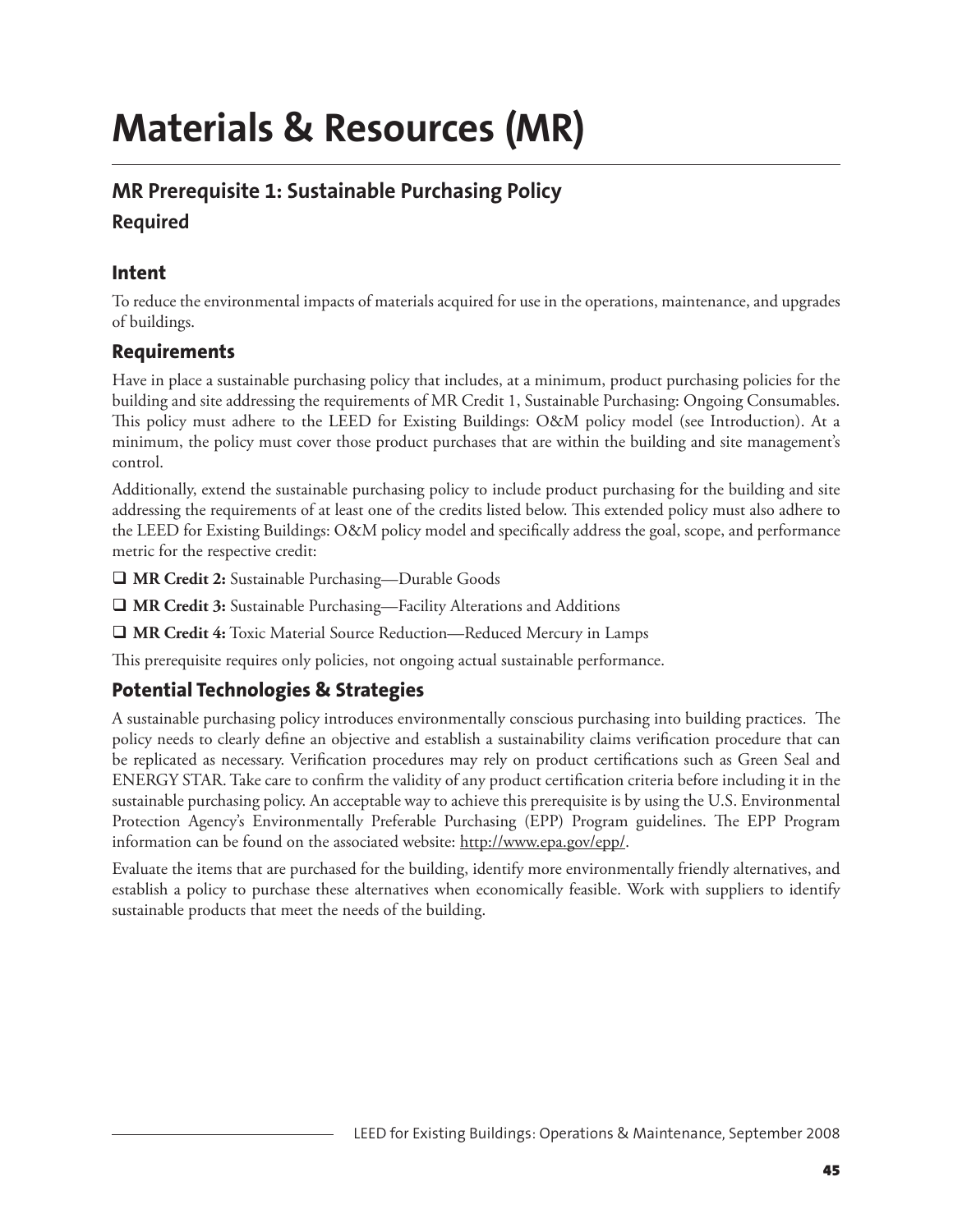## **MR Prerequisite 2: Solid Waste Management Policy Required**

#### **Intent**

To reduce the amount of waste and toxins that are hauled to and disposed of in landfills or incineration facilities.

#### **Requirements**

Have in place a solid waste management policy for the building and site addressing the requirements of the waste management credits listed below as well as recycling of all mercury-containing lamps. This policy must adhere to the LEED for Existing Buildings: O&M policy model (see Introduction). At a minimum, the policy must cover the waste streams that are within the building and site management's control.

**MR Credit 7:** Solid Waste Management—Ongoing Consumables

**MR Credit 8:** Solid Waste Management—Durable Goods

■ **MR Credit 9:** Solid Waste Management—Facility Alterations and Additions

This prerequisite requires only policies, not ongoing actual sustainable performance.

## **Potential Technologies & Strategies**

Evaluate the building's waste stream and establish policies to divert materials from disposal in landfills or incineration facilities by encouraging the reuse and recycling of items, where possible.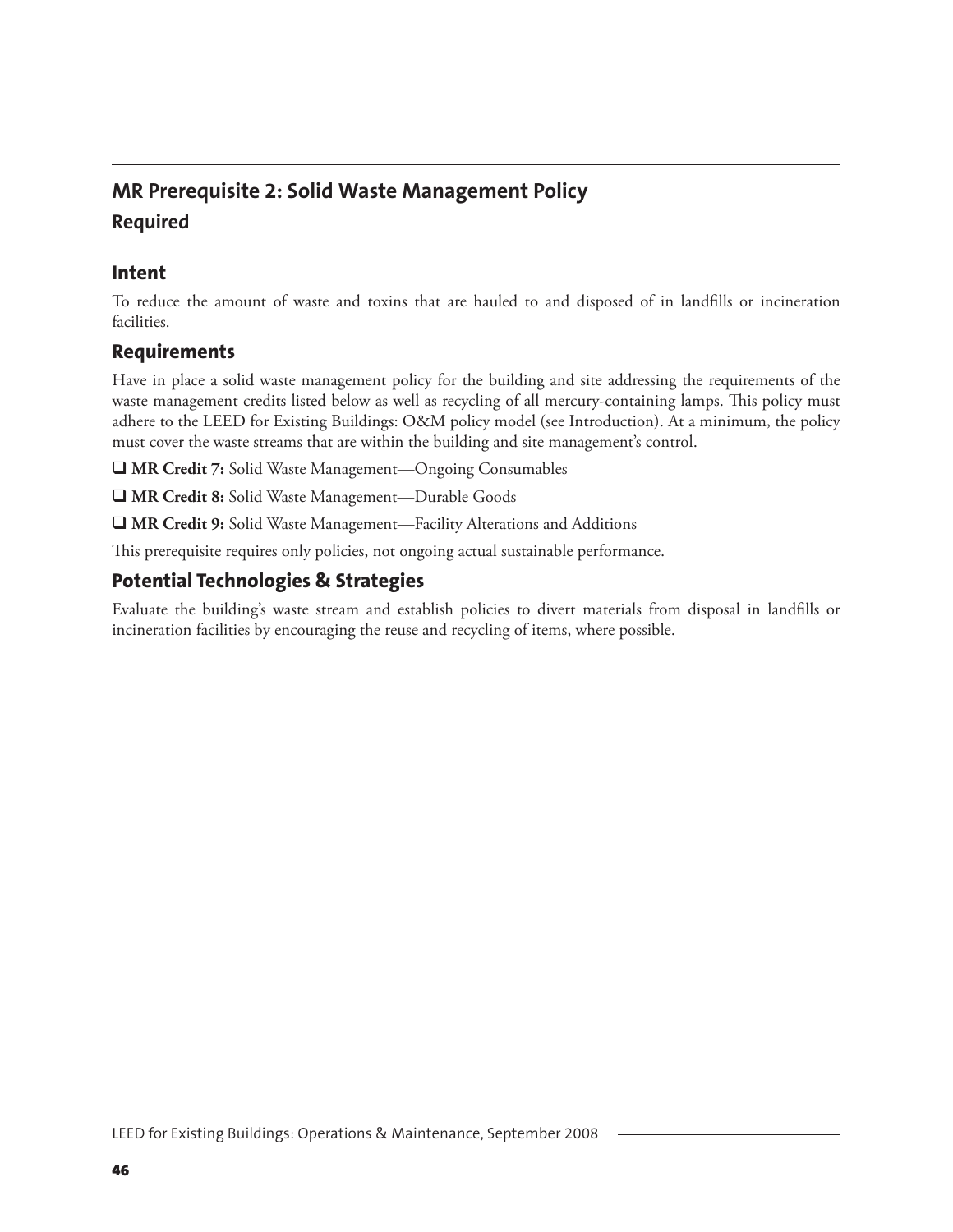## **MR Credit 1.1–1.3: Sustainable Purchasing: Ongoing Consumables 1–3 points**

#### **Intent**

To reduce the environmental and air quality impacts of the materials acquired for use in the operations and maintenance of buildings.

#### **Requirements**

Maintain a sustainable purchasing program covering materials with a low cost per unit that are regularly used and replaced through the course of business. These materials include, but are not limited to, paper (printing or copy paper, notebooks, notepads, envelopes), toner cartridges, binders, batteries, and desk accessories but exclude food and beverages (see MR Credit 5). For materials that may be considered either ongoing consumables or durable goods (see MR Credit 2), the project team is free to decide which category to put them in as long as consistency is maintained with MR Credit 2, with no contradictions, exclusions or double-counting. Consistency must also be maintained with MR Credit 7.

A template calculator for MR Credits 1.1–1.3 is available in the LEED for Existing Buildings: Operations & Maintenance Reference Guide. One, two, or three points are awarded to projects that achieve sustainable purchases of at least 40%, 60%, or 80%, respectively, of total purchases (by cost) over the performance period. Sustainable purchases are those that meet one or more of the following criteria:

- $\Box$  Purchases contain at least 10% postconsumer or 20% postindustrial material.
- $\Box$  Purchases contain at least 50% rapidly renewable materials.
- Purchases contain at least 50% materials harvested and processed or extracted and processed within 500 miles of the project.
- □ The purchases consist of at least 50% Forest Stewardship Council (FSC)–certified paper products.
- □ Batteries are rechargeable.

Each purchase can receive credit for each sustainable criterion met (i.e., a \$100 purchase that contains both 10% postconsumer recycled content and 50% of content harvested within 500 miles of the project counts twice in the calculation, for a total of \$200 of sustainable purchasing).

Ongoing consumables must be purchased during the performance period to earn points in this credit.

## **Potential Technologies & Strategies**

When purchasing materials, supplies or equipment, specify those that meet one or more of the criteria.

The sustainable purchasing policy introduced environmentally conscious purchasing into building practices. The policy-defined objective and sustainability claims verification procedure are the guides to achieving this credit. Verification procedures may rely on product certifications such as Green Seal and ENERGY STAR. Take care to confirm the validity of any product certification criteria before including it in the sustainable purchasing policy. An acceptable way to achieve this credit is by using the U.S. Environmental Protection Agency's Environmentally Preferable Purchasing (EPP) Program guidelines. The EPP Program information can be found on the associated website: [http://www.epa.gov/epp/.](http://www.epa.gov/epp/) This credit will support the sustainable purchasing policy through implementing its requirements, and will demonstrate the project's actual, ongoing performance.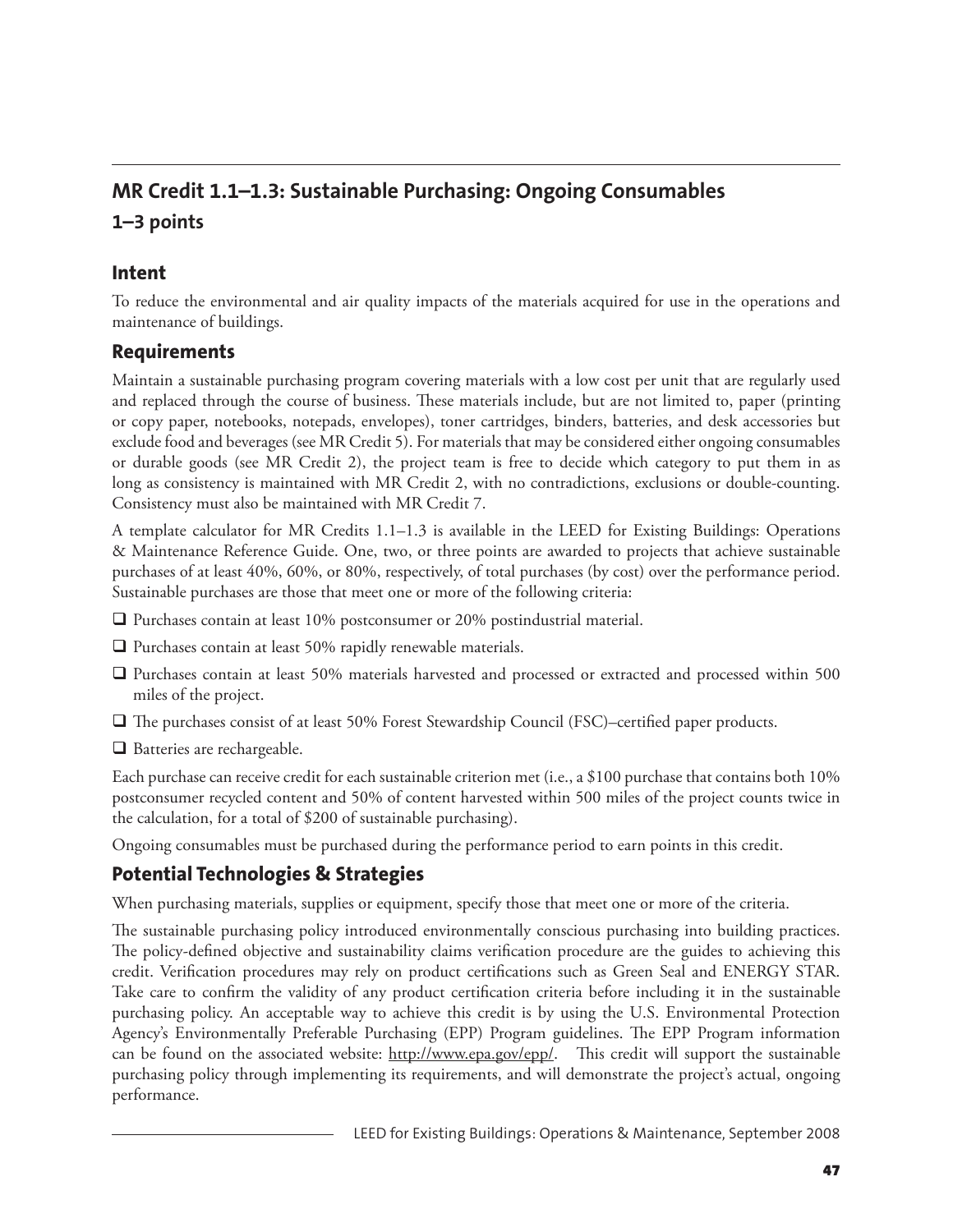## **MR Credits 2.1 and 2.2: Sustainable Purchasing: Durable Goods 1–2 points**

#### **Intent**

To reduce the environmental and air quality impacts of the materials acquired for use in the operations and maintenance of buildings.

#### **Requirements**

Maintain a sustainable purchasing program covering items available at a higher cost per unit and durable goods that are replaced infrequently and/or may require capital program outlays to purchase. Materials that may be considered either ongoing consumables (see MR Credit 1) or durable goods can be counted under either category provided consistency is maintained with MR Credit 1, with no contradictions, exclusions or doublecounting.

Consistency must also be maintained with MR Credit 8.

- **MR Credit 2.1:** Electric-Powered Equipment. One point is awarded to projects that achieve sustainable purchases of at least 40% of total purchases of electric-powered equipment (by cost) over the performance period. Examples of electric-powered equipment include, but are not limited to, office equipment (computers, monitors, copiers, printers, scanners, fax machines), appliances (refrigerators, dishwashers, water coolers), external power adapters, and televisions and other audiovisual equipment. Sustainable purchases are those that meet one of the following criteria:
	- The equipment is ENERGY STAR labeled (for product categories with developed specifications).
	- § The equipment (either battery or corded) replaces conventional gas-powered equipment. Examples include, but are not limited to, maintenance equipment and vehicles, landscaping equipment and cleaning equipment.
- **MR Credit 2.2:** Furniture. One point is awarded to projects that achieve sustainable purchases of at least 40% of total purchases of furniture (by cost) over the performance period. Sustainable purchases are those that meet one or more of the following criteria:
	- Purchases contain at least 10% post-consumer or 20% post-industrial material.
	- Purchases contain at least 70% material salvaged from off-site or outside the organization.
	- § Purchases contain at least 70% material salvaged from on-site, through an internal organization materials and equipment reuse program.
	- Purchases contain at least 50% rapidly renewable material.
	- Purchases contain at least 50% Forest Stewardship Council (FSC)–certified wood.
	- § Purchases contain at least 50% material harvested and processed or extracted and processed within 500 miles of the project.

Each furniture purchase can receive credit for each sustainable criterion met (i.e., a \$100 purchase that contains both 10% postconsumer recycled content and 50% of content harvested within 500 miles of the project counts twice in the calculation, for a total of \$200 of sustainable purchasing).

Durable goods must be purchased during the performance period to earn points in this credit.

LEED for Existing Buildings: Operations & Maintenance, September 2008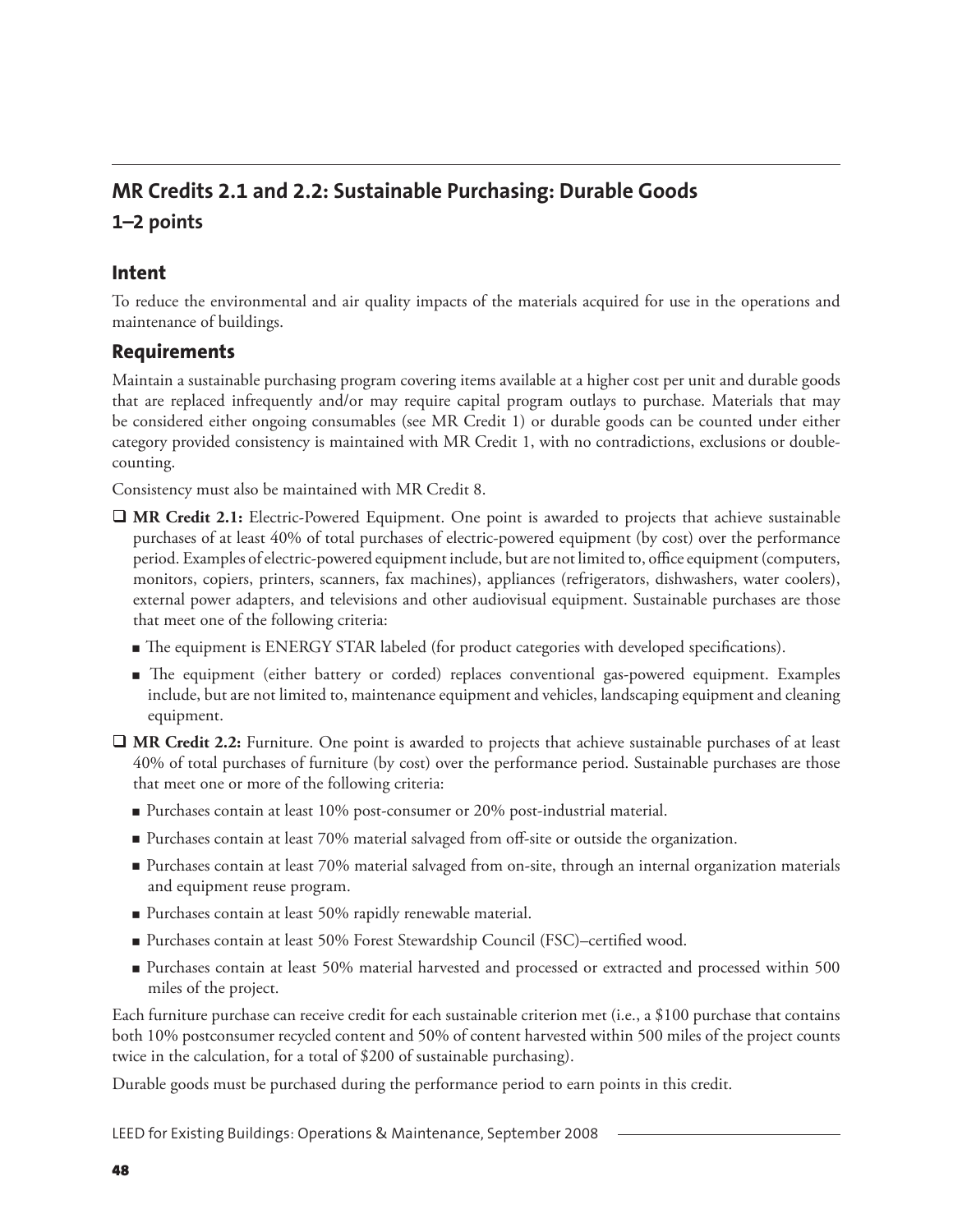## **Potential Technologies & Strategies**

When purchasing materials, supplies or equipment, specify products that meet one or more of the criteria. This credit is eligible for exemplary performance if the project team uses Electronic Product Environmental Assessment Tools (EPEAT)–rated desktop computers, monitors, and notebooks.

The sustainable purchasing policy introduced environmentally conscious purchasing into building practices. The policy-defined objective and sustainability claims verification procedure are the guides to achieving this credit. Verification procedures may rely on product certifications such as Green Seal and ENERGY STAR. Take care to confirm the validity of any product certification criteria before including it in the sustainable purchasing policy. An acceptable way to achieve this credit is by using the U.S. Environmental Protection Agency's Environmentally Preferable Purchasing (EPP) Program guidelines. The EPP Program information can be found on the associated website: <http://www.epa.gov/epp/>. This credit will support the sustainable purchasing policy through implementing its requirements, and will demonstrate the project's actual, ongoing performance.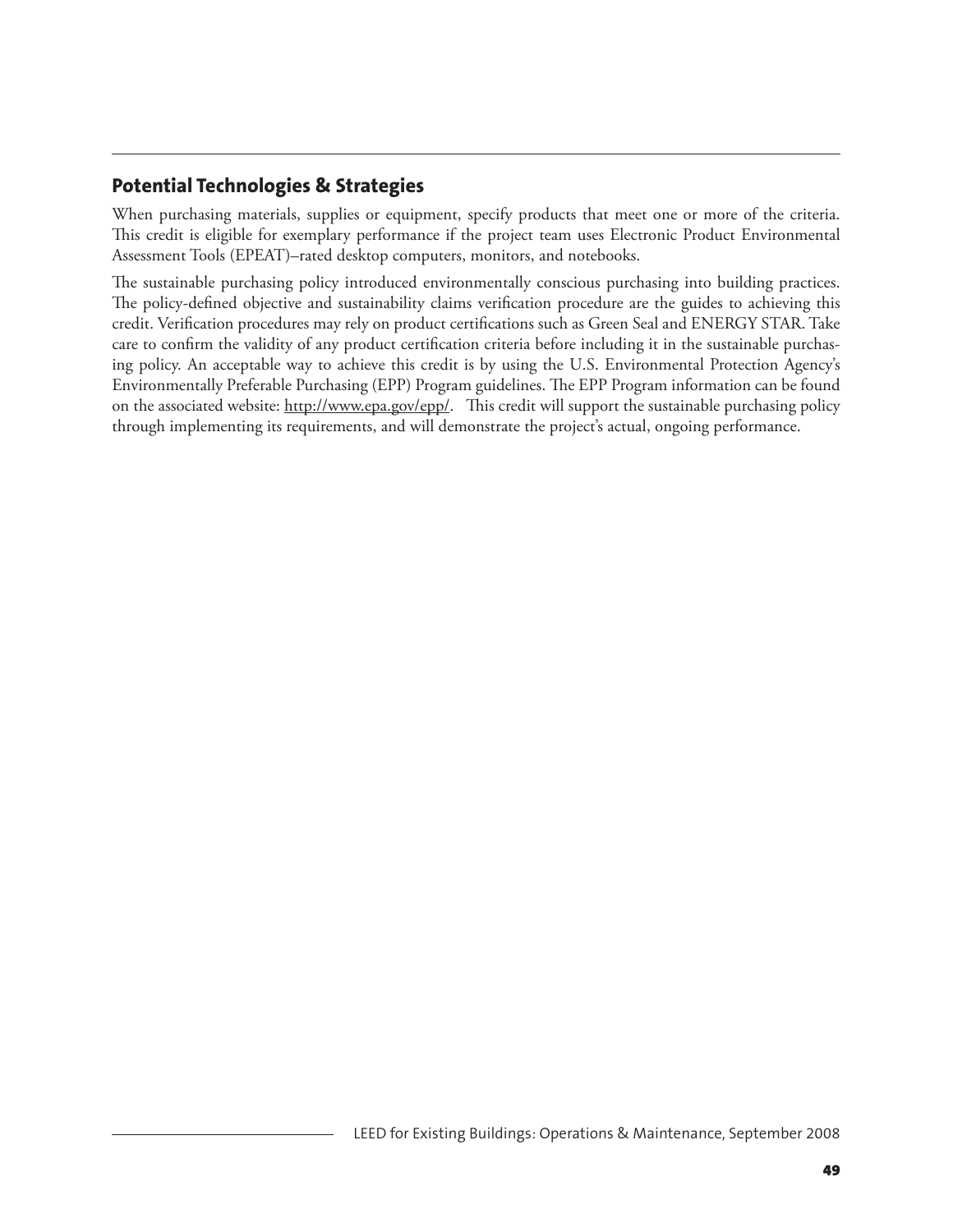## **MR Credit 3: Sustainable Purchasing: Facility Alterations and Additions 1 point**

#### **Intent**

To reduce the environmental and air quality impacts of the materials acquired for use in the upgrade of buildings.

#### **Requirements**

Maintain a sustainable purchasing program covering materials for facility renovations, demolitions, refits, and new construction additions. This applies only to base building elements permanently or semipermanently attached to the building itself. Examples include, but are not limited to, building components and structures (wall studs, insulation, doors, windows), panels, attached finishings (drywall, trim, ceiling panels), carpet and other flooring material, adhesives, sealants, paints, and coatings. Materials considered furniture, fixtures, and equipment (FF&E) are not considered base building elements and are excluded from this credit. Mechanical, electrical, and plumbing components and specialty items such as elevators are also excluded from this credit.

A template calculator for MR Credit 3 is available in the LEED for Existing Buildings: Operations & Maintenance Reference Guide. One point is awarded to projects that achieve sustainable purchases of 50% of total purchases (by cost) over the performance period. Sustainable purchases are those that meet one or more of the following criteria:

- Purchases contain at least 10% postconsumer or 20% postindustrial material.
- Purchases contain at least 70% material salvaged from off-site or outside the organization.
- Purchases contain at least 70% material salvaged from on-site, through an internal organization materials and equipment reuse program.
- Purchases contain at least 50% rapidly renewable material.
- Purchases contain at least 50% Forest Stewardship Council (FSC)–certified wood.
- § Purchases contain at least 50% material harvested and processed or extracted and processed within 500 miles of the project.
- Adhesives and sealants have a VOC content less than the current VOC content limits of South Coast Air Quality Management District (SCAQMD) Rule #1168, or sealants used as fillers meet or exceed the requirements of the Bay Area Air Quality Management District Regulation 8, Rule 51.
- Paints and coating have VOC emissions not exceeding the VOC and chemical component limits of Green Seal's Standard GS-11 requirements.
- § Noncarpet finished flooring is FloorScore-certified and constitutes a minimum of 25% of the finished floor area.
- Carpet meets the requirements of the CRI Green Label Plus Carpet Testing Program.
- Carpet cushion meets the requirements of the CRI Green Label Testing Program.
- Composite panels and agrifiber products contain no added urea-formaldehyde resins.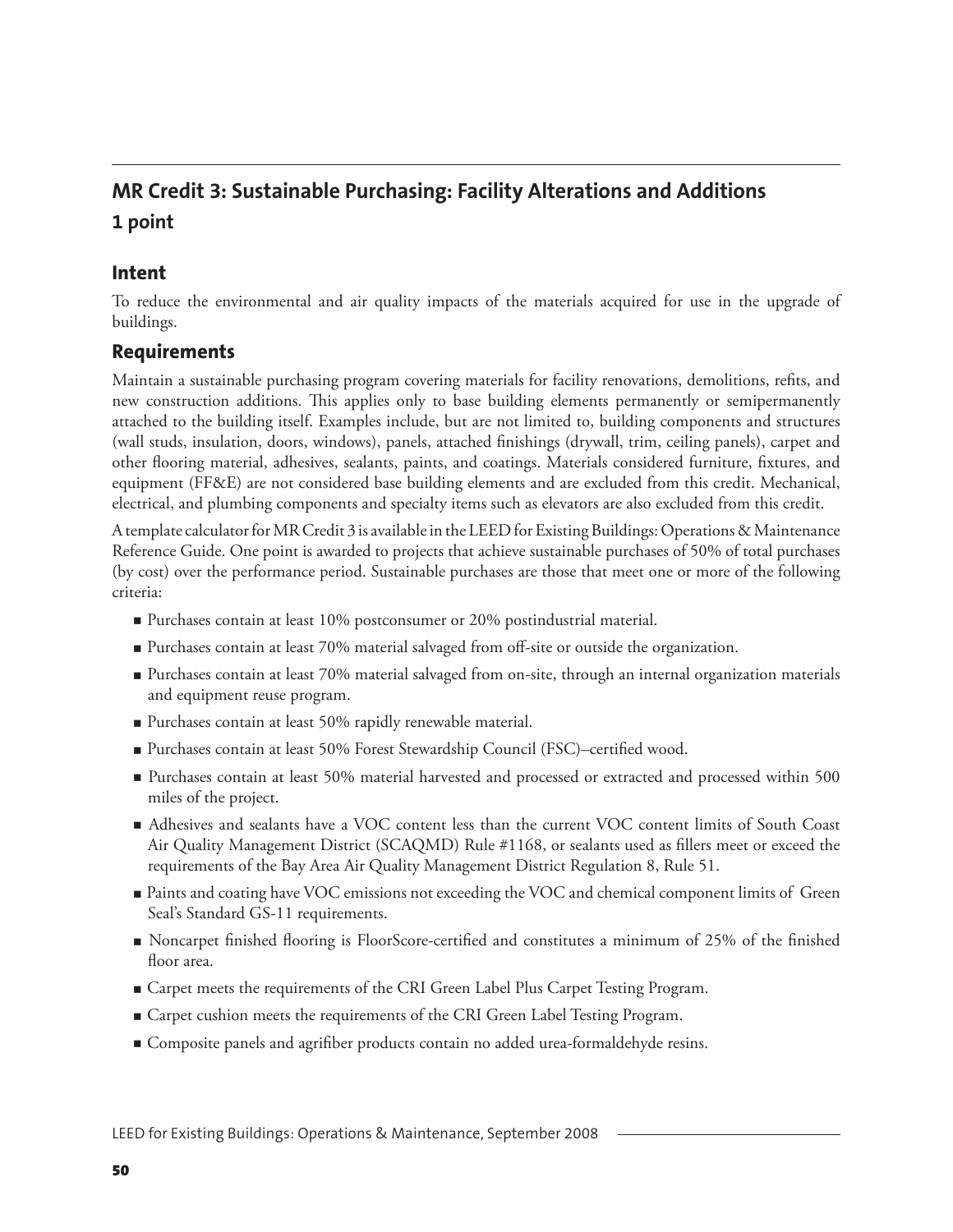*Composite wood and agrifiber products* are defined as particleboard, medium-density fiberboard (MDF), plywood, oriented-strand board (OSB), wheatboard, strawboard, panel substrates, and door cores.

Each purchase can receive credit for each sustainable criterion met (i.e., a \$100 purchase that contains both 10% postconsumer recycled content and 50% of content harvested within 500 miles of the project counts twice in the calculation, for a total of \$200 of sustainable purchasing).

Materials for alterations or additions must be purchased during the performance period to earn points in this credit.

## **Potential Technologies & Strategies**

When purchasing materials, supplies, or equipment, specify products that meet one or more of the criteria.

The sustainable purchasing policy introduced environmentally conscious purchasing into building practices. The policy-defined objective and sustainability claims verification procedure are the guides to achieving this credit. Verification procedures may rely on product certifications such as Green Seal and ENERGY STAR. Take care to confirm the validity of any product certification criteria before including it in the sustainable purchasing policy. An acceptable way to achieve this credit is by using the U.S. Environmental Protection Agency's Environmentally Preferable Purchasing (EPP) Program guidelines. The EPP Program information can be found on the associated website: [http://www.epa.gov/epp/.](http://www.epa.gov/epp/) This credit will support the sustainable purchasing policy through implementing its requirements, and will demonstrate the project's actual, ongoing performance.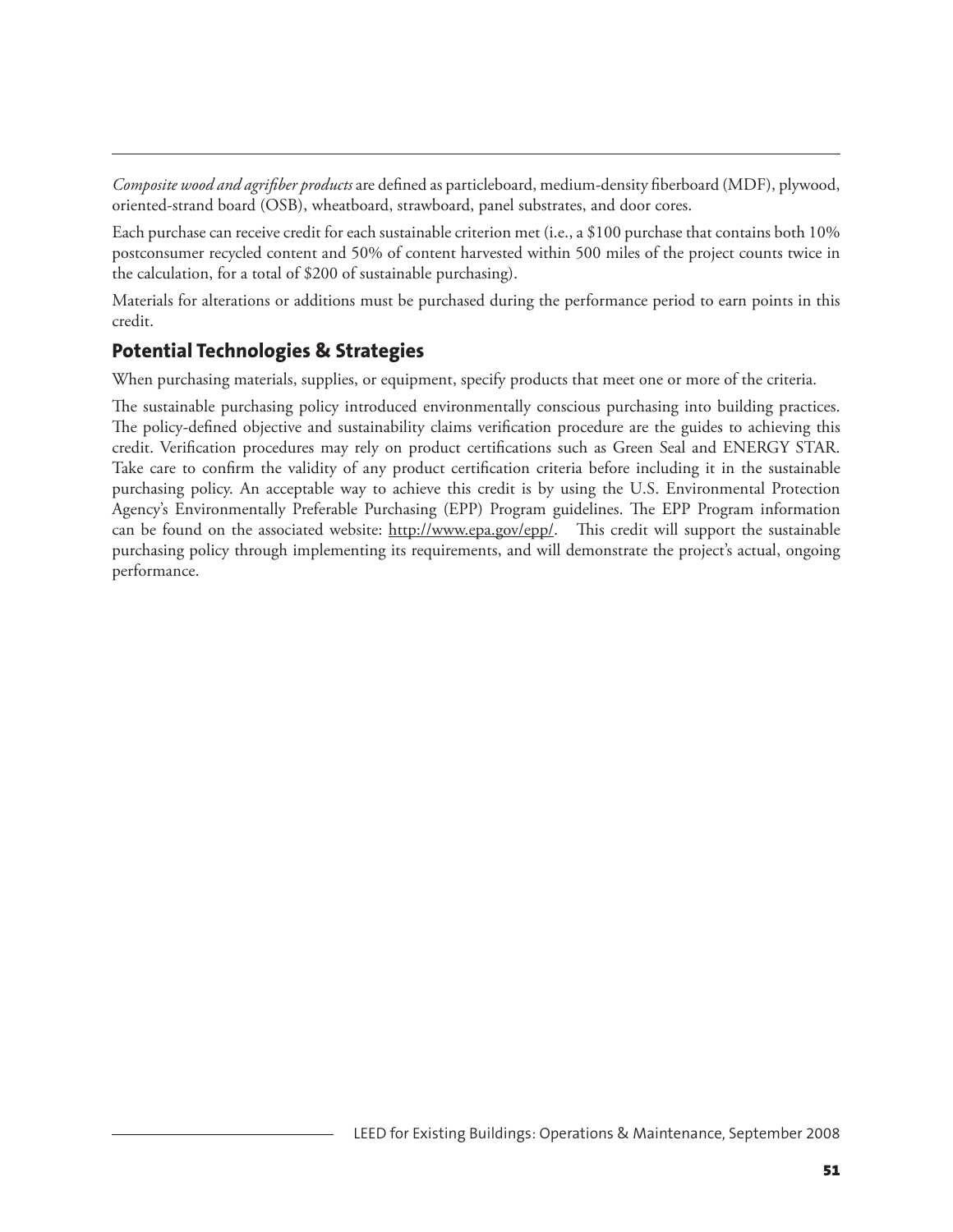## **MR Credits 4: Sustainable Purchasing: Reduced Mercury in Lamps 1–2 points**

#### **Intent**

To establish and maintain a toxic material source reduction program to reduce the amount of mercury brought onto the building site through purchases of lamps.

#### **Requirements**

Develop a lighting purchasing plan that specifies maximum levels of mercury permitted in mercury-containing lamps purchased for the building and associated grounds. The purchasing plan must specify a target for the overall average of mercury content in lamps of 90 picograms per lumen-hour or less. The plan must include lamps for both indoor and outdoor fixtures, as well as both hard-wired and portable fixtures. The plan must require that at least 90% of purchased lamps comply (as measured by the number of lamps). Lamps containing no mercury may be counted toward plan compliance only if they have energy efficiency at least as good as their mercury-containing counterparts.

Implement the lighting purchasing plan during the performance period. One or two points are awarded to projects for which at least 90% of all mercury-containing lamps purchased during the performance period (as measured by the number of lamps) comply with the purchasing plan and meet the following overall targets for mercury content:

- **MR Credit 4.1** (1 point): 90 picograms per lumen-hour
- **MR Credit 4.2** (2 points): 70 picograms per lumen-hour

A template calculator to aid in documenting performance for MR Credits 4.1 and 4.2 is available in the LEED for Existing Buildings: Operations & Maintenance Reference Guide.

Exception: Screw-based, integral compact fluorescent lamps (CFLs) may be excluded from both the plan and the performance calculation if they comply with the voluntary industry guidelines for maximum mercury content published by the National Electrical Manufacturers Association (NEMA), as described in the LEED for Existing Buildings: Operations & Maintenance Reference Guide. Screw-based, integral CFLs that do not comply with the NEMA guidelines must be included in the purchasing plan and the performance calculation.

Performance metrics for lamps—including mercury content (mg/lamp), mean light output (lumens) and rated life (hours)—must be derived according to industry standards, as described in the LEED for Existing Buildings: Operations & Maintenance Reference Guide. Mercury values generated by toxicity characteristic leaching procedure (TCLP) tests do not provide the required mercury information for LEED for Existing Buildings: O&M and cannot be used in the calculation.

LEED for Existing Buildings: O&M addresses only the lamps purchased during the performance period, not the lamps previously installed in the building. Similarly, LEED for Existing Buildings: O&M does not require that each purchased lamp comply with the specified mercury limit; only the overall average of purchased lamps must comply.

Mercury-containing lamps (or their high-efficiency counterparts) must be purchased during the performance period to earn points in this credit.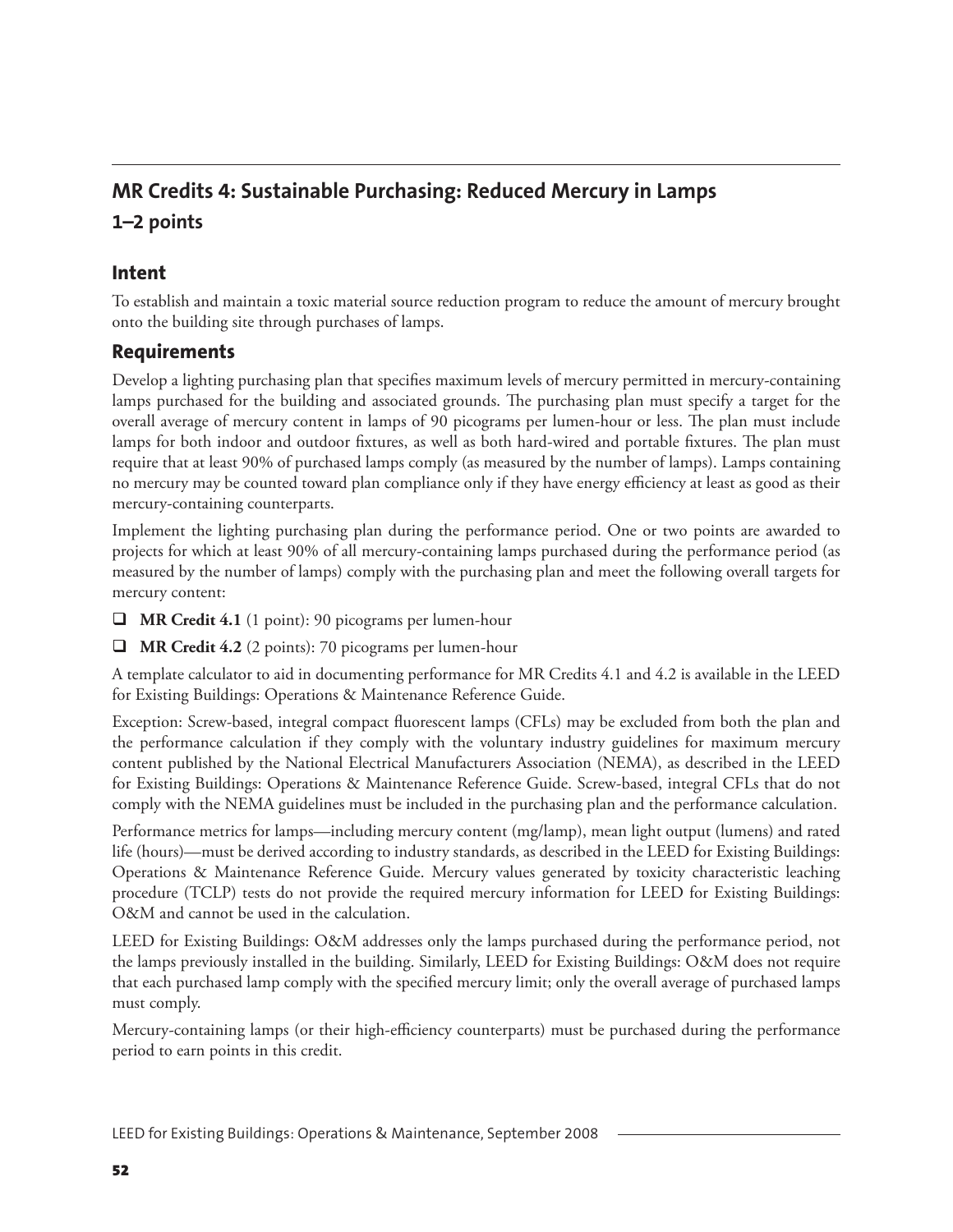## **Potential Technologies & Strategies**

Establish and follow a lamp-purchasing program that sets a minimum level of mercury content and life for all mercury-containing lamp types. Work with suppliers to specify these requirements for all future purchases.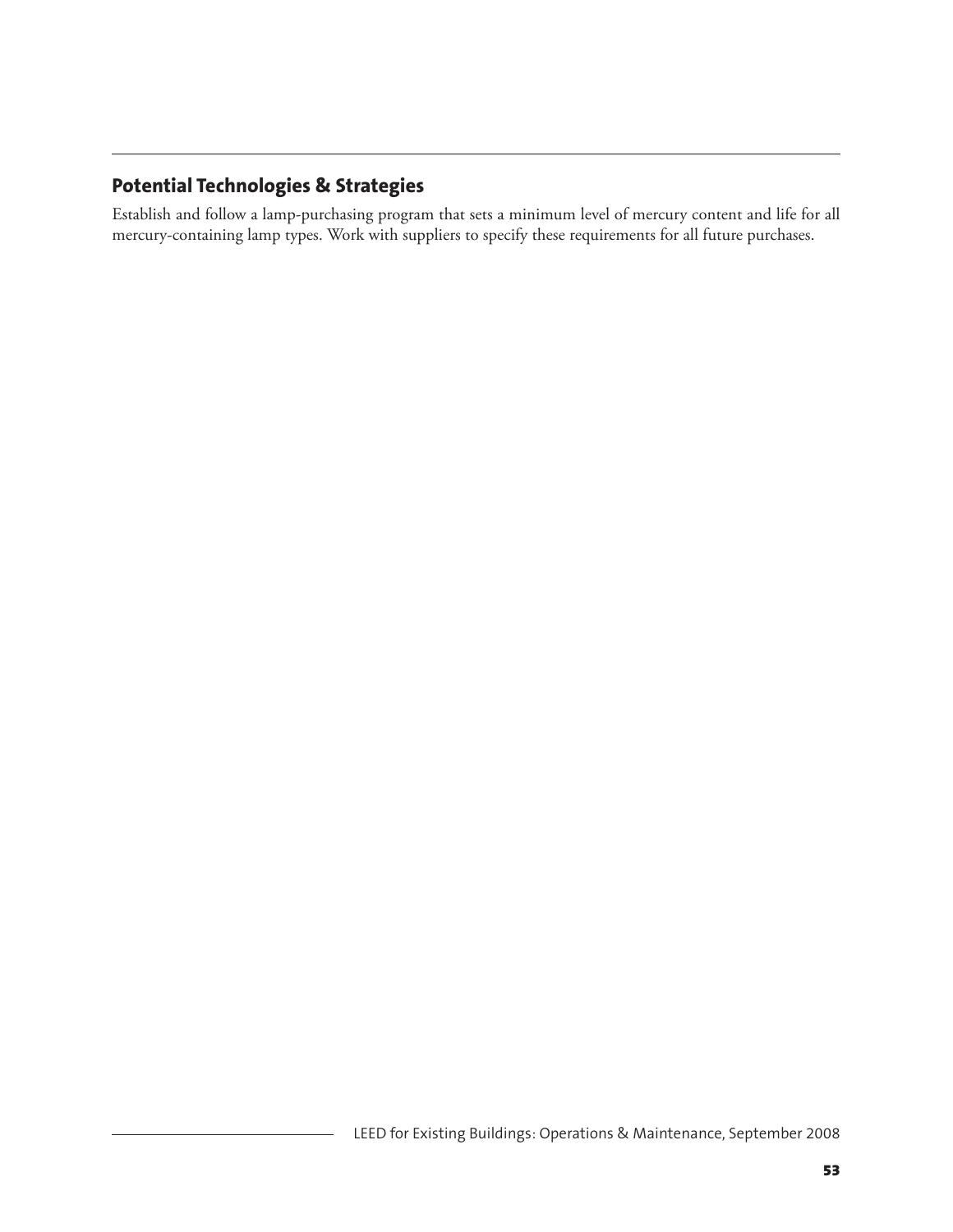## **MR Credit 5: Sustainable Purchasing: Food**

## **1 point**

## **Intent**

To reduce the environmental and transportation impacts associated with food production and distribution.

#### **Requirements**

Achieve sustainable purchases of at least 25% of total combined food and beverage purchases (by cost) during the performance period. Sustainable purchases are those that meet one or both of the following criteria:

- § Purchases are labeled USDA Certified Organic, Food Alliance Certified, Rainforest Alliance Certified, Protected Harvest Certified, Fair Trade, or Maine Stewardship Council's Blue Eco-Label.
- Purchases are produced within a 100-mile radius of the site.

Each purchase can receive credit for each sustainable criterion met (i.e., a \$100 purchase that is both USDA Certified Organic and is produced on a farm within 100 miles of the project counts twice in the calculation, for a total of \$200 of sustainable purchasing).

Food or beverages must be purchased during the performance period to earn points in this credit.

## **Potential Technologies & Strategies**

When purchasing food and beverages, specify that the items meet one or both criteria in this credit. Consider using catering companies that purchase locally grown and/or organic foods.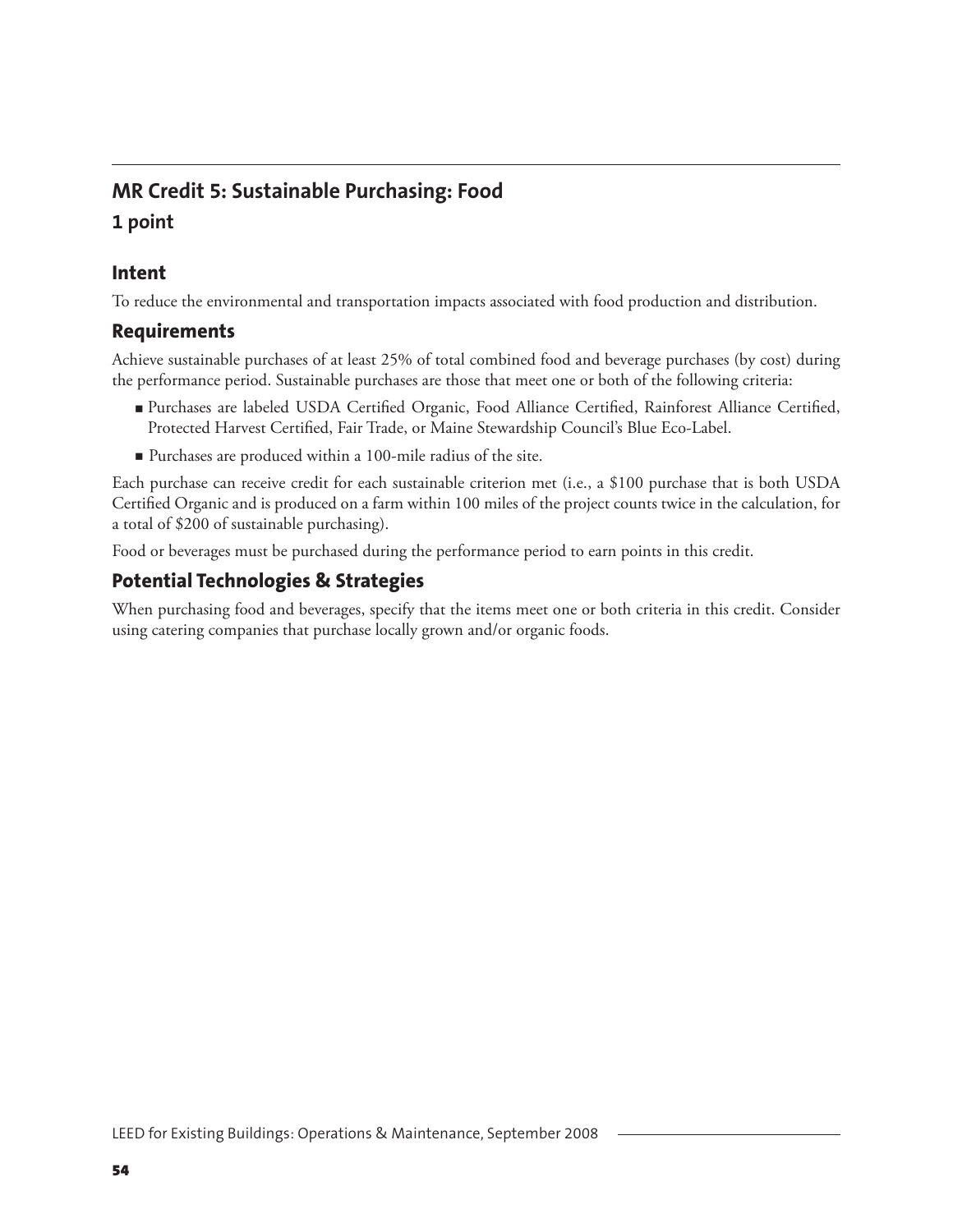## **MR Credit 6: Solid Waste Management: Waste Stream Audit**

## **1 point**

## **Intent**

To facilitate the reduction of ongoing waste and toxins generated by building occupants and building operations that are hauled to and disposed of in landfills or incineration facilities.

## **Requirements**

Conduct a waste stream audit of the building's entire ongoing consumables waste stream (not durable goods or construction waste for facilities alterations and additions). Use the audit's results to establish a baseline that identifies the types of waste making up the waste stream and the amounts of each type by weight or volume. Identify opportunities for increased recycling and waste diversion. The audit must be conducted during the performance period.

## **Potential Technologies and Strategies**

Understanding waste production patterns in a building is an important first step to waste reduction. Work with your waste hauler or service provider to collect and analyze information on the amounts and types of waste generated by the facility.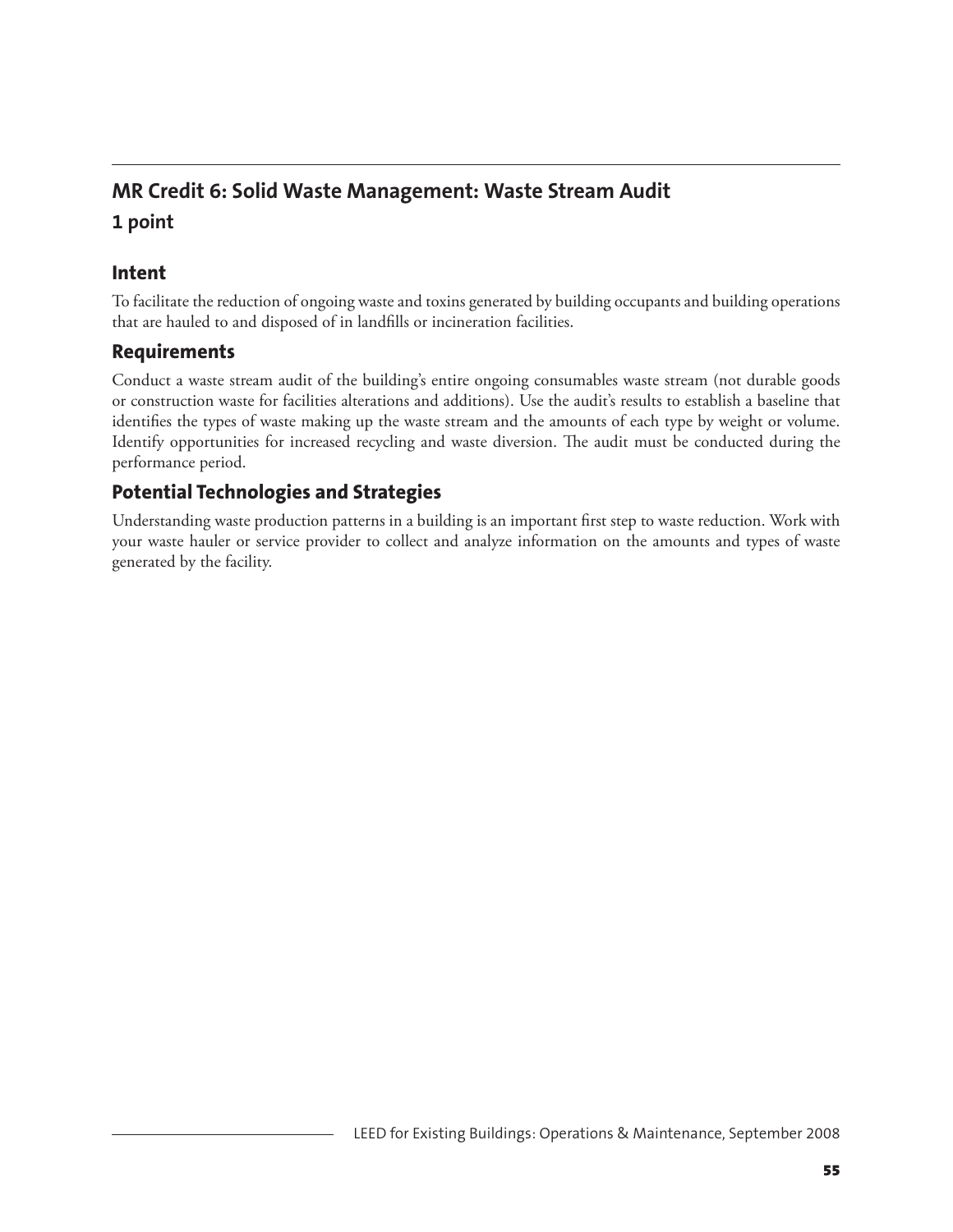## **MR Credits 7.1 and 7.2: Solid Waste Management: Ongoing Consumables 1–2 points**

#### **Intent**

To facilitate the reduction of waste and toxins generated from the use of ongoing consumable products by building occupants and building operations that are hauled to and disposed of in landfills or incineration facilities.

#### **Requirements**

Maintain a waste reduction and recycling program that addresses materials with a low cost per unit that are regularly used and replaced through the course of business. These materials include, but are not limited to, paper, toner cartridges, glass, plastics, cardboard and old corrugated cardboard, food waste, and metals. Materials that may be considered either ongoing consumables or durable goods (see MR Credit 8) can be counted under either category provided consistency is maintained with MR Credit 8, with no contradictions, exclusions or doublecounting. Consistency must also be maintained with MR Credits 1 and 5.

- **MR Credit 7.1** (1 point): Reuse, recycle or compost 50% of the ongoing consumables waste stream (by weight or volume).
- **MR Credit 7.2** (2 points): Reuse, recycle or compost 70% of the ongoing consumables waste stream (by weight or volume).

Have a battery recycling program in place that implements the battery recycling policy adopted in MR Prerequisite 2. The program must have a target of diverting at least 80% of discarded batteries from the trash, and actual diversion performance must be verified at least annually. The program must cover all portable dry-cell types of batteries, including single-use and/or rechargeables used in radios, phones, cameras, computers, and other devices or equipment.

## **Potential Technologies & Strategies**

Maintain a waste reduction and recycling program that addresses materials with a low cost per unit that are regularly used and replaced through the course of business. Encourage a high level of recycling by building occupants.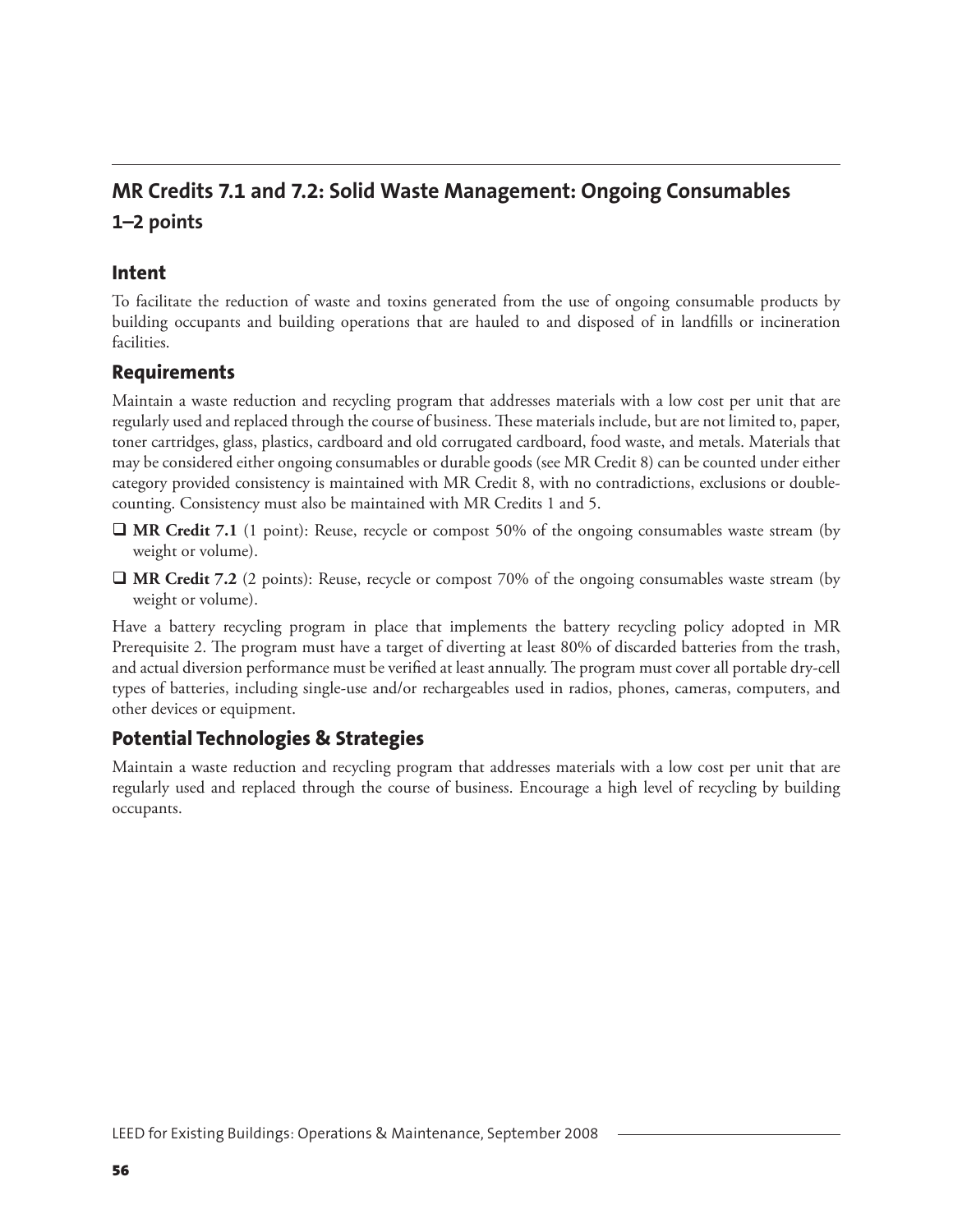# **MR Credit 8: Solid Waste Management: Durable Goods**

## **1 point**

## **Intent**

To facilitate the reduction of waste and toxins generated from the use of durable goods by building occupants and building operations that are hauled to and disposed of in landfills or incineration facilities.

## **Requirements**

Maintain a waste reduction, reuse and recycling program that addresses durable goods that are replaced infrequently and/or may require capital program outlays to purchase. Examples include, but are not limited to, office equipment (computers, monitors, copiers, printers, scanners, fax machines), appliances (refrigerators, dishwashers, water coolers), external power adapters, televisions, and other audiovisual equipment. Materials that may be considered either ongoing consumables (see MR Credit 7) or durable goods can be counted under either category provided consistency is maintained with MR Credit 7, with no contradictions, exclusions, or double-counting. Consistency must also be maintained with MR Credit 2.

Reuse or recycle 75% of the durable goods waste stream (by weight, volume or replacement value) during the performance period.

*Durable goods* waste stream is defined as durable goods leaving the project building, site, and organization that have fully depreciated and reached the end of their useful lives for normal business operations. Durable goods that remain useful and functional and are moved to another floor or building, etc. do not qualify. Leased durable goods returned to their owner at the end of their useful lives for normal business operations do qualify.

## **Potential Technologies & Strategies**

Maintain a waste reduction, reuse and recycling program that addresses durable items that are replaced infrequently and/or may require capital program outlays to replace. Consider taking part in a leasing or donation program to help maintain waste reduction. In addition to any statewide electronic recycling efforts, consider using StEP (<http://www.step-initiative.org/>) for guidance in disposing of electronic waste or for manufacturer and provider takeback options.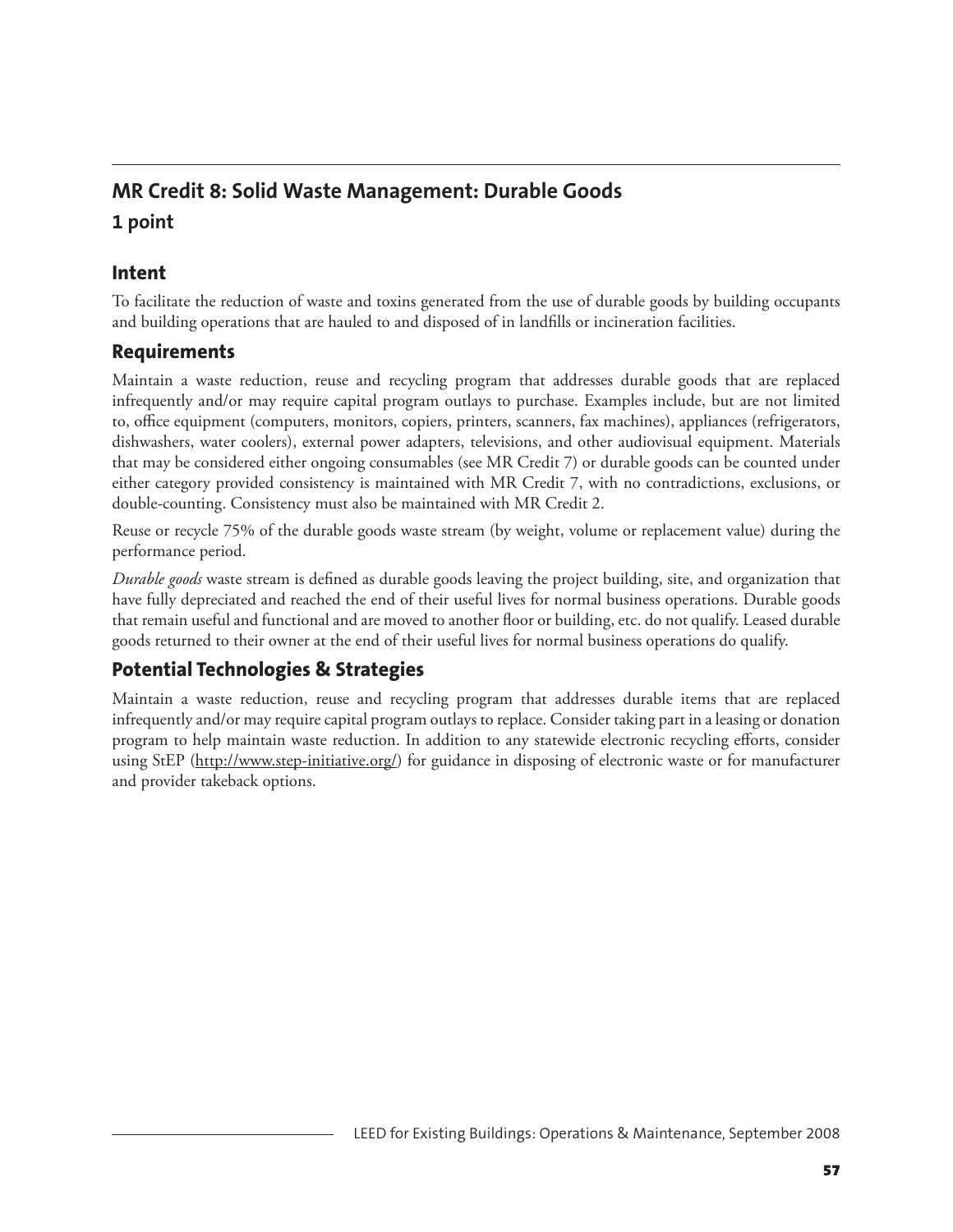## **MR Credit 9: Solid Waste Management: Facility Alterations and Additions 1 point**

#### **Intent**

To divert construction and demolition waste from disposal to landfills and incineration facilities. Redirect recyclable recovered resources to the manufacturing process. Redirect reusable materials to appropriate sites.

#### **Requirements**

Divert at least 70% of waste (by volume) generated by facility alterations and additions from disposal to landfills and incineration facilities. This applies only to base building elements permanently or semipermanently attached to the building itself that enter the waste stream during facility renovations, demolitions, refits, and new construction additions. Examples include, but are not limited to, building components and structures (wall studs, insulation, doors, windows), panels, attached finishings (drywall, trim, ceiling panels), carpet and other flooring material, adhesives, sealants, paints, and coatings. Furniture, fixtures, and equipment (FF&E) are not considered base building elements and are excluded from this credit. Mechanical, electrical, and plumbing components and specialty items such as elevators are also excluded.

## **Potential Technologies & Strategies**

Maintain waste management policies applicable to any facility alterations and additions occurring on the site. Identify licensed haulers and processors of recyclable materials. Identify markets for salvaged materials. Employ deconstruction, salvage, and recycling strategies and processes. Document the cost for recycling, salvaging, and reusing materials. Make source reduction on the job site an integral part of the plan to reduce solid waste. Investigate salvaging or recycling lighting fixture pans when retrofitting.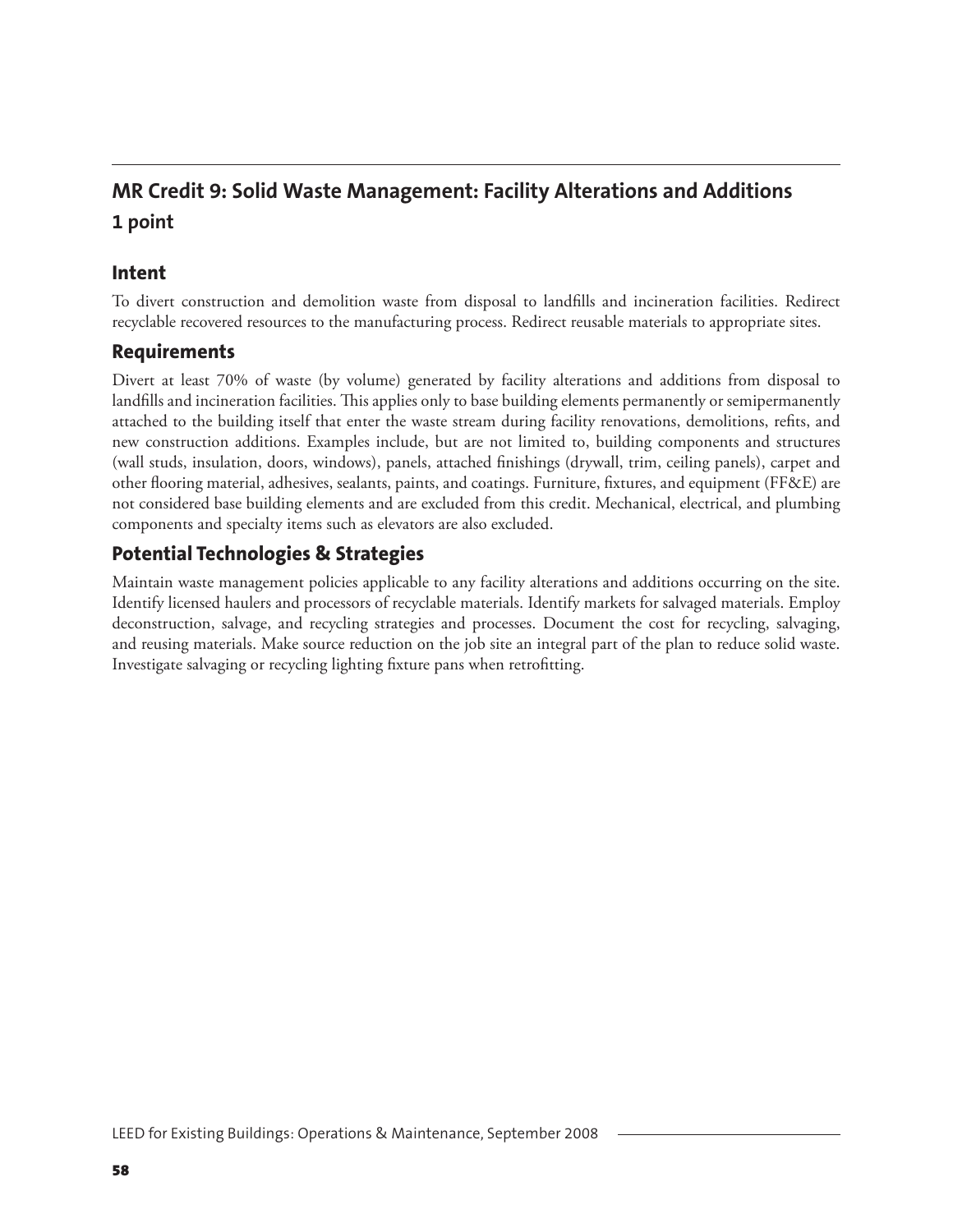# **Indoor Environmental Quality (EQ)**

## **EQ Prerequisite 1: Outdoor Air Introduction and Exhaust Systems Required**

#### **Intent**

To establish minimum indoor air quality (IAQ) performance to enhance indoor air quality in buildings, thus contributing to the health and well-being of the occupants.

#### **Requirements**

Choose one of the following options:

#### OPTION A

Modify or maintain each outside air intake, supply air fan, and/or ventilation distribution system to supply at least the outdoor air ventilation rate required by ASHRAE 62.1–2007 Ventilation Rate Procedure under all normal operating conditions.

#### OPTION B

If meeting ASHRAE 62.1–2007 ventilation rates is infeasible because of the physical constraints of the existing ventilation system, modify or maintain the system to supply at least 10 cubic feet per minute (cfm) of outdoor air per person under all normal operating conditions. Demonstrate through design documentation, measurements, or other evidence that the current system cannot provide the flow rates required by ASHRAE 62.1–2007 under any operating condition even when functioning properly.

Each air-handling unit in the building must comply with either Option A or Option B above. If some airhandling units can provide the outside airflow required by ASHRAE 62.1–2007 and others cannot, those that can must do so. Buildings that cannot provide at least 10 cfm per person of outside air at each air-handling unit under all normal operating conditions cannot earn this prerequisite.

Additionally, meet all the requirements below:

- Show compliance with the applicable requirement above (Option A or Option B) through measurements taken at the system level (i.e., the air-handling unit). For variable air volume systems, the dampers, fan speeds, etc. must be set during the test to the worst-case system conditions (minimum outside airflow) expected during normal ventilation operations. Each air handler must be measured; sampling of air handlers is prohibited.
- **Implement and maintain an HVAC system maintenance program to ensure the proper operations and** maintenance of HVAC components as they relate to outdoor air introduction and exhaust.
- Test and maintain the operation of all building exhaust systems, including bathroom, shower, kitchen, and parking exhaust systems.

## **Potential Technologies & Strategies**

Conduct a visual inspection of outside air vents and dampers and remove any outside air vent or louver obstructions that restrict full outside air capacity from entering the distribution system. Conduct airflow monitoring to document outside air cfm. Compare measured flow with designed flow for each unit.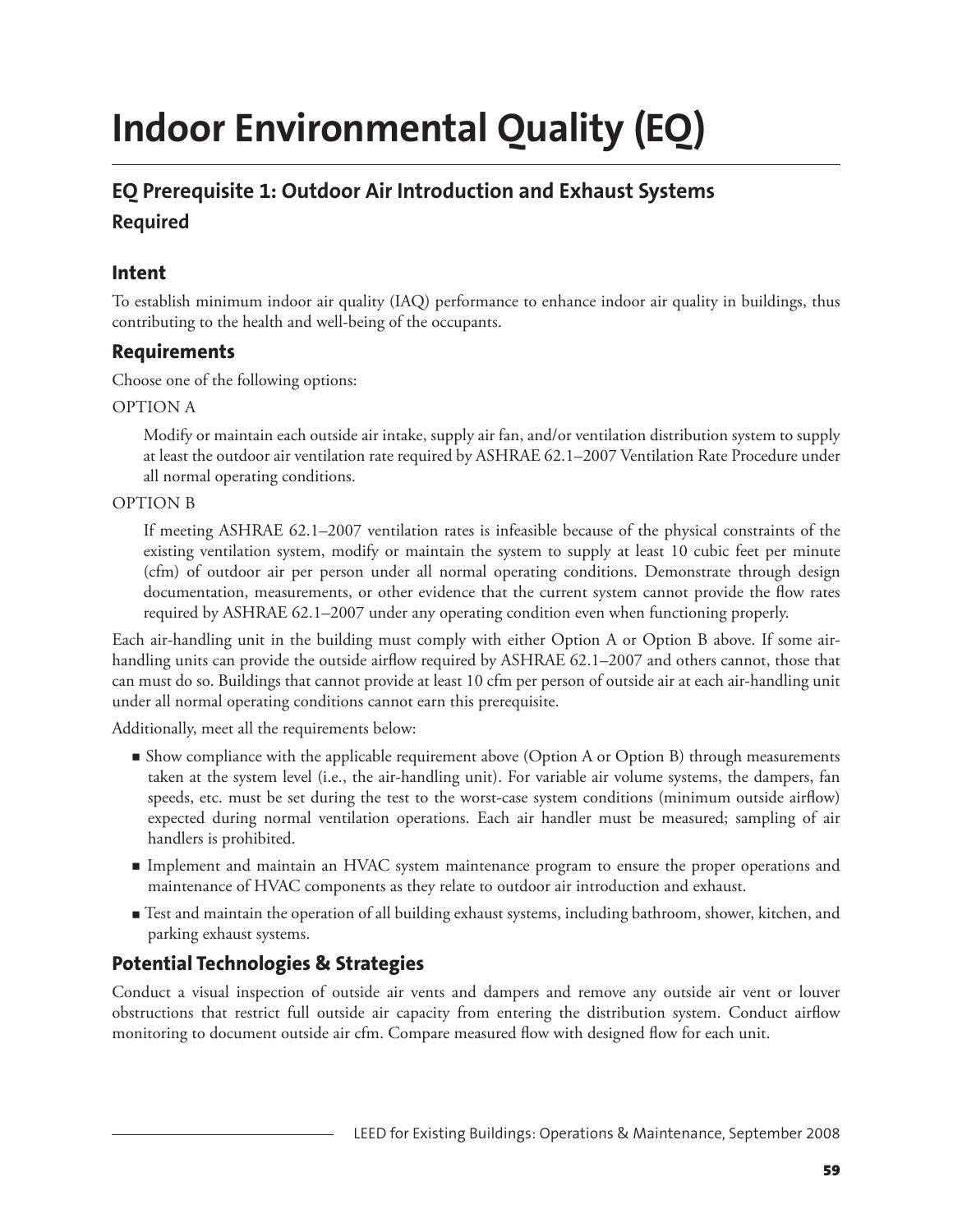## **EQ Prerequisite 2: Environmental Tobacco Smoke (ETS) Control Required**

#### **Intent**

To prevent or minimize exposure of building occupants, indoor surfaces, and systems to environmental tobacco smoke (ETS).

#### **Requirements**

Choose one of the following options:

#### OPTION A

Prohibit smoking in the building and designate exterior smoking areas at least 25 feet from building entries, outdoor air intakes and operable windows.

#### OPTION B

Prohibit smoking in the building except in designated smoking rooms and establish negative pressure in the rooms with smoking.

Locate any exterior designated smoking areas at least 25 feet away from building entries, outdoor air intakes and operable windows.

Design indoor designated smoking room(s) to effectively contain, capture, and remove ETS from the building. At a minimum, the smoking room must be directly exhausted to the outdoors, away from air intakes and building entry paths, with no recirculation of ETS-containing air to the nonsmoking area of the building; enclosed with impermeable deck-to-deck partitions; and operated at a negative pressure compared with the surrounding spaces of at least an average of 5 Pa (0.02 inches water gauge) and a minimum of 1 Pa (0.004 inches water gauge) when the door(s) to the smoking room are closed.

Verify performance by conducting 15 minutes of measurement, with a minimum of one measurement every 10 seconds, of the differential pressure in the smoking room with respect to each adjacent area and in each adjacent vertical chase with the doors to the smoking room closed. Conduct the testing with each space configured for worst-case conditions for transport of air from the smoking room to adjacent spaces.

#### OPTION C

Option C is for residential buildings only.

Reduce air leakage between smoking and nonsmoking areas.

Prohibit smoking in all common areas of the building.

Locate any exterior designated smoking areas at least 25 feet away from building entries, outdoor air intakes, and operable windows opening to common areas.

Minimize uncontrolled pathways for ETS transfer between individual residential units by sealing penetrations in each unit's walls, ceilings, and floors and by sealing adjacent vertical chases. In addition, weather-strip all doors in the residential units leading to common hallways to minimize air leakage. Demonstrate acceptable sealing of residential units in two ways: 1) by a blower door test conducted in accordance with ASTM-779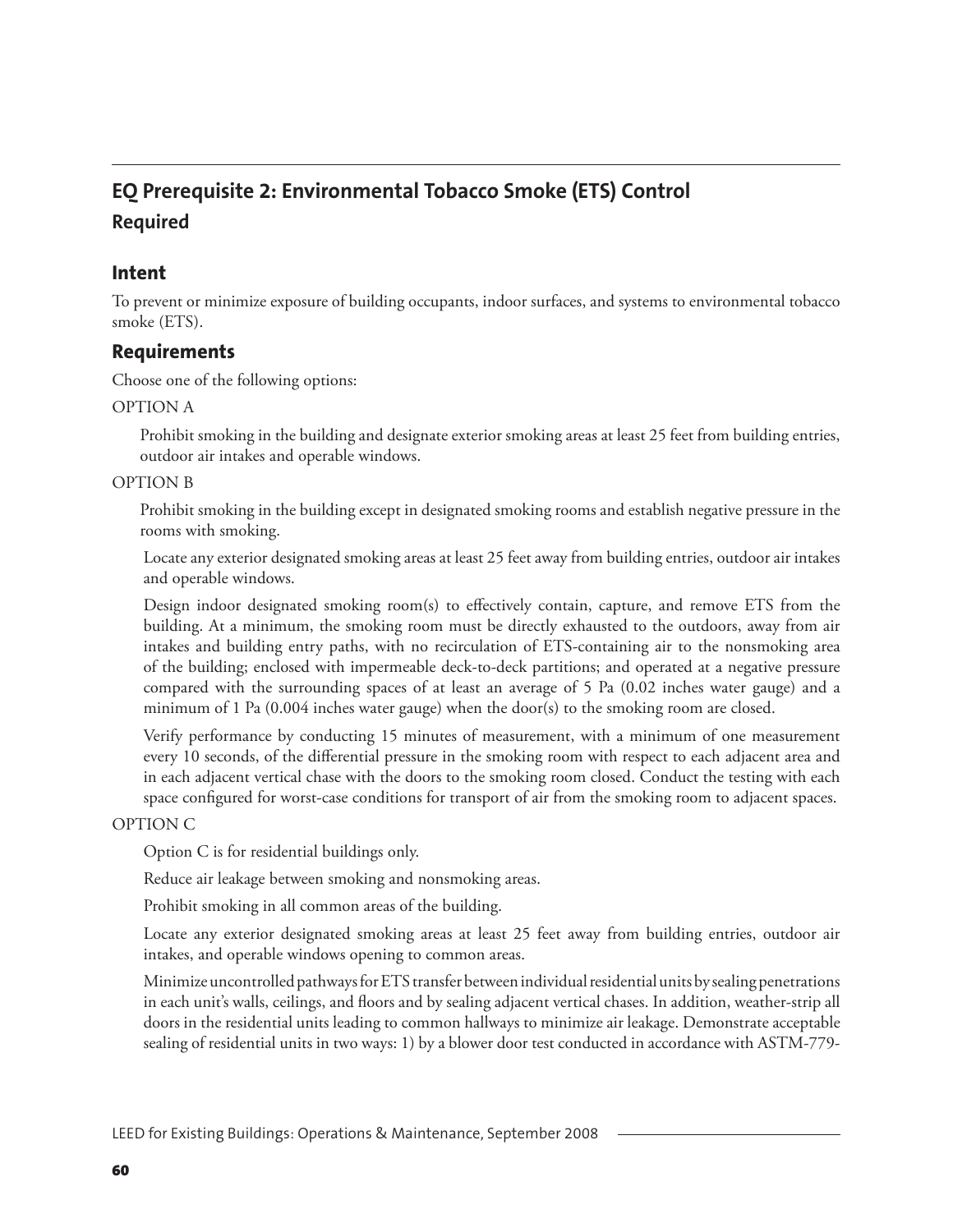03, Standard Test Method for Determining Air Leakage Rate by Fan Pressurization, and 2) by use of the progressive sampling methodology defined in Chapter 7 (Home Energy Rating Systems, HERS Required Verification and Diagnostic Testing) of the California Residential Alternative Calculation Method Approval Manual. Residential units must demonstrate less than 1.25 square inches of leakage area per 100 square feet of enclosure area (i.e., the sum of all wall, ceiling, and floor areas).

#### **Potential Technologies & Strategies**

Prohibit smoking in the building or provide negative-pressure smoking rooms. For residential buildings, a third option is to provide very tight construction to minimize the transfer of ETS among dwelling units.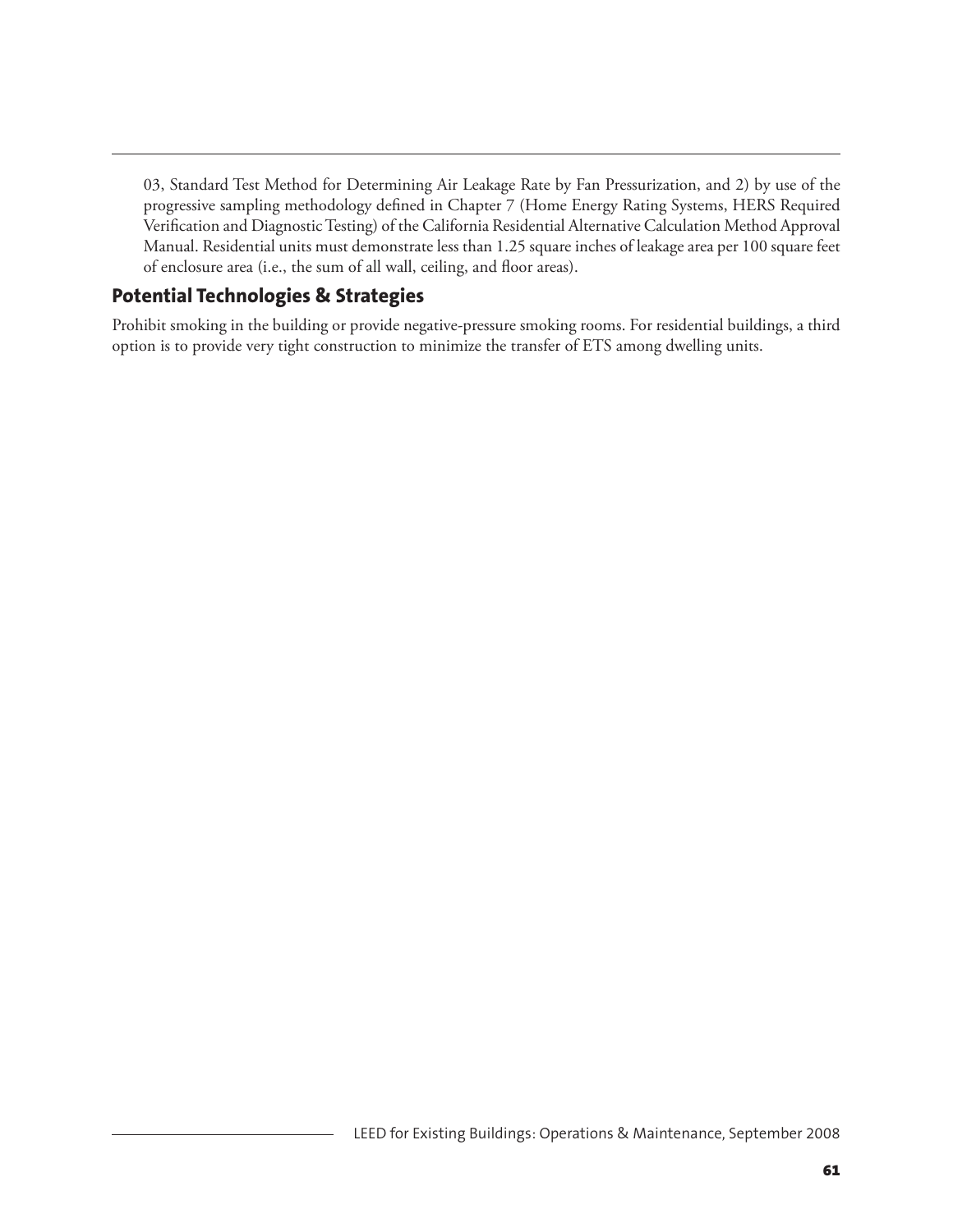## **EQ Prerequisite 3: Green Cleaning Policy Required**

#### **Intent**

To reduce the exposure of building occupants and maintenance personnel to potentially hazardous chemical, biological, and particulate contaminants, which adversely affect air quality, human health, building finishes, building systems, and the environment.

#### **Requirements**

Have in place a green cleaning policy for the building and site addressing the following green cleaning credits and other requirements:

- § Purchase of sustainable cleaning and hard floor and carpet care products meeting the sustainability criteria outlined in EQ Credits 3.4–3.6.
- Purchase of cleaning equipment meeting the sustainability criteria outlined in EQ Credit 3.7.
- Establishment of standard operating procedures (SOPs) addressing how an effective cleaning and hard floor and carpet maintenance system will be consistently utilized, managed, and audited. Specifically address cleaning to protect vulnerable building occupants.
- § Development of strategies for promoting and improving hand hygiene, including both hand washing and the use of alcohol-based waterless hand sanitizers.
- § Development of guidelines addressing the safe handling and storage of cleaning chemicals used in the building, including a plan for managing hazardous spills or mishandling incidents.
- Development of requirements for staffing and training of maintenance personnel appropriate to the needs of the building. Specifically address the training of maintenance personnel in the hazards of use, disposal, and recycling of cleaning chemicals, dispensing equipment, and packaging.
- § Provision for collecting occupant feedback and continuous improvement to evaluate new technologies, procedures, and processes.

This policy must adhere to the LEED for Existing Buildings: O&M policy model (see Introduction). At a minimum, the policy must cover the green cleaning materials that are within the building and site management's control.

## **Potential Technologies & Strategies**

Over the performance period, establish a written green cleaning policy addressing SOPs, sustainable products and equipment, chemical handling and storage, and staff training.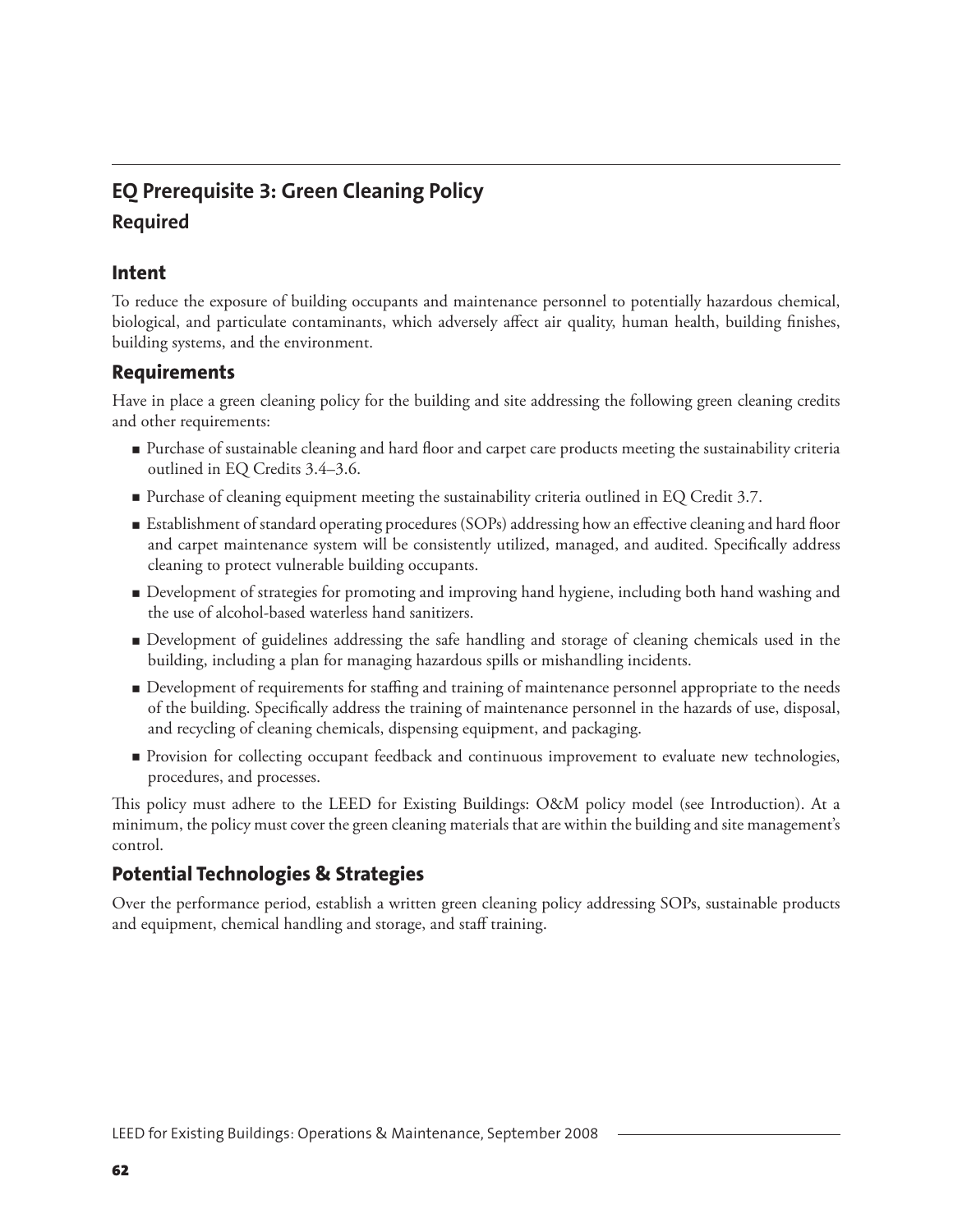## **EQ Credit 1.1: IAQ Best Management Practices: IAQ Management Program 1 point**

#### **Intent**

To enhance indoor air quality (IAQ) by optimizing practices to prevent the development of indoor air quality problems in buildings, correcting indoor air quality problems when they occur, and maintaining the well-being of the occupants.

## **Requirements**

Develop and implement on an ongoing basis an IAQ management program based on EPA's "Indoor Air Quality Building Education and Assessment Model (I-BEAM)," EPA Reference Number 402-C-01-001, December 2002, available at [http://www.epa.gov/iaq/largebldgs/i-beam/index.html.](http://www.epa.gov/iaq/largebldgs/i-beam/index.html)

## **Potential Technologies & Strategies**

Operate a program to enhance IAQ by optimizing practices to prevent the development of indoor air quality problems in buildings and maintain the well-being of the occupants. Survey and evaluate building systems to identify potential IAQ problems and implement an ongoing program to prevent these problems from occurring and to maintain a high level of IAQ. Include in the program a plan for preventing moisture accumulation and mold in the building. For additional information, see the EPA website on indoor air quality, [www.epa.gov/iaq/](www.epa.gov/iaq/ largebldgs/baqtoc.html) [largebldgs/baqtoc.html.](www.epa.gov/iaq/ largebldgs/baqtoc.html)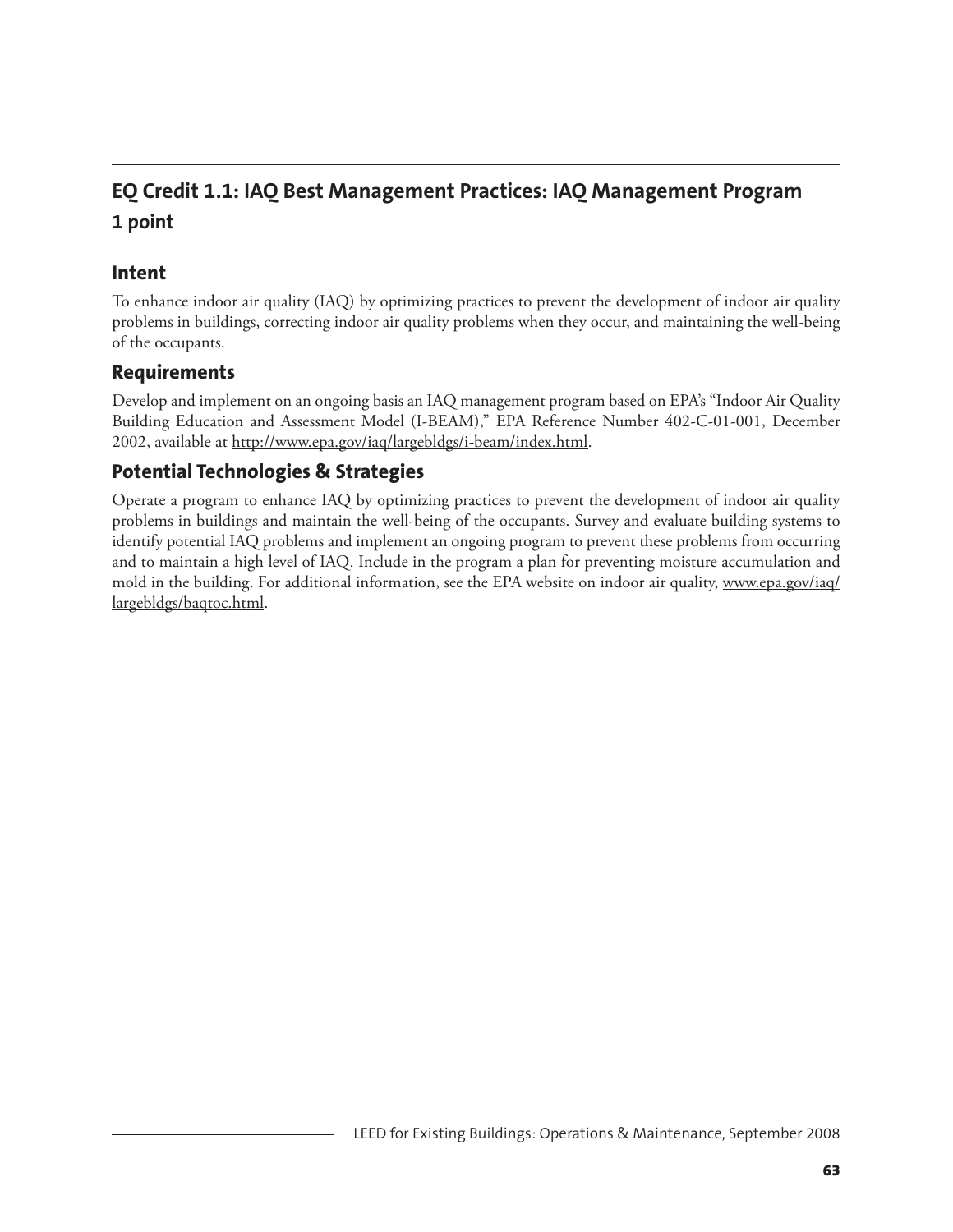## **EQ Credit 1.2: IAQ Best Management Practices: Outdoor Air Delivery Monitoring**

#### **1 point**

#### **Intent**

To provide capacity for ventilation system monitoring to help sustain occupants' comfort and well-being.

#### **Requirements**

Install permanent, continuous monitoring systems that provide feedback on ventilation system performance to ensure that ventilation systems maintain minimum outdoor rates under all operating conditions.

#### **For all mechanical ventilation systems:**

Provide an outdoor airflow measurement device capable of measuring (and, if necessary, controlling) the minimum outdoor airflow rate at all expected system operating conditions within 15% of the design minimum outdoor air rate. Monitoring must be performed for at least 80% of the building's total outdoor air intake flow serving occupied spaces.

The outdoor airflow measurement device(s) must take measurements at the system level (i.e., the airhandling unit). The device must be monitored by a control system that is configured to trend outdoor airflow in intervals no longer than 15 minutes for a period of no less than six months. The control system must be configured to generate an alarm visible to the system operator if the minimum outdoor air rate falls more than 15% below the design minimum rate.

All measurement devices must be calibrated within the manufacturer's recommended interval.

#### **For mechanical ventilation systems that predominantly serve densely occupied spaces:**

Have a CO<sub>2</sub> sensor or sampling location for each densely occupied space and compare it with outdoor ambient  $CO<sub>2</sub>$  concentrations. Each sampling location must be between 3 feet and 6 feet above the floor.

Test and calibrate CO<sub>2</sub> sensors to have an accuracy of no less than 75 parts per million (ppm) or 5% of the reading, whichever is greater. Sensors must be tested and calibrated at least once every five years or per the manufacturer's recommendation, whichever is shorter.

Monitor  $CO_2$  sensors with a system configured to trend  $CO_2$  concentrations in intervals no longer than 30 minutes.

The system must generate an alarm visible to the system operator and, if desired, to building occupants if the  $CO<sub>2</sub>$  concentration in any zone rises more than 15% above that corresponding to the minimum outdoor air rate required by ASHRAE 62 (see EQ Prerequisite 1).

CO2 sensors may be used for demand-controlled ventilation provided the control strategy complies with ASHRAE 62 (see EQ Prerequisite 1), including maintaining the area-based component of the design ventilation rate.

*Densely occupied space* is defined as an area with a design occupant density greater than or equal to 25 people per 1,000 square feet (40 square feet per person). If the total square footage of all dense space is less than 5% of total occupied square footage, the project is exempt from the requirements of this section. Rooms smaller than 150 square feet are also exempt.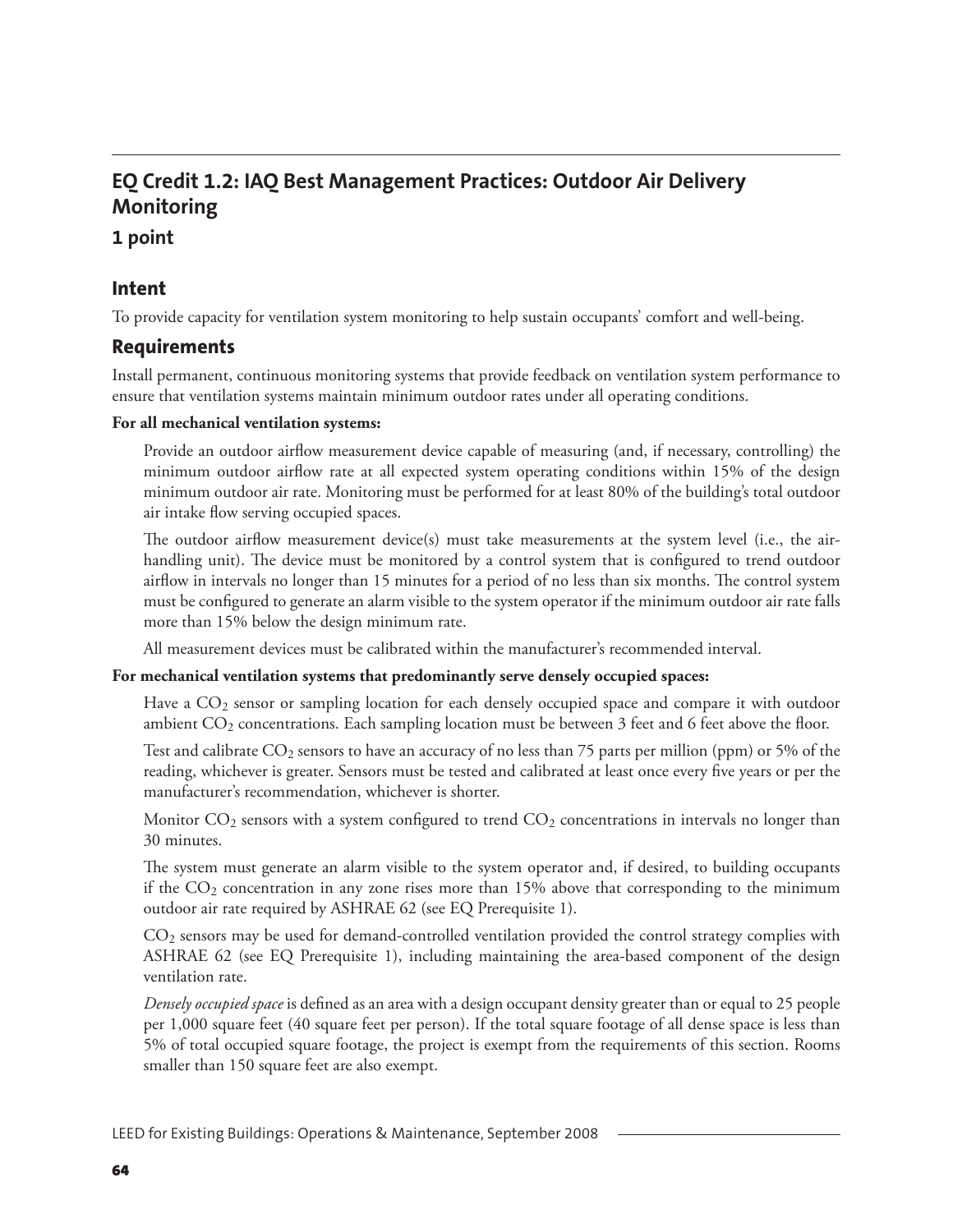#### **For natural ventilation systems:**

Locate CO<sub>2</sub> sensors in the breathing zone of every densely populated room and every natural ventilation zone.  $CO<sub>2</sub>$  sensors must provide an audible or visual alarm to the occupants in the space and to the system operator if  $CO_2$  conditions are greater than 530 parts per million above outdoor  $CO_2$  levels or 1,000 parts per million absolute. The alarm signal must indicate that ventilation adjustments (e.g., opening windows) are required in the affected space.

All monitoring devices must be calibrated within the manufacturer's recommended interval.

Permanently open areas must meet the requirements of ASHRAE 62.1–2007, Section 5.1.

#### **Exemptions:**

If the total square footage of all space served by natural ventilation systems is less than 5% of total occupied square footage, the project is exempt from the requirements of this section. Rooms smaller than 150 square feet are also exempt.

## **Potential Technologies & Strategies**

Install and maintain permanent ventilation monitoring systems that provide feedback on system performance to ensure minimum ventilation rates.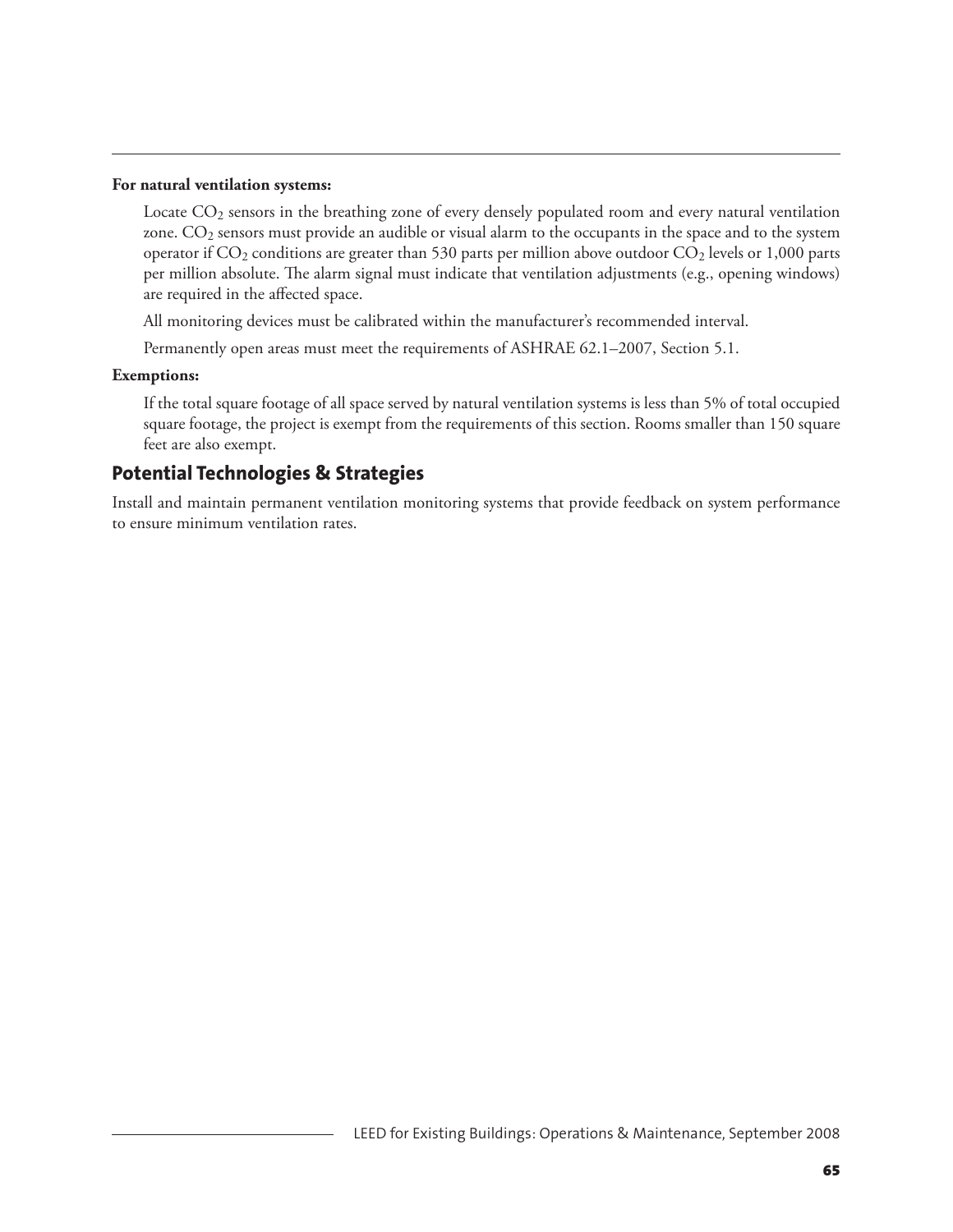## **EQ Credit 1.3: IAQ Best Management Practices: Increased Ventilation 1 point**

#### **Intent**

To provide additional outdoor air ventilation to improve indoor air quality for occupants' comfort, well-being, and productivity.

#### **Requirements**

#### **For mechanically ventilated spaces:**

Increase outdoor air ventilation rates for all air-handling units serving occupied spaces by at least 30% above the minimum required by ASHRAE 62.1–2007.

#### **For naturally ventilated spaces:**

Design natural ventilation systems for occupied spaces to meet the recommendations set forth in "Good Practice Guide 237: Natural Ventilation in Non-domestic Buildings" (1998). Determine whether natural ventilation is an effective strategy for the project by following the flow diagram process in Figure 2.8 of CIBSE Applications Manual 10: 2005, "Natural Ventilation in Non-domestic Buildings."

In addition, either (1) use diagrams and calculations to show that the design of the natural ventilation systems meets the recommendations set forth in CIBSE Applications Manual 10: 2005, "Natural Ventilation in Non-domestic Buildings," or (2) use a macroscopic, multizone, analytic model to predict that room-byroom airflows will effectively naturally ventilate at least 90% of occupied spaces.

#### **Potential Technologies & Strategies**

For mechanically ventilated spaces, design ventilation systems to provide ventilation rates at least 30% above the minimum rates prescribed by the referenced standard. Ensure that the additional ventilation rate does not adversely affect building humidity control during all expected operating conditions.

For naturally ventilated spaces, follow the eight design steps described in the CIBSE "Good Practice Guide 237": (1) develop design requirements, (2) plan airflow paths, (3) identify building uses and features that might require special attention,(4) determine ventilation requirements, (5) estimate external driving pressures, (6) select types of ventilation devices, (7) size ventilation devices, and (8) analyze the design.

Use public domain software, such as NIST's CONTAM, Multizone Modeling Software, along with LoopDA, Natural Ventilation Sizing Tool, to analytically predict room-by-room airflows.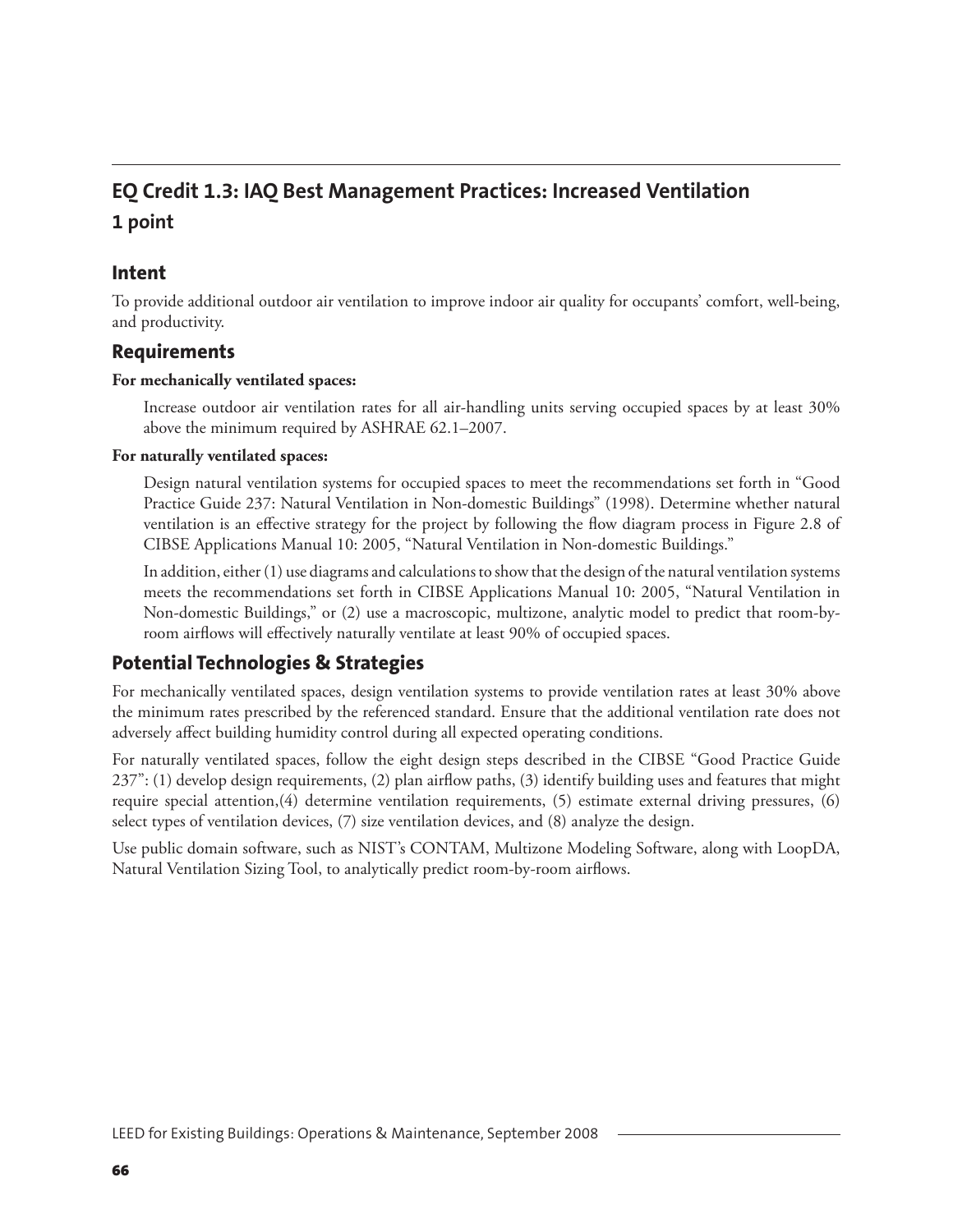## **EQ Credit 1.4: IAQ Best Management Practices: Reduce Particulates in Air Distribution**

#### **1 point**

## **Intent**

To reduce exposure of building occupants and maintenance personnel to potentially hazardous particulate contaminants, which adversely affect air quality, human health, building finishes, building systems, and the environment.

## **Requirements**

Have in place filtration media with a minimum efficiency reporting value (MERV) greater than or equal to 13 for all outside air intakes and inside air recirculation returns over the performance period. Establish and follow a regular schedule for maintenance and replacement of these filters according to the manufacturer's recommended interval.

## **Potential Technologies & Strategies**

Install and maintain filtration media with a particle removal effectiveness of MERV 13 or greater for all outside air intakes and returns for the recirculation of inside air. Establish and follow a regular schedule for maintenance and replacement of these filters.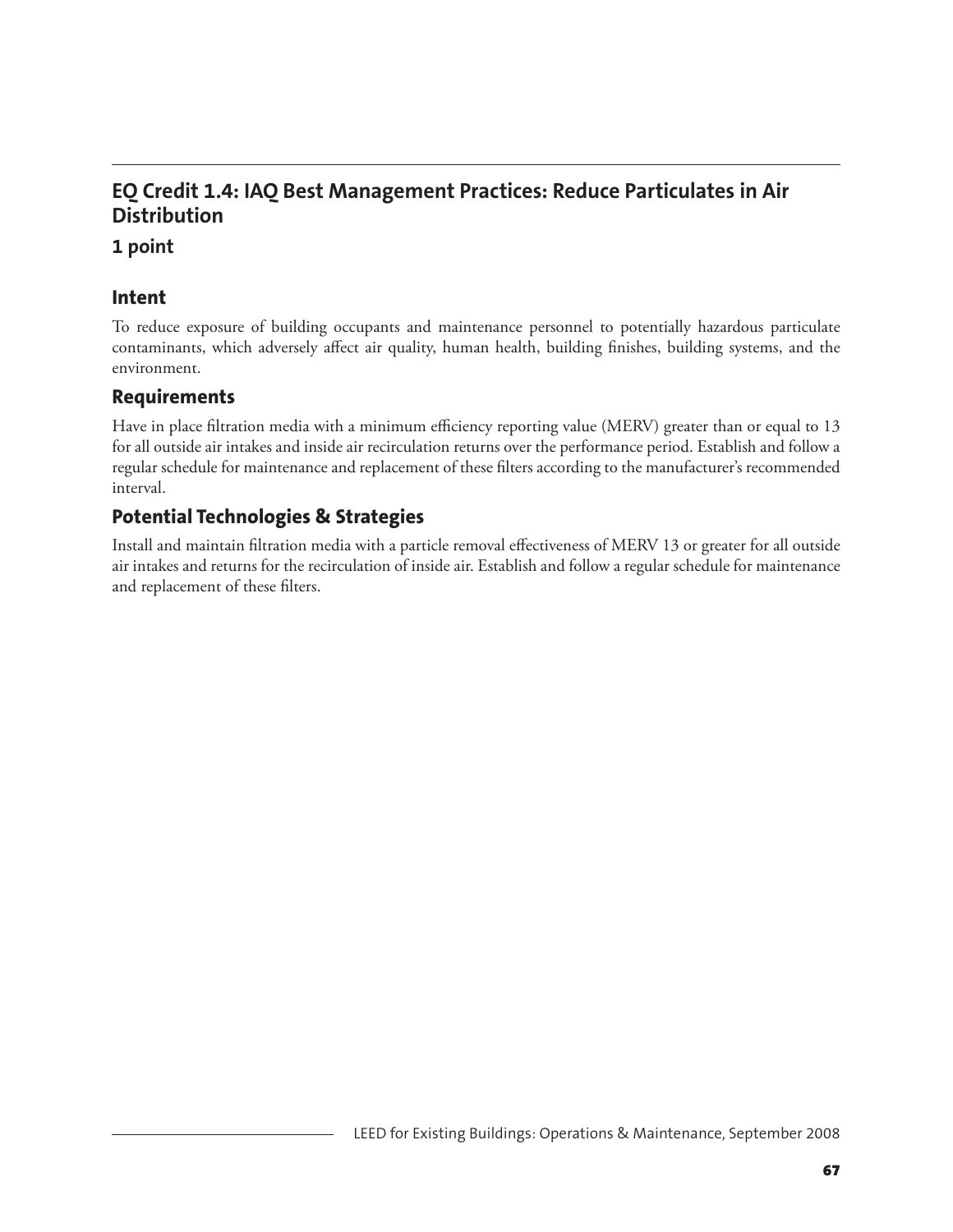## **EQ Credit 1.5: IAQ Best Management Practices: Management for Facility Alterations and Additions**

#### **1 point**

#### **Intent**

To prevent indoor air quality problems resulting from any construction or renovation projects and thus help sustain the comfort and well-being of construction workers and building occupants.

#### **Requirements**

Develop and implement an indoor air quality (IAQ) management plan for the construction and occupancy phases.

During construction, meet or exceed the recommended design approaches of the Sheet Metal and Air Conditioning National Contractors Association (SMACNA) "IAQ Guidelines for Occupied Buildings under Construction," 1995, Chapter 3.

If the building undergoes a tenant improvement, develop and implement an IAQ management plan for the preoccupancy phases. Perform a flush-out procedure as follows: After construction ends and all interior finishes have been installed, install new filtration media and flush out the affected space. The flush-out must be done by supplying a total outdoor air volume of 14,000 cubic feet per square foot of floor area while maintaining an internal temperature of at least 60 degrees F and maintaining a relative humidity no higher than 60% where cooling mechanisms are operated. The affected space may be occupied only after the delivery of at least 3,500 cubic feet of outdoor air per square foot of floor area and the space has been ventilated at a minimum rate of 0.30 cfm per square foot of outdoor air or the design minimum outside air rate (whichever is greater) for at least three hours prior to occupancy until the total of 14,000 cubic feet per square foot of outdoor air has been delivered to the space. The flush-out may continue during occupancy.

Protect stored on-site or installed absorptive materials from moisture damage.

If air-handlers must be used during construction, filtration media with MERV 8 must be used at each return air grille, as determined by ASHRAE 52.2–1999.

Replace all filtration media immediately prior to occupancy.

Upon the completion of construction, HVAC and lighting systems must be returned to the designed or modified sequence of operations.

## **Potential Technologies & Strategies**

Specify containment control strategies that include protecting the HVAC system, controlling pollutant sources, interrupting pathways for contamination, enforcing proper housekeeping, and coordinating schedules to minimize disruption.

Specify the construction sequencing to install absorptive materials after the prescribed dry or cure time of wet finishes to minimize adverse impacts on IAQ materials that are susceptible to microbial contamination and are directly exposed to moisture through precipitation, plumbing leaks or condensation from the HVAC system. Sequence the application of building materials such that any significant sources of contaminants (e.g., composite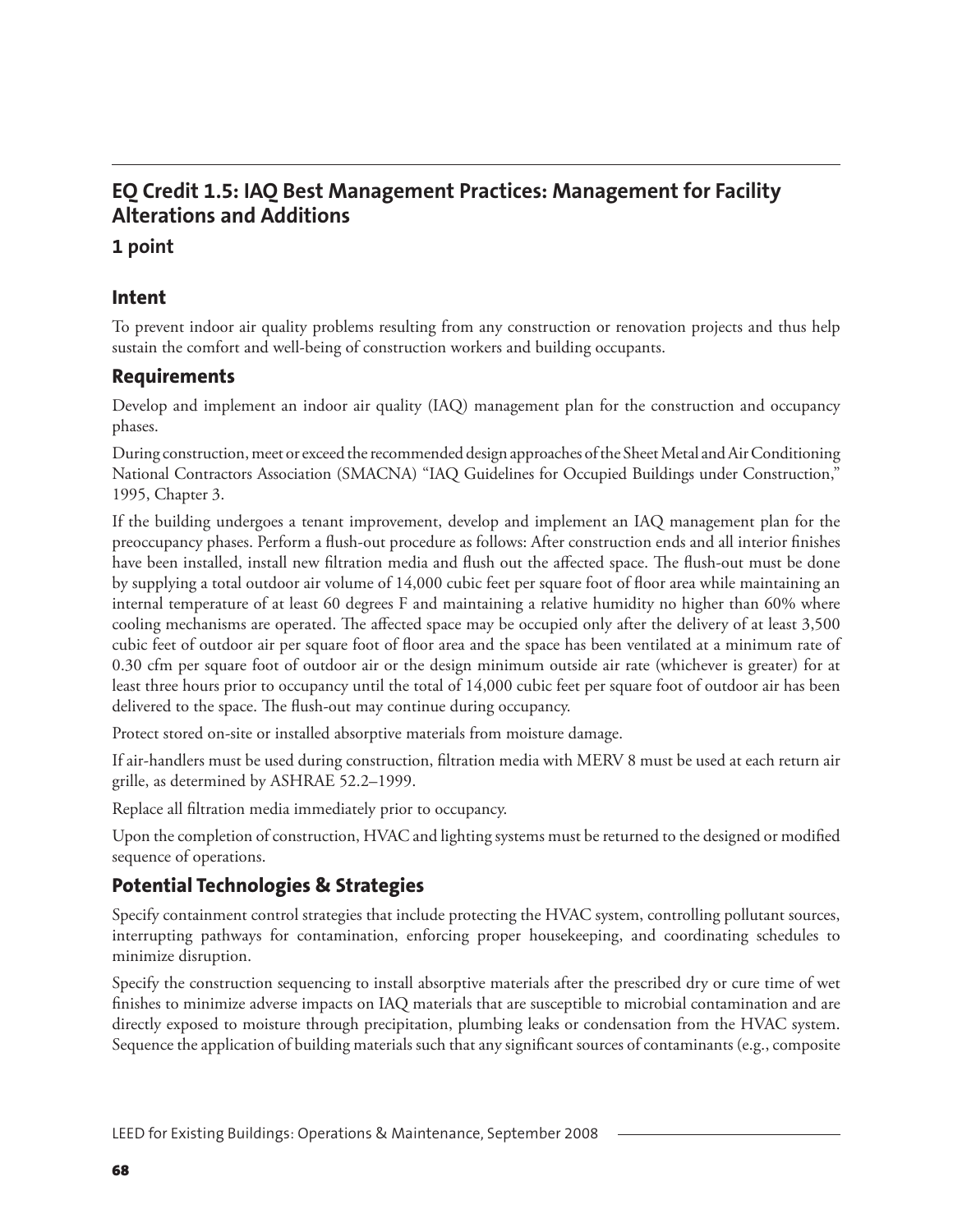wood products, adhesives, paints and coatings, glazing) dissipate most emissions prior to the introduction of products that would absorb or trap contaminants (e.g., carpet and padding, fabric wall covering, acoustic tiles, upholstered furniture). Where protection cannot be provided by sequence of installation, protect absorbing surfaces with vapor barriers and provide air exchange through temporary or permanent ventilation systems.

Appoint an indoor air quality manager with owner's authority to inspect potential problems and require mitigation, as necessary.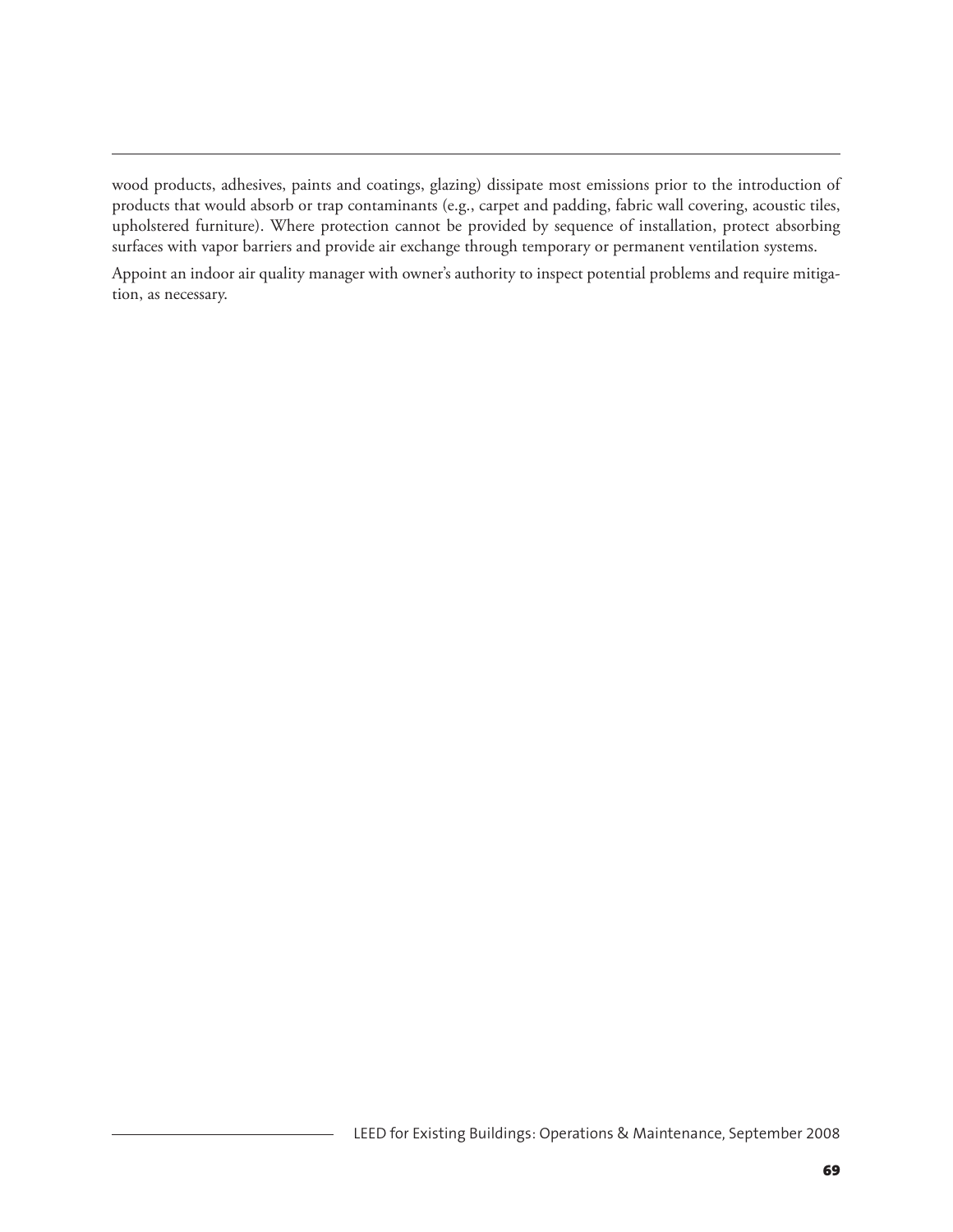# **EQ Credit 2.1: Occupant Comfort: Occupant Survey**

## **1 point**

## **Intent**

To provide for the assessment of building occupants' comfort as it relates to thermal comfort, acoustics, indoor air quality, lighting levels, building cleanliness, and any other comfort issues.

## **Requirements**

Implement an occupant comfort survey and complaint response system to collect anonymous responses about thermal comfort, acoustics, indoor air quality, lighting levels, building cleanliness, and other occupant comfort issues. The survey must be collected from a representative sample of building occupants making up at least 30% of the total occupants, and it must include an assessment of overall satisfaction with building performance and identification of any comfort-related problems.

Document survey results and corrective actions to address comfort issues identified through the surveys.

Conduct at least one occupant survey during the performance period.

## **Potential Technologies & Strategies**

Conducting an occupant survey is a valuable tool for identifying and addressing occupants' comfort and building performance issues. Develop a plan for corrective action to address any identified problems or concerns, when 20% or more of surveyed occupants express discomfort. Alternative survey ideas are available in the LEED for Existing Buildings: Operations & Maintenance Reference Guide.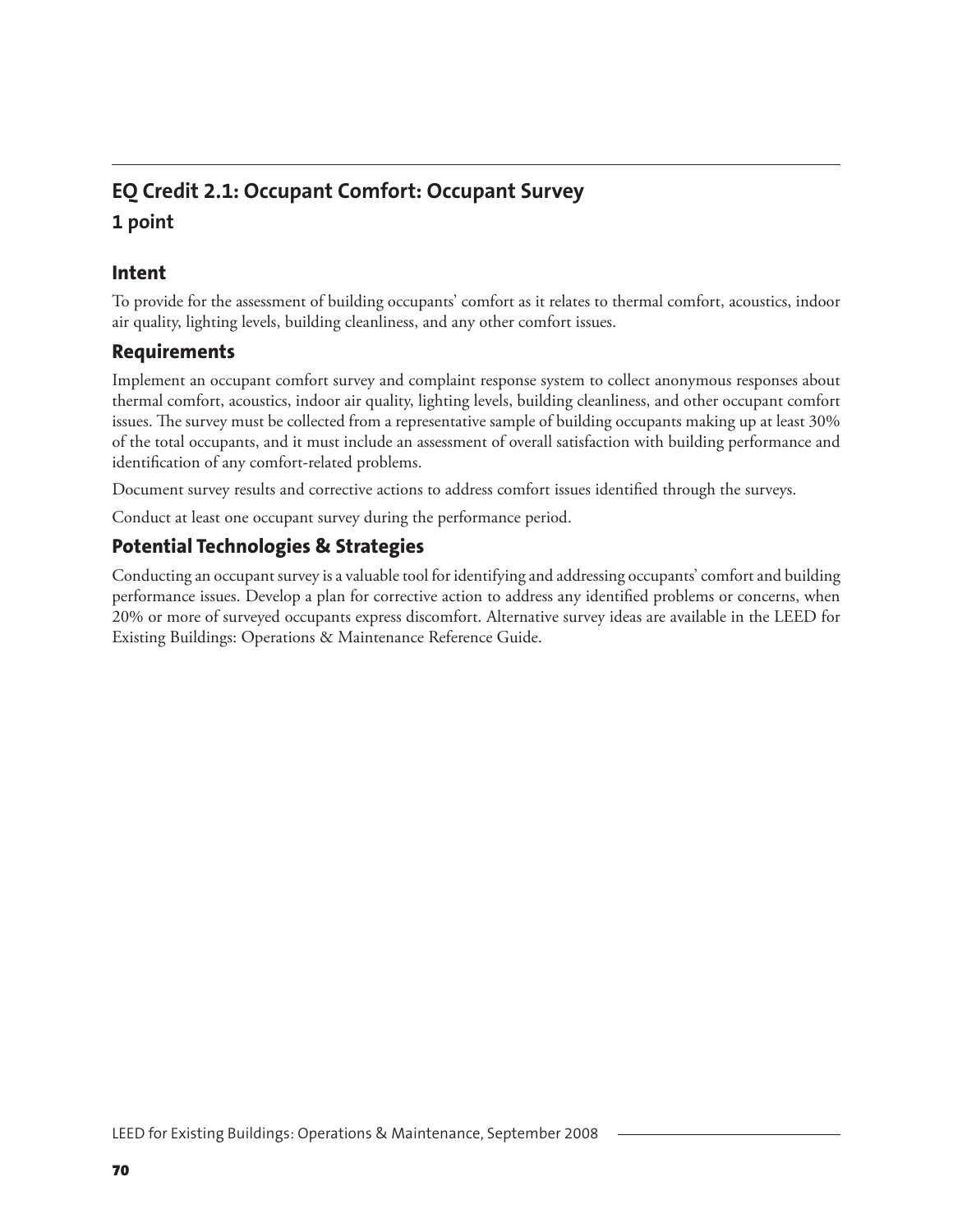## **EQ Credit 2.2: Occupant Comfort: Occupant-Controlled Lighting 1 point**

#### **Intent**

To provide a high level of lighting control by individual occupants or specific groups in multioccupant spaces (e.g., classrooms or conference areas) to promote the productivity, comfort, and well-being of building occupants.

#### **Requirements**

Use lighting controls that enable adjustments to suit the task needs and preferences of individuals for at least 50% of individual workstations, AND for groups sharing a multioccupant space or working area for at least 50% of multioccupant space in the building.

## **Potential Technologies & Strategies**

Implement system and occupant control of ambient and task lighting to suit individual preferences and the needs of specific tasks.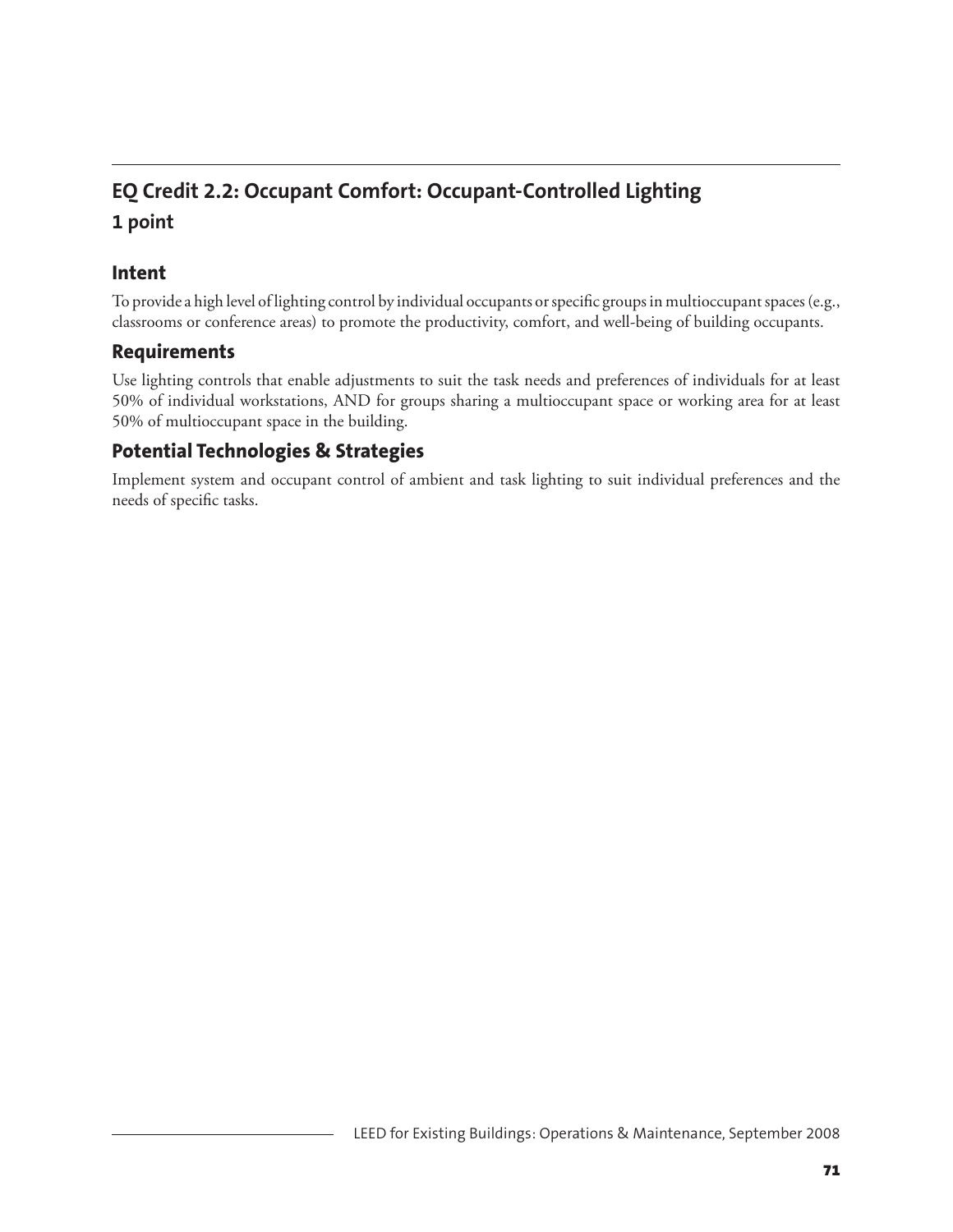## **EQ Credit 2.3: Occupant Comfort: Thermal Comfort Monitoring**

## **1 point**

#### **Intent**

To support the appropriate operations and maintenance of buildings and building systems so that they continue to meet target building performance goals over the long term and provide a comfortable thermal environment that supports the productivity and well-being of building occupants.

## **Requirements**

Have in place a system for continuous tracking and optimization of systems that regulate indoor comfort and conditions (air temperature, humidity, air speed and radiant temperature) in occupied spaces. Have a permanent monitoring system to ensure ongoing building performance to the desired comfort criteria as determined by ASHRAE 55–2004, Thermal Comfort Conditions for Human Occupancy.

The building must establish the following:

- Continuous monitoring of, at a minimum, air temperature and humidity in occupied spaces. The sampling interval cannot exceed 15 minutes.
- Periodic testing of air speed and radiant temperature in occupied spaces. Using handheld meters is permitted.
- Alarms for conditions that require system adjustment or repair. Submit a list of the sensors, zone setpoints, and limit values that would trigger an alarm.
- Procedures that deliver prompt adjustments or repairs in response to problems identified.

All monitoring devices must be calibrated within the manufacturer's recommended interval.

## **Potential Technologies & Strategies**

Implement systematic monitoring of the actual performance of the building to the comfort criteria defined by ASHRAE 55–2004.

As appropriate, monitoring may include measurement and trending of temperatures, relative humidity, air speed, and radiant temperatures at locations selected according to their variability and effect on occupants' comfort.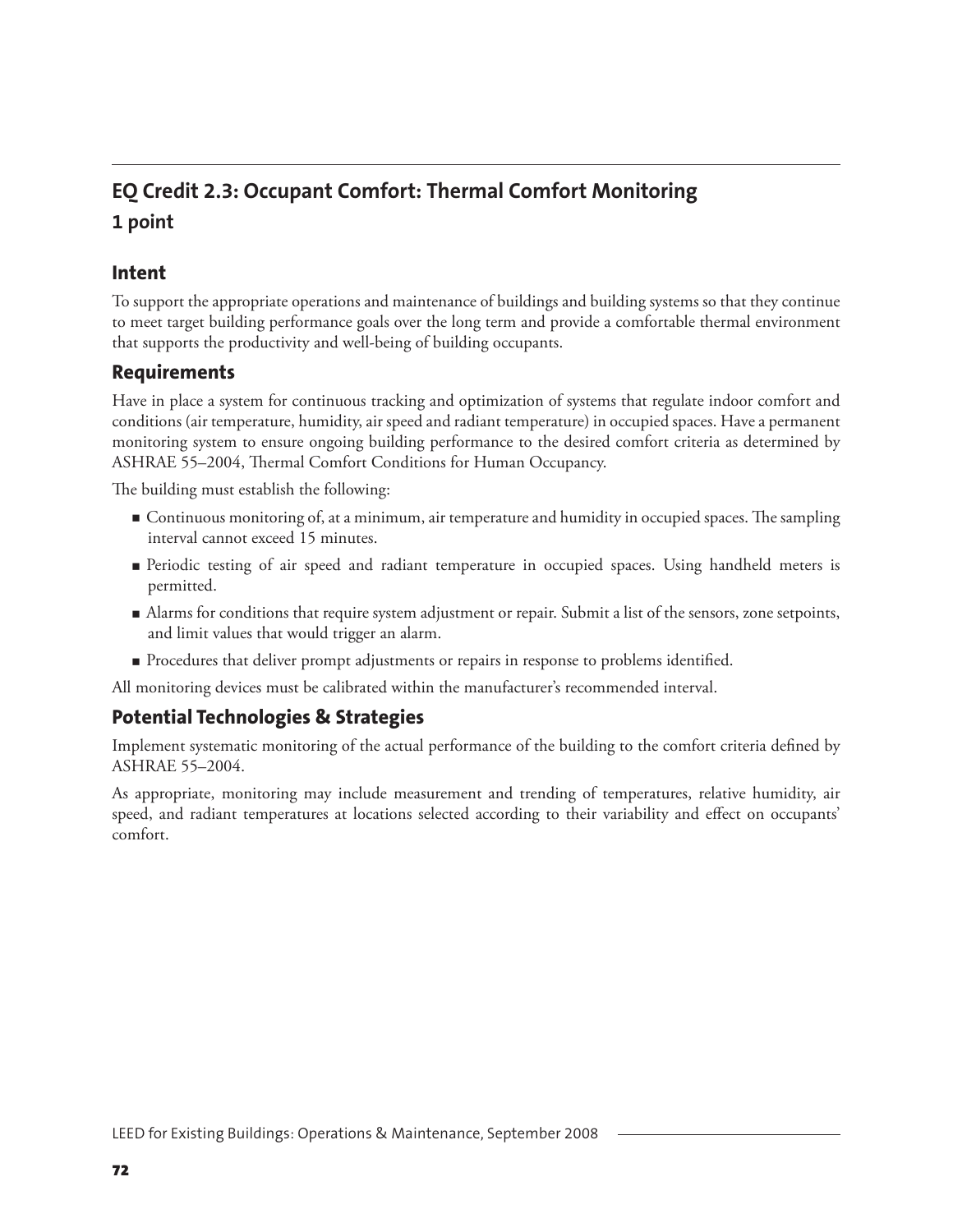# **EQ Credits 2.4 and 2.5: Occupant Comfort: Daylight and Views 1-2 points**

#### **Intent**

To provide a connection between indoor spaces and the outdoor environment through use of daylight and views in the occupied areas of the building.

#### **Requirements**

■ **EQ Credit 2.4** (1 point): Achieve a 2% daylight factor in 50% of all spaces occupied for critical visual tasks.

OR

Achieve direct line of sight to vision glazing for building occupants in 45% of regularly occupied spaces.

 **EQ Credit 2.5** (1 point): Achieve a 2% daylight factor in 75% of all spaces occupied for critical visual tasks

OR

Achieve direct line of sight to vision glazing for building occupants in 90% of regularly occupied spaces.

#### **For daylight:**

Achieve a minimum daylight factor of 2% (excluding all direct sunlight penetration) in space occupied for critical visual tasks, not including copy rooms, storage areas, mechanical, laundry, and other low-occupancy support areas. Exceptions include those spaces where tasks would be hindered by daylight or enhanced by direct sunlight. Provide glare control for all windows where direct sunlight would interfere with normal activities. Choose one of the following options:

#### OPTION A. MEASUREMENT

Demonstrate, through records of indoor light measurements, that a minimum daylight illumination level of 25 foot-candles has been achieved in at least 50% (Credit 2.4) or 75% (Credit 2.5) of all regularly occupied areas. Measurements must be taken on a 10-foot grid for all occupied spaces and must be recorded on building floor plans.

Only the square footage associated with the portions of rooms or spaces meeting the minimum illumination requirements can be counted in the calculations.

In all cases, provide daylight redirection and/or glare control devices to avoid high-contrast situations that could impede visual tasks. Exceptions for areas where tasks would be hindered by daylight will be considered on their merits.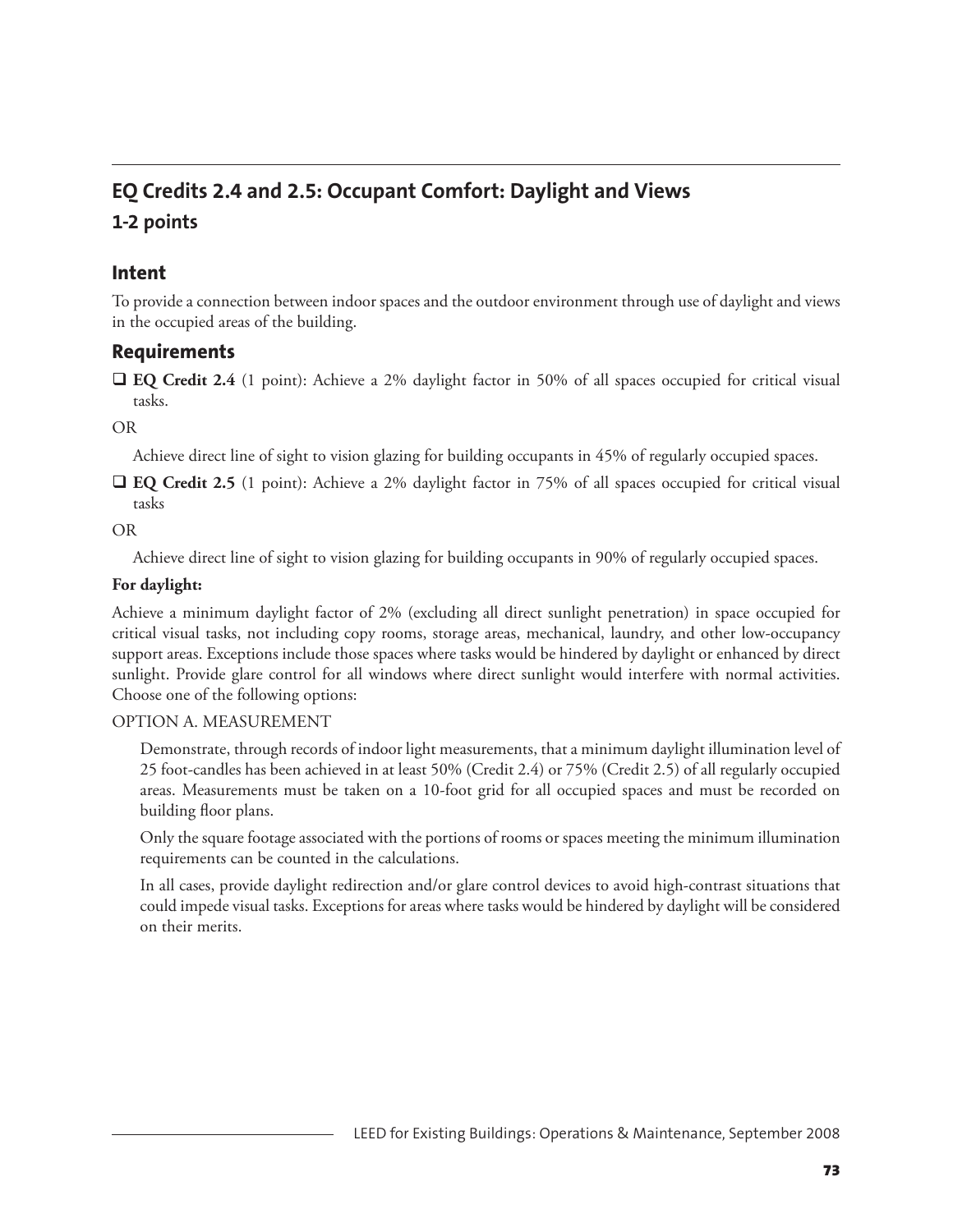#### OPTION B. CALCULATION

Achieve a minimum glazing factor of 2% in a minimum of 50% (Credit 2.4) or 75% (Credit 2.5) of all regularly occupied areas. Calculate the glazing factor as follows:

| Window           | Actual T <sub>VIS</sub> |                                                                                              | Window           |
|------------------|-------------------------|----------------------------------------------------------------------------------------------|------------------|
|                  |                         |                                                                                              | Height<br>Factor |
| Window Area [SF] |                         | $\mathbf x$ Geometry $\mathbf x$ ——<br>Floor Area [SF]<br>Factor<br>Minimum $T_{\text{VIS}}$ |                  |

#### OPTION C. SIMULATION

Demonstrate, through computer simulation, that a minimum daylight illumination level of 25 foot-candles has been achieved in a minimum of 50% (Credit 2.4) or 75% (Credit 2.5) of all regularly occupied areas. Modeling must demonstrate 25 horizontal foot-candles under clear sky conditions, at noon on the equinox, at 30 inches above the floor.

#### **For views:**

Achieve direct line of sight to the outdoor environment via vision glazing between 2'6" and 7'6" above the finished floor for building occupants in 45% (Credit 2.4) or 90% (Credit 2.5) of all regularly occupied areas.

Determine the area with direct line of sight by totaling the regularly occupied square footage that meets the following criteria:

- In plan view, the area is within sight lines drawn from perimeter vision glazing.
- In section view, a direct sight line can be drawn from the area to perimeter vision glazing.

Line of sight may be drawn through interior glazing. For private offices, the entire square footage of the office can be counted if 75% or more of the area has direct line of sight to perimeter vision glazing. For multioccupant spaces, the actual square footage with direct line of sight to perimeter vision glazing is counted.

#### **Potential Technologies & Strategies**

Achieve a minimum daylight factor of 2% (excluding all direct sunlight penetration) in space occupied for visual tasks. Design alterations or additions to maximize interior daylighting. Strategies to consider include building orientation, shallow floor plates, increased building perimeter, exterior and interior permanent shading devices, high-performance glazing and automatic photocell-based controls. Predict daylight factors via manual calculations or model daylighting strategies with a physical or computer model to assess foot-candle levels and daylight factors achieved.

Design alterations or additions to maximize daylighting and outdoor view opportunities. Strategies to consider include lower partition heights, interior shading devices, interior glazing, and automatic photocell-based controls.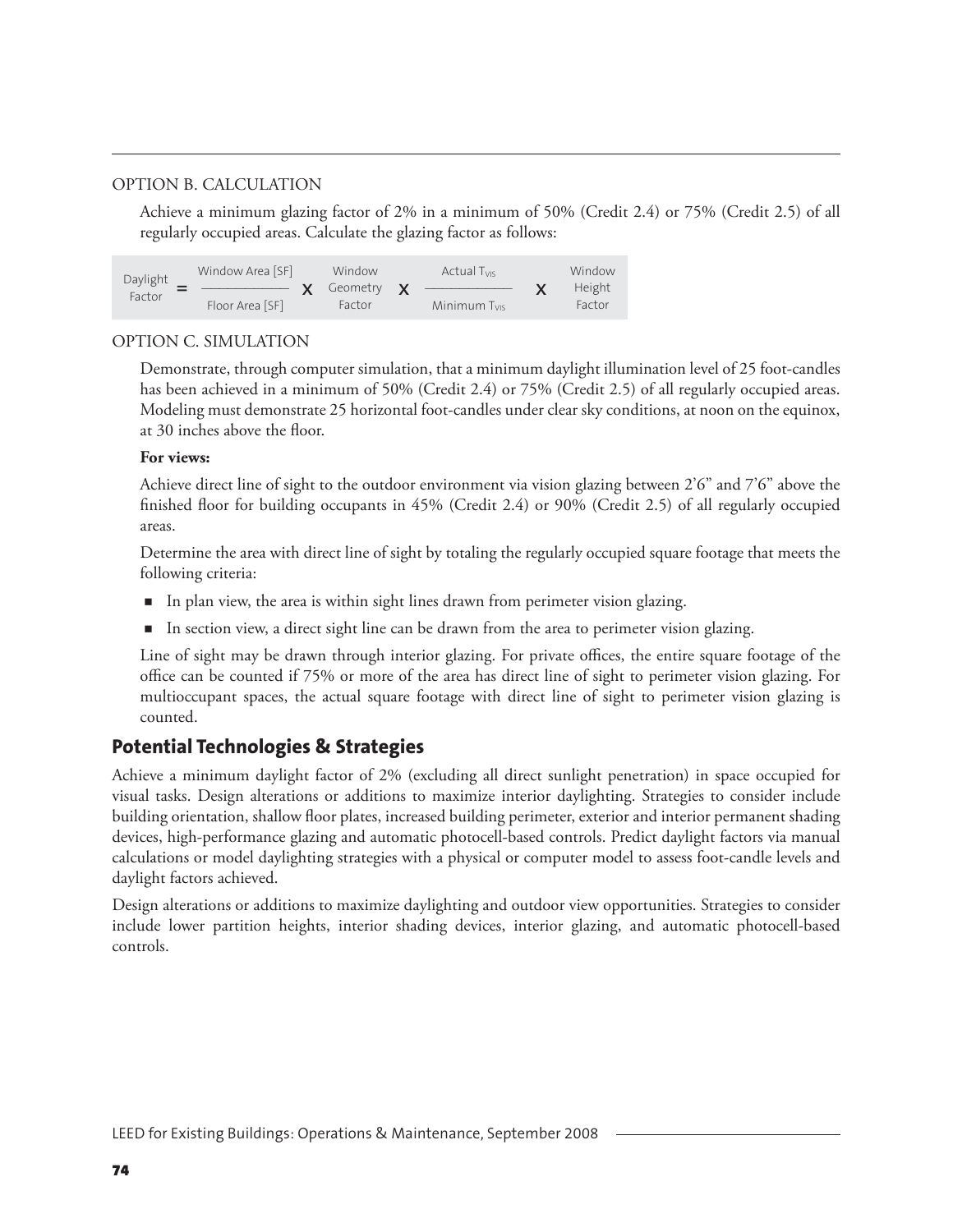# **EQ Credit 3.1: Green Cleaning: High-Performance Cleaning Program 1 point**

#### **Intent**

To reduce the exposure of building occupants and maintenance personnel to potentially hazardous chemical, biological, and particulate contaminants, which adversely affect air quality, human health, building finishes, building systems, and the environment.

#### **Requirements**

Have in place over the performance period a high-performance cleaning program, supported by a green cleaning policy (EQ Prerequisite 3), that addresses the following:

- Appropriate staffing plan.
- Implementation of training of maintenance personnel in the hazards, use, maintenance, disposal, and recycling of cleaning chemicals, dispensing equipment, and packaging.
- Use of chemical concentrates with appropriate dilution systems to minimize chemical use wherever possible.
- § Use of sustainable cleaning materials, products, equipment, janitorial paper products, and trash bags (including microfiber tools and wipes).
- Use of sustainable cleaning and hard floor and carpet care products meeting the sustainability criteria outlined in EQ Credits 3.4–3.6.
- Use of cleaning equipment meeting the sustainability criteria outlined in EQ Credit 3.7.

## **Potential Technologies & Strategies**

Have in place over the performance period a high-performance cleaning program, supported by policy, staffing plans, standard operating procedures, and storage procedures, that address sustainable and effective cleaning and hard floor maintenance.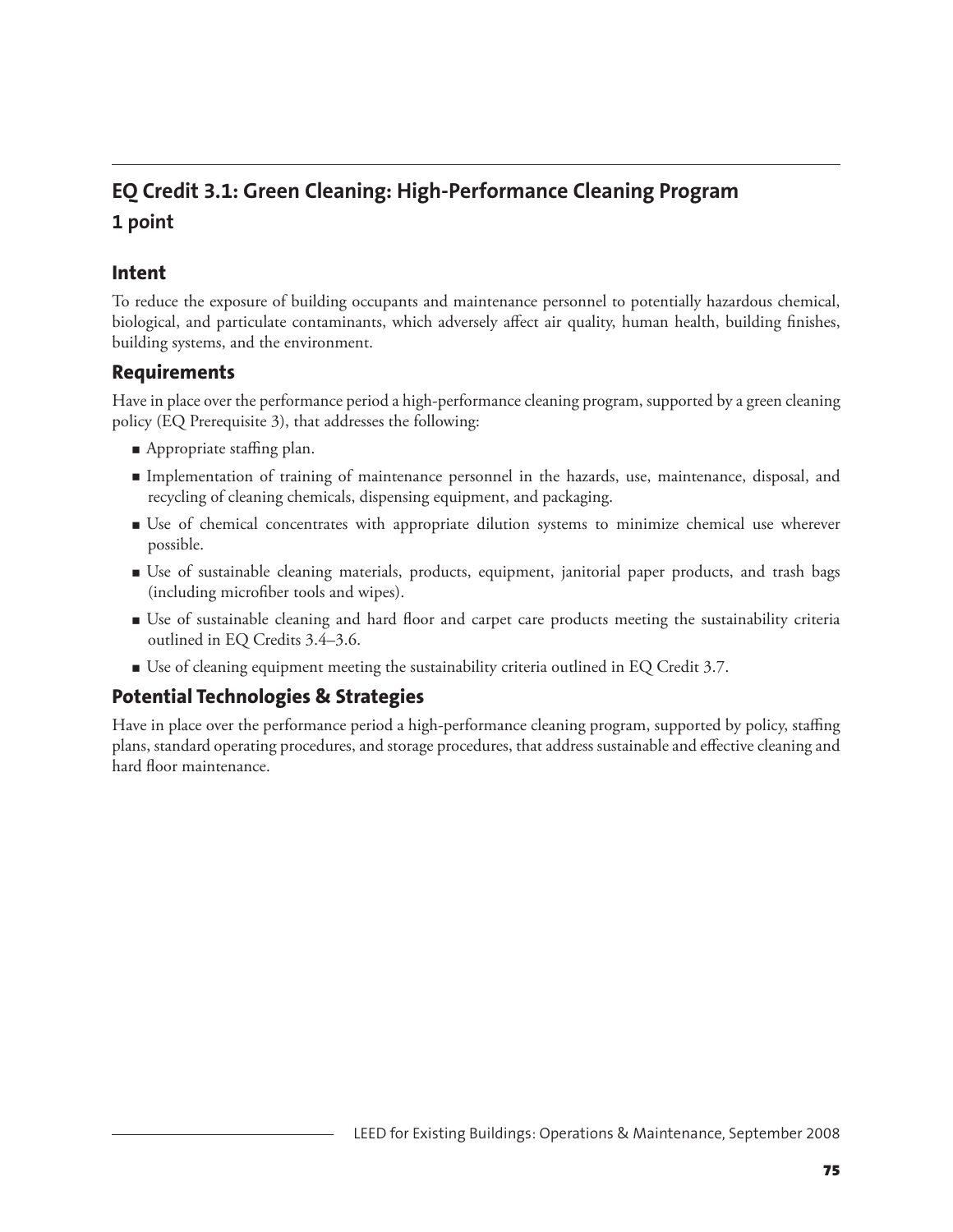# **EQ Credits 3.2 and 3.3: Green Cleaning: Custodial Effectiveness Assessment 1–2 points**

#### **Intent**

To reduce the exposure of building occupants and maintenance personnel to potentially hazardous chemical, biological, and particulate contaminants, which adversely affect air quality, human health, building finishes, building systems, and the environment, by implementing, managing, and auditing cleaning procedures and processes.

#### **Requirements**

Conduct an audit in accordance with APPA Leadership in Educational Facilities' (APPA) "Custodial Staffing Guidelines" to determine the appearance level of the facility.

- **EQ Credit 3.2** (1 point): The facility must score 3 or less.
- **EQ Credit 3.3** (2 points): The facility must score 2 or less.

More information about the audit procedures is provided in the LEED for Existing Buildings: Operations & Maintenance Reference Guide.

#### **Potential Technologies & Strategies**

Designate an individual or team to conduct a walk-through inspection of a sample of rooms in the building to evaluate the effectiveness of the cleaning program. Identify areas that fall below the owner's expected standard and make improvements to the cleaning program accordingly.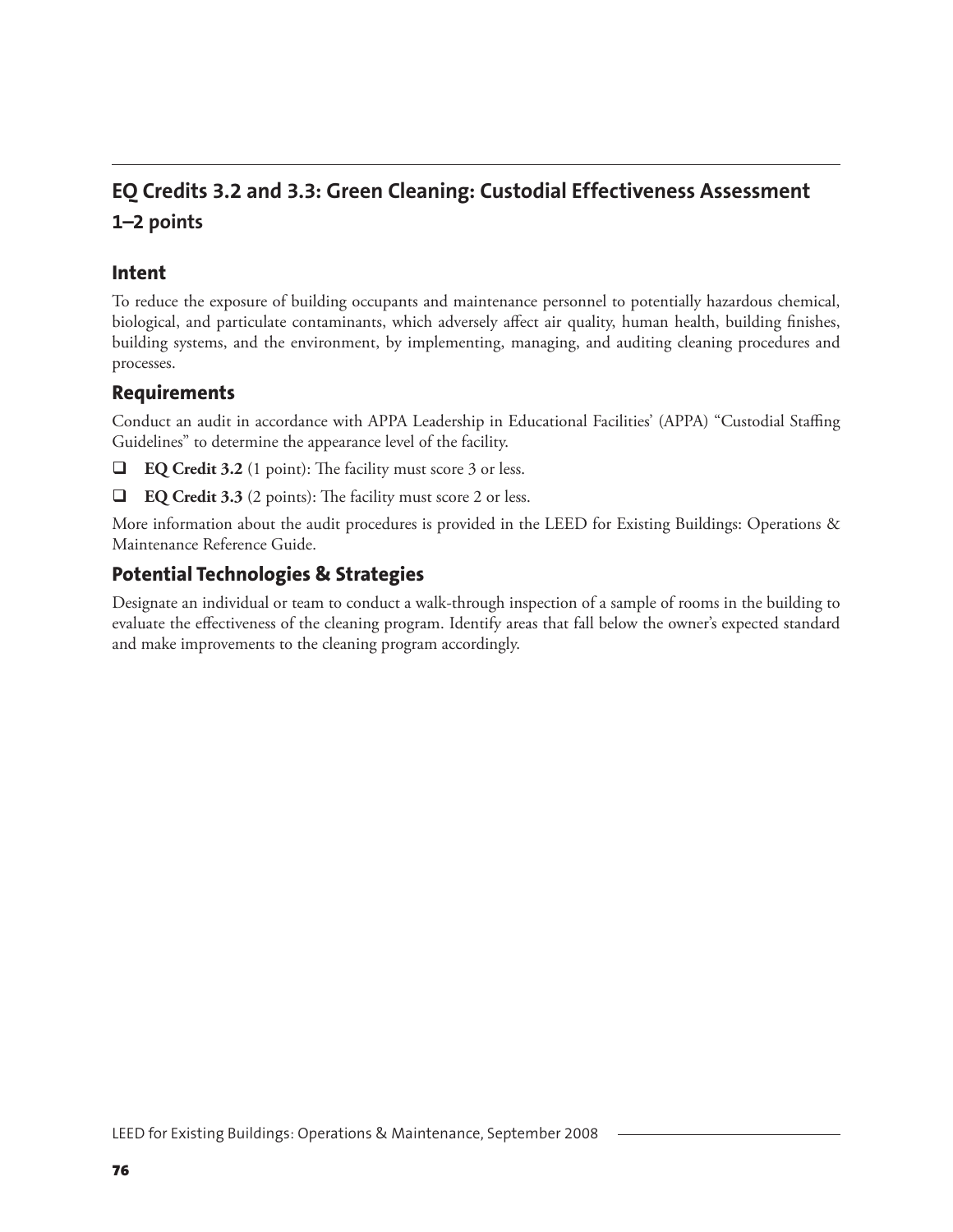## **EQ Credits 3.4–3.6: Green Cleaning: Purchase of Sustainable Cleaning Products and Materials**

#### **1–3 points**

#### **Intent**

To reduce the environmental impacts of cleaning products, disposable janitorial paper products, and trash bags.

#### **Requirements**

Implement sustainable purchasing for cleaning materials and products, disposable janitorial paper products, and trash bags. Cleaning product and material purchases include items used by in-house staff or outsourced service providers. One point is awarded for each 30% of the total annual purchases of these products (by cost) that meet at least one of the following sustainability criteria:

- The cleaning products meet one or more of the following standards for the appropriate category:
	- • Green Seal GS-37, for general-purpose, bathroom, glass and carpet cleaners used for industrial and institutional purposes.
	- Environmental Choice CCD-110, for cleaning and degreasing compounds.
	- Environmental Choice CCD-146, for hard surface cleaners.
	- Environmental Choice CCD-148, for carpet and upholstery care.
- Disinfectants, metal polish, floor finishes, strippers or other products not addressed by the above standards meet one or more of the following standards for the appropriate category:
	- Green Seal GS-40, for industrial and institutional floor care products.
	- • Environmental Choice CCD-112, for digestion additives for cleaning and odor control.
	- Environmental Choice CCD-113, for drain or grease traps additives.
	- Environmental Choice CCD-115, for odor control additives.
	- Environmental Choice CCD-147, for hard floor care.
	- • California Code of Regulations maximum allowable VOC levels for the specific product category.

**■** Disposable janitorial paper products and trash bags meet the minimum requirements of one or more of the following programs for the applicable product category:

- • U.S. EPA Comprehensive Procurement Guidelines for Janitorial Paper and Plastic Trash Can Liners.
- Green Seal GS-09, for paper towels and napkins.
- Green Seal GS-01, for tissue paper.
- Environmental Choice CCD-082, for toilet tissue.
- Environmental Choice CCD-086, for hand towels.
- Janitorial paper products derived from rapidly renewable resources or made from tree-free fibers.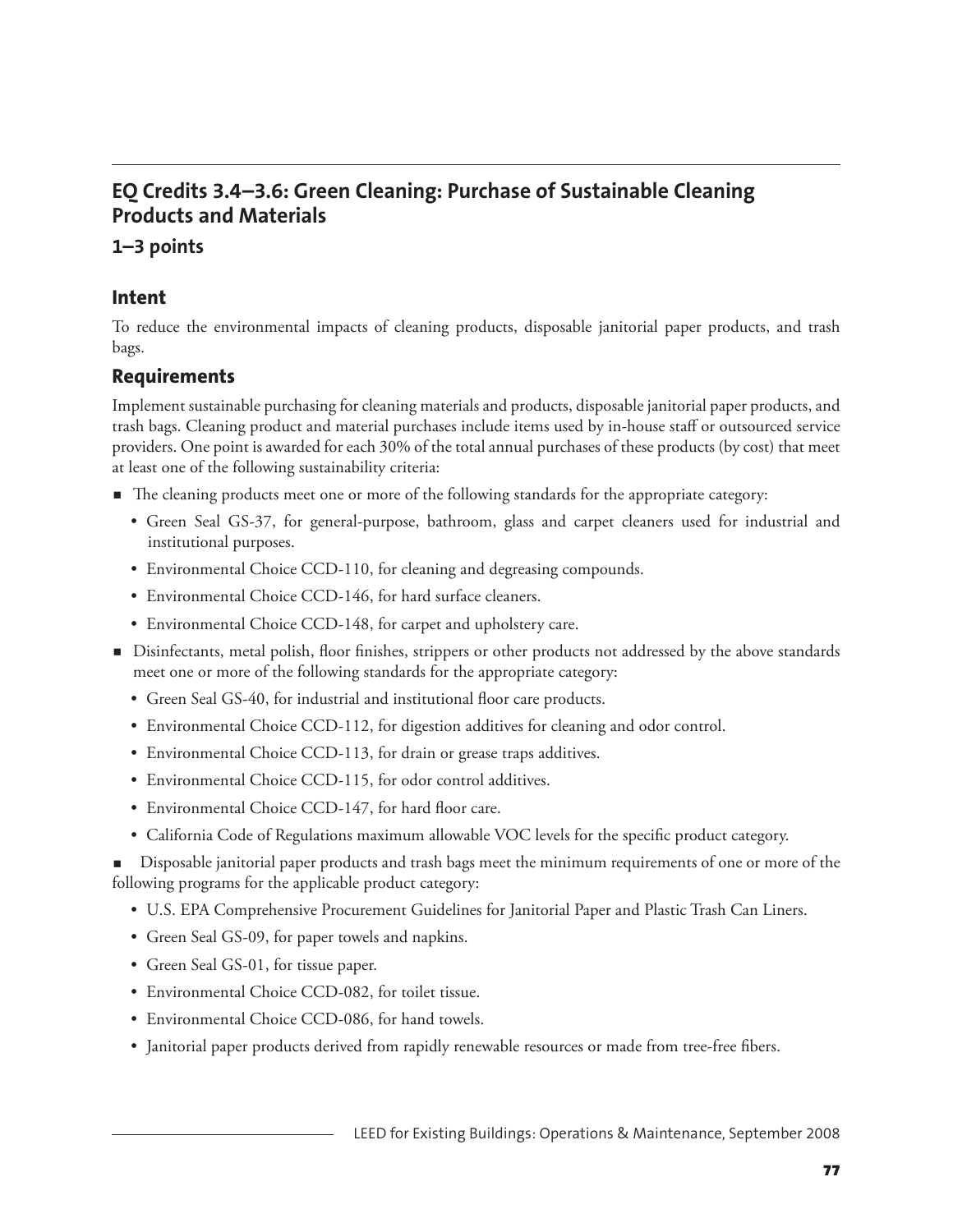- Hand soaps meet one or more of the following standards:
	- No antimicrobial agents (other than as a preservative) except where required by health codes and other regulations (i.e., food service and health care requirements).
	- Green Seal GS-41, for industrial and institutional hand cleaners.
	- Environmental Choice CCD-104, for hand cleaners and hand soaps.

The materials and products described above must be purchased during the performance period to earn points in this credit.

#### **Potential Technologies & Strategies**

When purchasing materials or supplies, specify that they meet one or more of the sustainability criteria.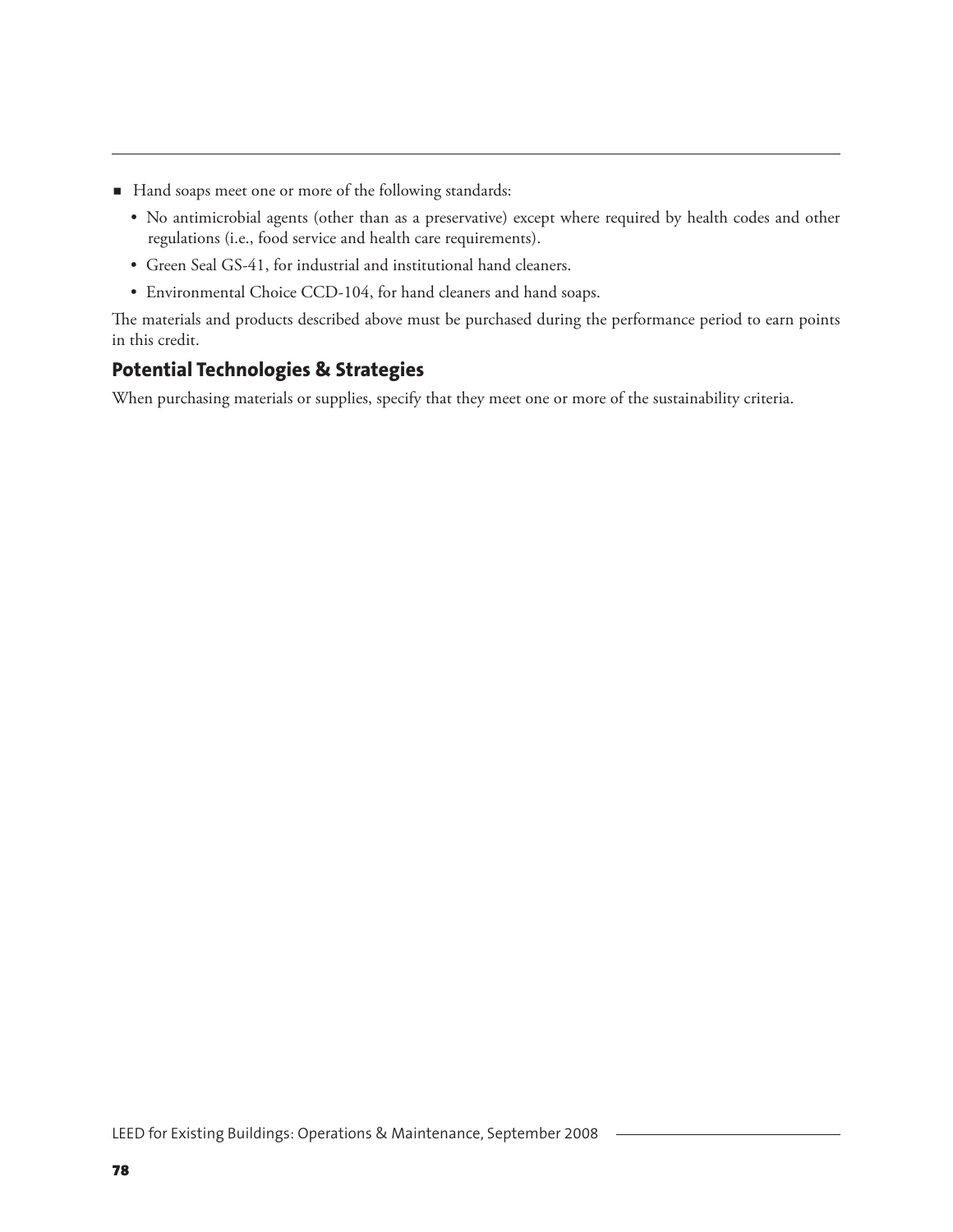# **EQ Credit 3.7: Green Cleaning: Sustainable Cleaning Equipment**

## **1 point**

### **Intent**

To reduce the exposure of building occupants and maintenance personnel to potentially hazardous chemical, biological, and particulate contaminants, which adversely affect air quality, human health, building finishes, building systems and the environment, from powered cleaning equipment.

#### **Requirement**

Implement a program for the use of janitorial equipment that reduces building contaminants and minimizes environmental impact. The cleaning equipment program must require the following:

- Vacuum cleaners are certified by the Carpet and Rug Institute "Green Label" Testing Program for vacuum cleaners and operate with a sound level of less than 70dBA.
- Carpet extraction equipment used for restorative deep cleaning is certified by the Carpet and Rug Institute's "Seal of Approval" Testing Program for deep-cleaning extractors.
- Powered floor maintenance equipment, including electric and battery-powered floor buffers and burnishers, is equipped with vacuums, guards and/or other devices for capturing fine particulates and operates with a sound level of less than 70dBA.
- § Propane-powered floor equipment has high-efficiency, low-emissions engines with catalytic converters and mufflers that meet the California Air Resources Board (CARB) or Environmental Protection Agency (EPA) standards for the specific engine size and operate with a sound level of less than 90dBA.
- § Automated scrubbing machines are equipped with variable-speed feed pumps and on-board chemical metering to optimize the use of cleaning fluids.
- Battery-powered equipment is equipped with environmentally preferable gel batteries.
- Powered equipment is ergonomically designed to minimize vibration, noise, and user fatigue.
- Equipment is designed with safeguards, such as rollers or rubber bumpers, to reduce potential damage to building surfaces.

Keep a log for all powered cleaning equipment to document the date of equipment purchase and all repair and maintenance activities and include vendor specification sheets for each type of equipment in use.

## **Potential Technologies & Strategies**

Develop, implement, and maintain a policy for the use of low-impact powered cleaning equipment. Evaluate the powered cleaning equipment currently being used and make a plan for upgrading to powered cleaning equipment that reduces building contaminants and minimizes environmental impact.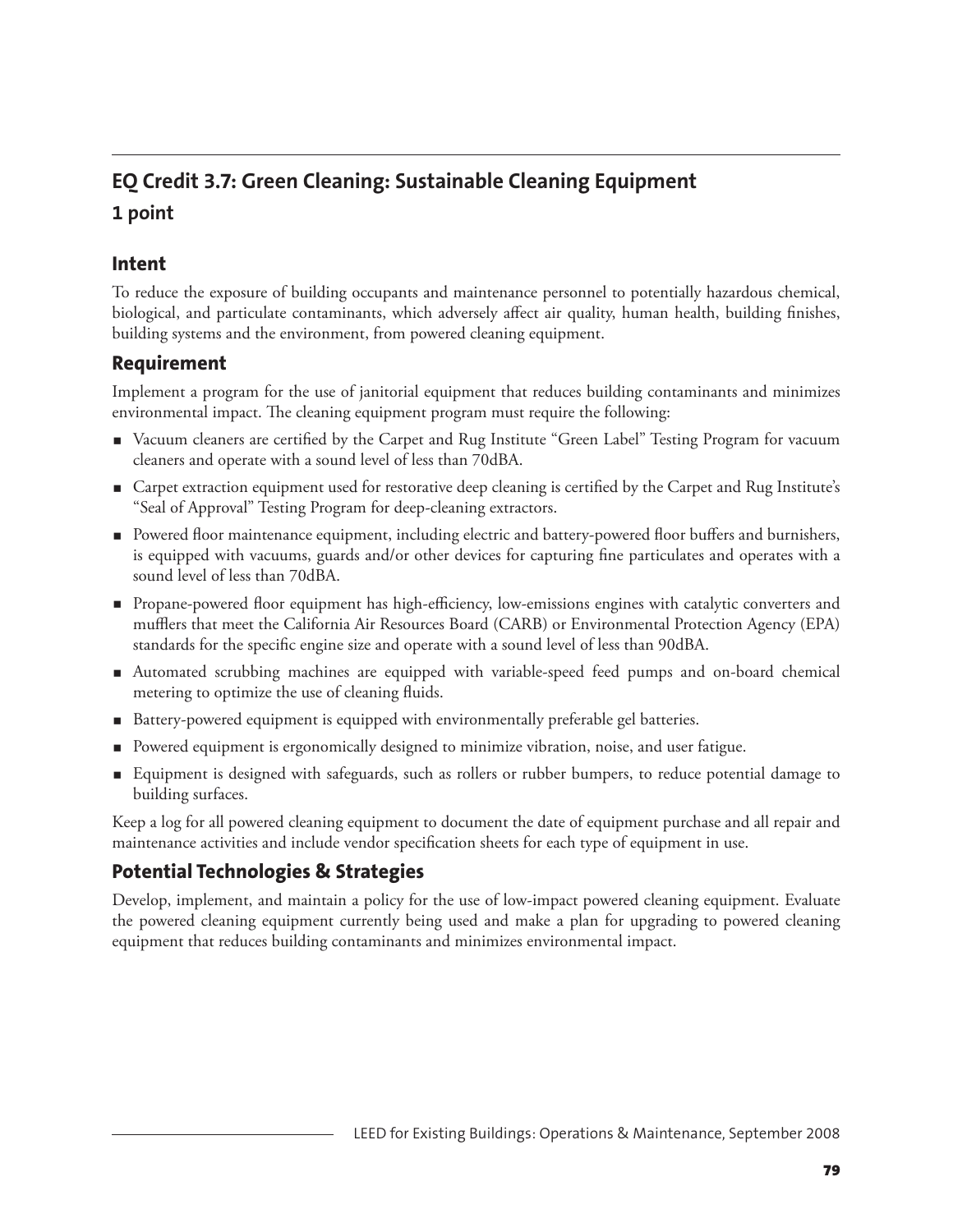# **EQ Credit 3.8: Green Cleaning: Entryway Systems**

#### **1 point**

#### **Intent**

To reduce the exposure of building occupants and maintenance personnel to potentially hazardous chemical, biological, and particulate contaminants, which adversely affect air quality, human health, building finishes, building systems, and the environment.

#### **Requirements**

Utilize entryway systems (grilles, grates, mats) to reduce the amount of dirt, dust, pollen and other particles entering the building at all public entryways, and develop the associated cleaning strategies to maintain those entryway systems as well as exterior walkways. At least 10 feet of mats must be in place immediately inside all public entryways. Public entryways that are not in use or serve only as emergency exits are excluded from the requirements, as are private offices.

### **Potential Technologies & Strategies**

Use grilles, grates, or mats to catch and hold dirt particles and prevent contamination of the building interior.

Design exterior stone, brick, or concrete surfaces to drain away from public building entrances.

At public building entrances, install low-maintenance vegetation within the landscape design and avoid plants, including trees and shrubs, that produce fruit, flowers, or leaves that are likely to be tracked into the building. Base plant selection on an integrated pest management (IPM) approach to eliminate pesticide applications that could be tracked into the building.

Provide a water spigot and electrical outlet at each building entrance for maintenance and cleaning.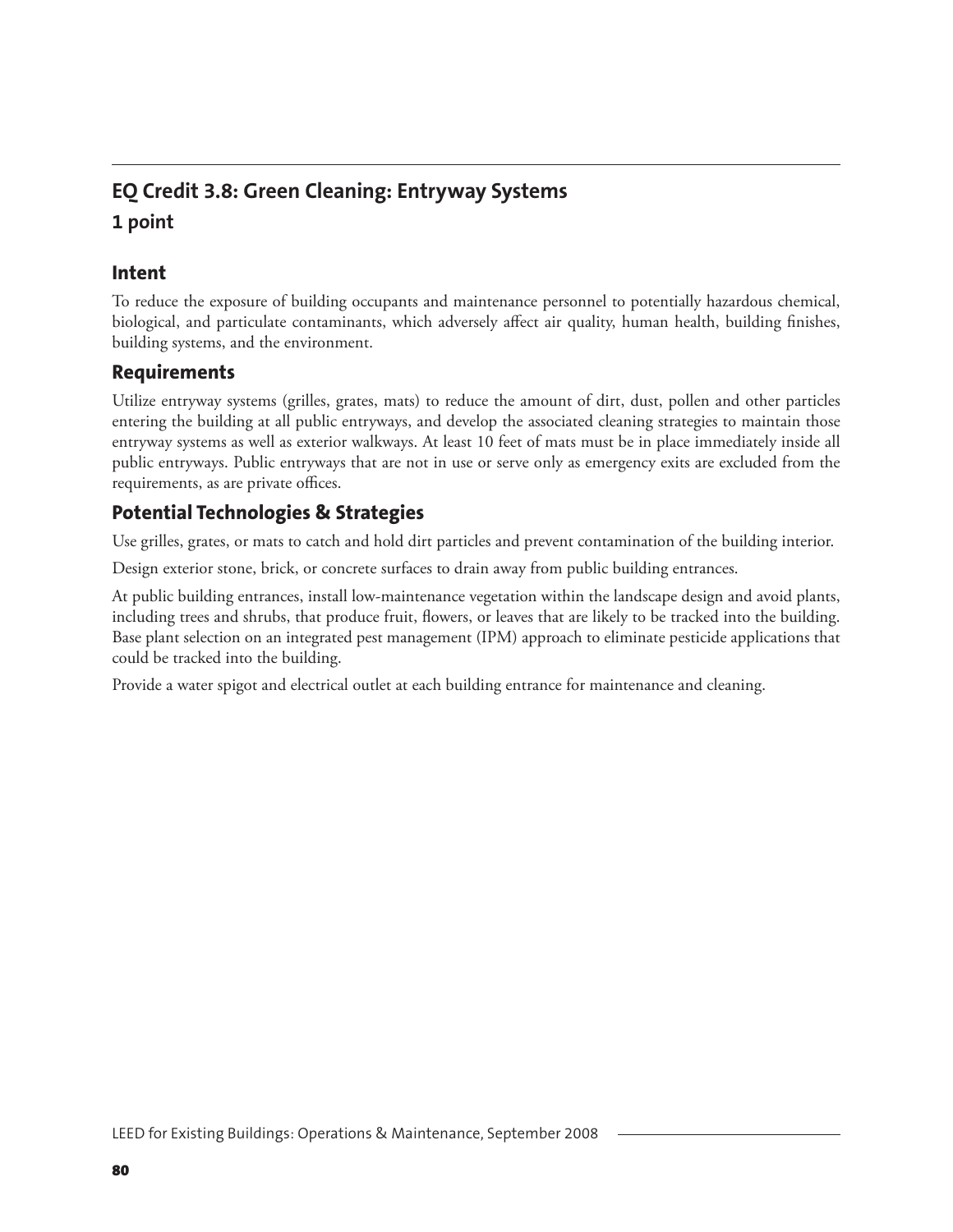# **EQ Credit 3.9: Green Cleaning: Indoor Integrated Pest Management 1 point**

#### **Intent**

To reduce the exposure of building occupants and maintenance personnel to potentially hazardous chemical, biological, and particulate contaminants that adversely affect air quality, human health, building finishes, building systems, and the environment.

#### **Requirement**

Develop, implement, and maintain an indoor integrated pest management (IPM) plan, defined as managing indoor pests in a way that protects human health and the surrounding environment and that improves economic returns through the most effective, least-risk option. IPM calls for using least-toxic chemical pesticides, minimum use of chemicals, use only in targeted locations, and use only for targeted species. IPM requires routine inspection and monitoring. The plan must include the following elements, integrated with any outdoor IPM plan used for the site as appropriate:

- Integrated methods, site or pest inspections, pest population monitoring, evaluation of the need for pest control and one or more pest control methods, including sanitation, structural repairs, mechanical, and living biological controls, other nonchemical methods, and if nontoxic options are unreasonable and have been exhausted, a least-toxic pesticide.
- § Specification of the circumstances under which an emergency application of pesticides in a building or on surrounding grounds being maintained by building management can be conducted without complying with the earlier provisions.
- § A communications strategy directed to building occupants that addresses universal notification, which requires notice of not less than 72 hours before a pesticide under normal conditions and 24 hours after application of a pesticide in emergency conditions, other than a least-toxic pesticide, is applied in a building or on surrounding grounds that the building management maintains.

Any cleaning products included in the integrated pest management policy must meet the requirements for EQ Credits 3.4–3.6.

## **Potential Technologies & Strategies**

Use IPM, a safer and usually less costly option for effective pest management. An IPM program employs commonsense strategies to reduce sources of food, water, and shelter for pests in buildings and on the grounds and minimizes the use of pesticides.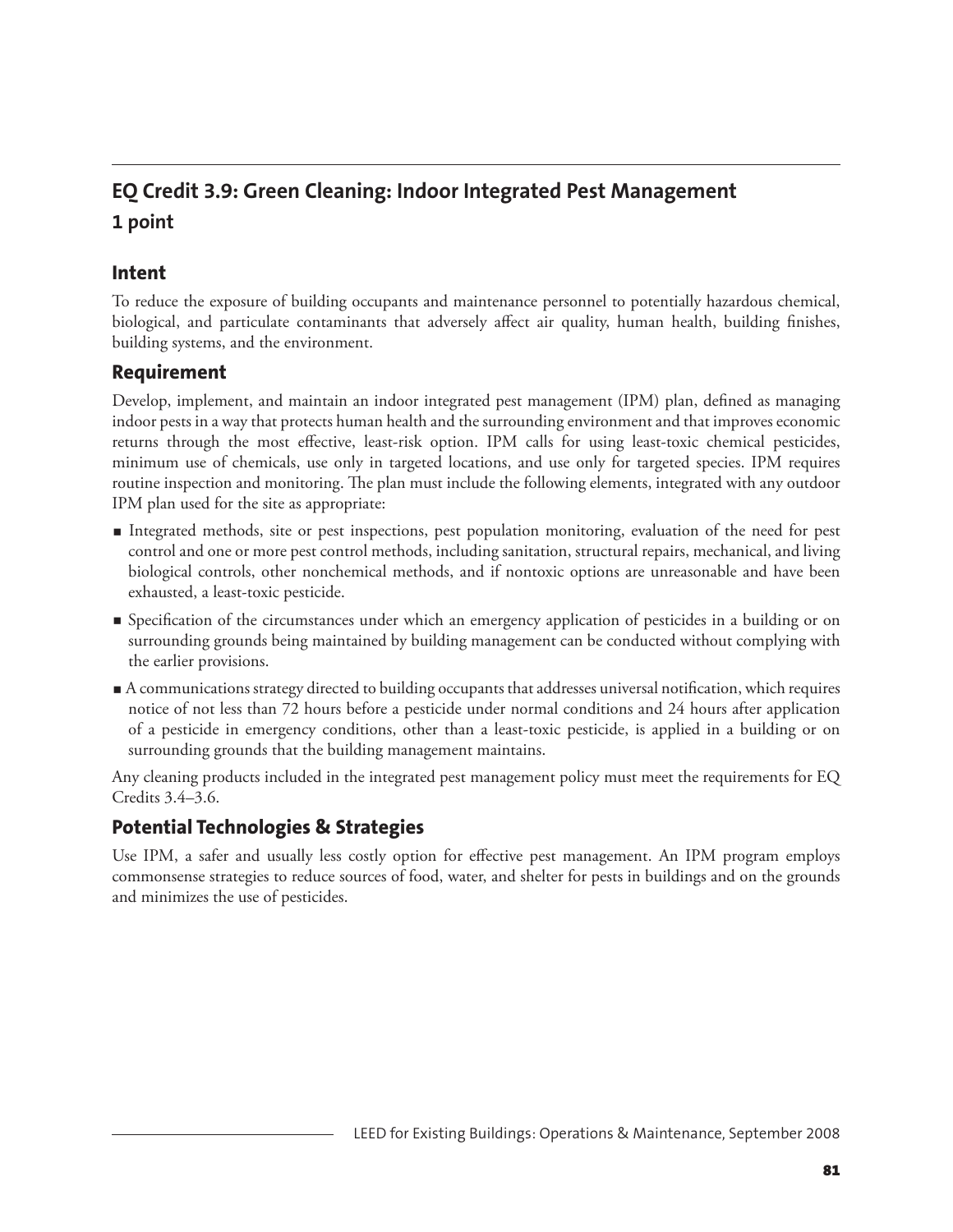# **Innovation in Operations**

## **Innovation Credit 1.1–1.4: Innovation in Operations**

### **1–4 points**

#### **Intent**

To provide building operations, maintenance, and upgrade teams with the opportunity to earn points for environmental benefits achieved beyond those already addressed by the LEED for Existing Buildings: Operations & Maintenance Rating System.

#### **Requirements**

Choose one of the following options:

#### OPTION A

Achieve exemplary performance in a LEED for Existing Buildings: O&M prerequisite or credit that allows exemplary performance (as specified in the LEED for Existing Buildings: Operations & Maintenance Reference Guide).

#### OPTION B

Achieve significant, measurable environmental performance using an operations, maintenance, or system upgrade strategy not addressed in the LEED for Existing Buildings: Operations & Maintenance Rating System.

- **Credit 1.1** (1 point) Specify the exemplary performance achieved (Option A). Alternatively, identify the intent of the proposed innovation credit, the additional environmental benefits delivered, the proposed requirements for compliance, the proposed performance metrics to demonstrate compliance, and the approaches (strategies) that might be used to meet the requirements; meet the proposed requirements during the performance period (Option B).
- **Credit 1.2** (1 point) Same as Credit 1.1.
- **Credit 1.3** (1 point) Same as Credit 1.1.

**Credit 1.4** (1 point) Same as Credit 1.1.

#### **Potential Technologies & Strategies**

Implement and maintain over the performance period actions that provide added environmental benefits. These can be either actions that substantially exceed a current LEED for Existing Buildings: O&M credit requirement or actions not addressed in LEED for Existing Buildings: O&M that provide substantial added environmental benefits.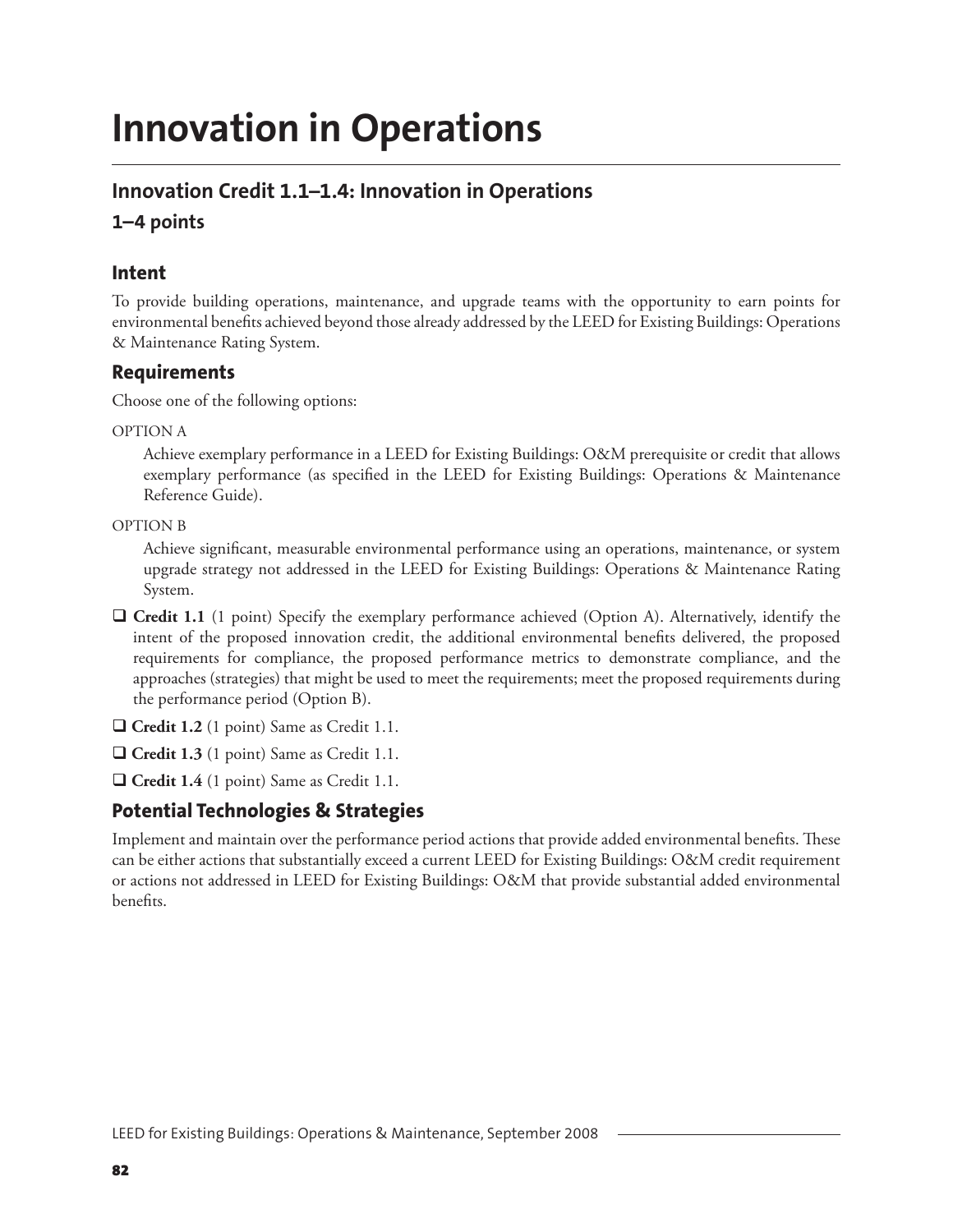## **Innovation Credit 2: LEED® Accredited Professional**

### **1 point**

#### **Intent**

To support and encourage the operations, maintenance, upgrade, and project team integration required for LEED

for Existing Buildings: O&M implementation and to streamline the application and certification process.

### **Requirements**

At least one principal participant of the project team must be a LEED Accredited Professional.

## **Potential Technologies and Strategies**

Engage a LEED Accredited Professional within the organization.

Have someone in your organization study for and successfully complete the LEED professional accreditation exam.

Hire a LEED Accredited Professional to support the project. Consider selecting a LEED Accredited Professional experienced with sustainable best practices in the operations and maintenance of existing buildings.